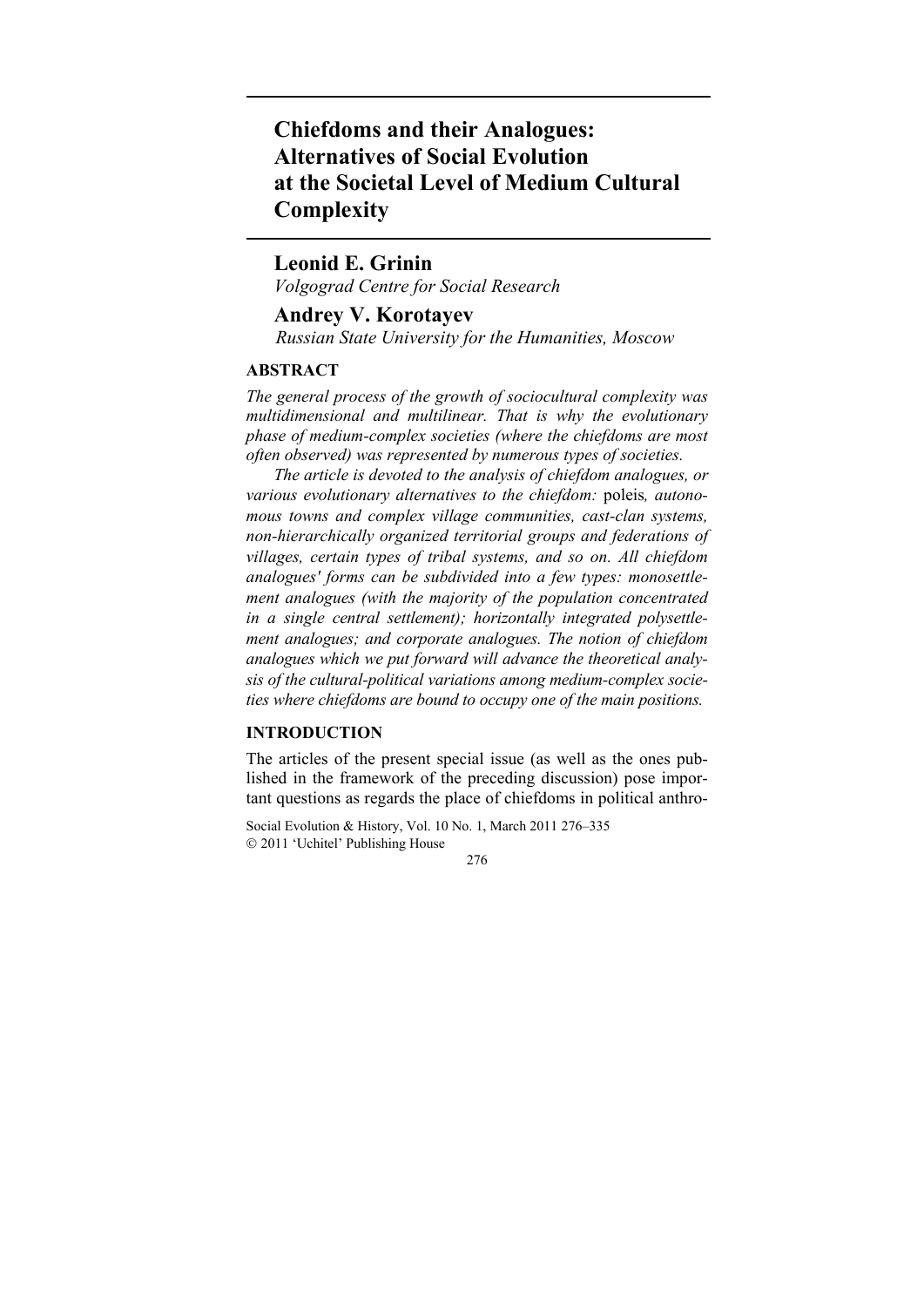pology. First we must ask if the very notion of chiefdom has become outdated. Can the chiefdom be regarded as an evolutionary stage? Do archaeological data adequately correspond to it (*e.g.,* Drennan, Hanks, and Peterson 2011)? Does it make sense to give definitions to the chiefdom, and is not the value of all typologies rather limited (*e.g.,* Earle 2011)? Has the introduction of this notion done any good to archaeology? Or, has it only obscured the situation (cp. Carneiro 2010a, 2010b; Pauketat 2007, 2010; see also Earle 2011; Drennan *et al.* 2011)?

We believe the current discussion indicates that the notion of chiefdom remains rather useful. Of course, on the one hand, the theory of chiefdom is in need of further development. The rapid accumulation of knowledge on ancient societies demands a revision of some stereotypes and rejection of certain rigid theoretical constructions. Contributions to this special issue (Drennan *et al.* 2011; Lozny 2011; Gibson 2011; Claessen 2011) demonstrate various difficulties associated with the use of the notion of chiefdom when it is applied to many concrete archaeological and ethnohistorical cases. On the other hand, we do not find it productive and justified to simply reject the evolutionary approach and certain theoretical constructions associated with it, including the notion of chiefdom (see, *e.g.*, Pauketat 2007, 2010).

In this regard we would like to emphasize that many problems of the use of the notion of chiefdom stem from the outdated unilinear approaches to the study of social evolution rather than from the alleged inadequacy of the evolutionary theory itself. It would not be correct at all to identify the evolutionary approach with one of its versions – with the unilinear understanding of social evolution that explicitly, or (more frequently) implicitly can be detected in the theoretical positions of some anthropologists. The treatment of evolution as a unilinear process oversimplifies (and, finally, significantly distorts) our understanding. The result of the competition, selection, and spontaneous search for the 'fittest' evolutionary forms and models, *i.e.* the result of very long-term and complex processes may look as if it was initially predetermined. We believe that if evolutionary process is approached as multilinear by definition (not declaratively, but systematically, taking into account alternatives to the 'main sequence' types and lines at every level of complexity), many problems turn out to be solvable in principle.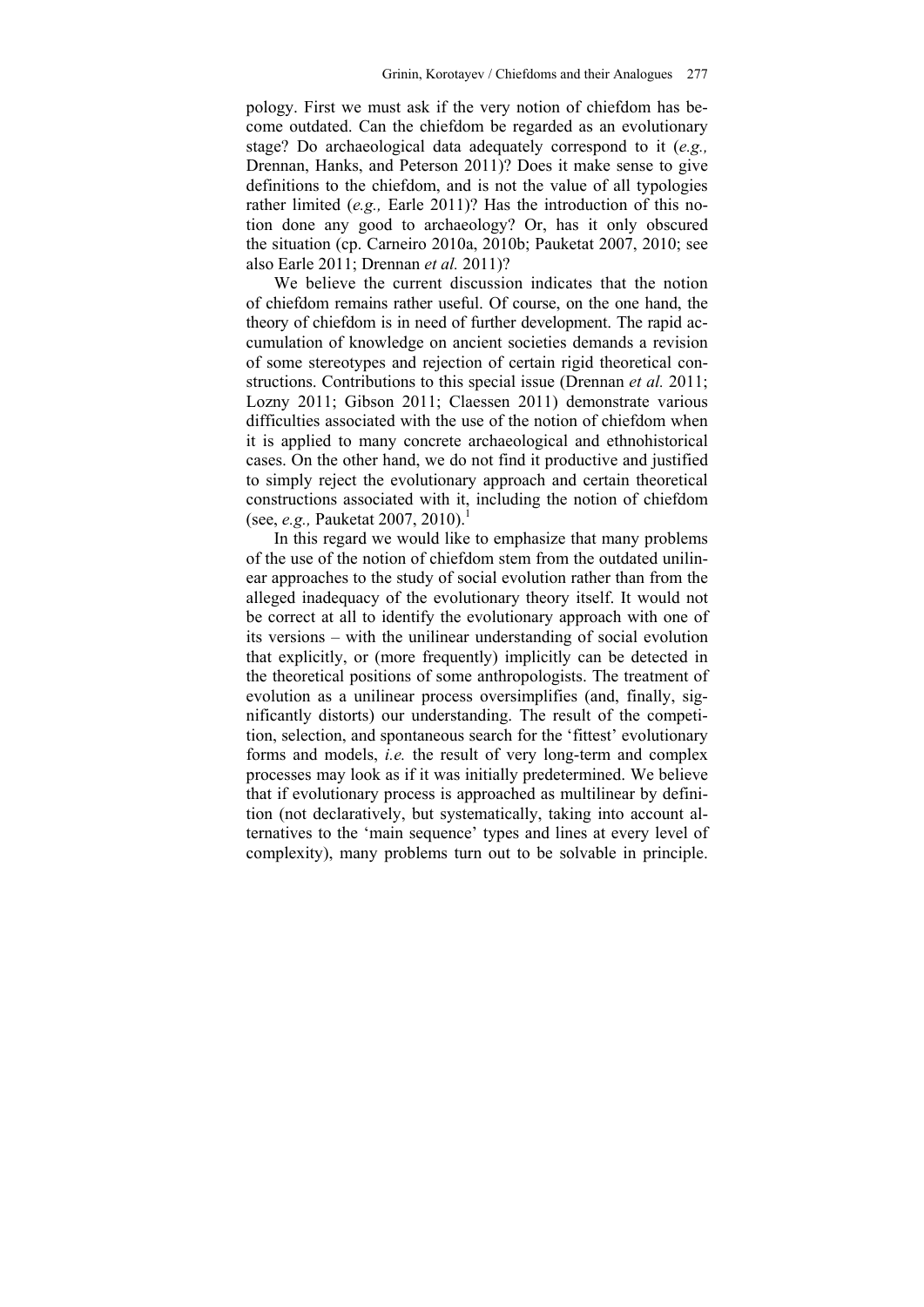That is why in our article all the analyzed issues including the notion of chiefdom analogues are viewed through the prism of general evolutionary multilinearity.

In this respect the present article continues the issues which we have already considered in the *Social Evolution & History* not so long ago (Grinin and Korotayev 2009b; Grinin 2009b). Those articles analyze macroevolutionary processes that took place during the very prolonged late archaic and early civilization periods. During those periods two major aromorphoses took place, that is (a) the formation of more or less institutionalized political subsystems, starting from the complexity level of chiefdoms and their analogues; (b) the formation of archaic states and their analogues with further institutionalization of the political subsystem*.* This whole epoch is designated by us as *the epoch of the initial (or primary) politogenesis.* 

*We denote as social aromorphoses the most important (though rarest) qualitative macrochanges that significantly increase complexity, adaptedness and mutual influence of social systems, and that open subsequently new directions of evolutionary development for many social systems* (see Grinin and Korotayev 2007, 2009c; Grinin, Markov, and Korotayev 2008, 2009, 2011 for more details).

Within our approach, *politogenesis denotes the process of formation of a distinct political aspect within the social system that leads to the emergence of partially and relatively autonomous political subsystem, the process of the formation of special power forms of societal organization; this is connected with the concentration of power and political activities (both internal and external) under the control of certain groups and strata. Within this perspective, the state formation process should be regarded as a component of the overall process of politogenesis* (see Grinin 2009b; Grinin and Korotayev 2009a, 2009b for more details).

The epoch of primary politogenesis may be subdivided into two periods: 1) the one starting with the formation of chiefdoms and their analogues, which we shall denote below as the *pre-state*  period or the *period of the Elder Aromorphosis*; 2) the one covering the formation and development of the early states and their analogues, which we shall denote below as the *early state* period or the *period of the Younger Aromorphosis.* 

In the present article we will focus on the analysis of processes that took place at the level of social systems with medium complex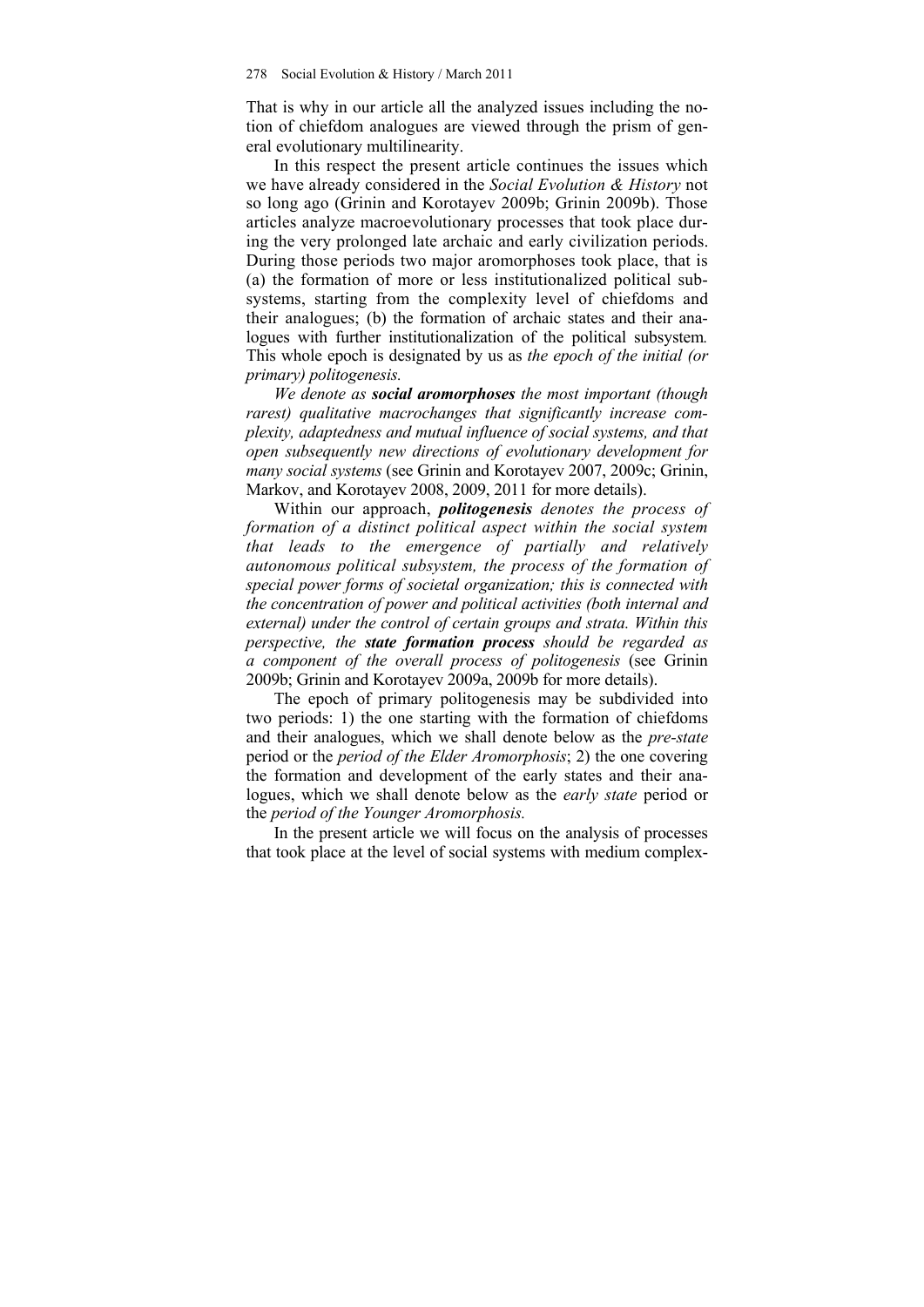ity that correspond to the epoch placed between the one of the early agriculturalists' (and advanced hunter-gatherers') simple social systems and the one of complex social systems (starting with the early states and their analogues).

Complex chiefdoms are analyzed in Grinin's contribution to the present issue (see also Korotayev *et al.* 2000; Grinin 2009b, 2011b; Grinin and Korotayev 2009c *etc*. for the application of our approach to more complex societies).

## **ALTERNATIVES OF SOCIAL EVOLUTION**

As we have already demonstrated before, an equal level of sociopolitical (and cultural) complexity (which makes it possible for societies to solve equally difficult problems) can be achieved not only in various forms but on essentially different evolutionary pathways, too (*e.g.,* Korotayev *et al.* 2000; Bondarenko, Grinin, and Korotayev 2002, 2011; Grinin and Korotayev 2009a, 2009b; Grinin 2007c, 2009a, 2009b, 2011b).

For example, if we consider in more detail one of the most influential and widespread unilinear evolutionary schemes, the one proposed by Service (1971 [1962]; its outline, however, is already contained in Sahlins's well-known article [Sahlins 1960: 37]): *band – tribe – chiefdom – state,* it appears very important to stress that on each level of the growing political complexity one could easily find evident alternatives to this evolutionary line.

Let us start with the human societies of the simplest level of sociocultural complexity. Indeed, one can easily observe that acephalous egalitarian bands are found among most of the unspecialized huntergatherers. However, as has been shown by Woodburn (1972, 1979, 1980, 1982, 1988a, 1988b) and Artemova (1987, 1991, 1993, 2000a, 2000b; Chudinova 1981; see also Whyte 1978: 49–94), some of such hunter-gatherers (the inegalitarian ones, first of all most of the Australian aborigines [see also Bern 1979]) display a significantly different type of sociopolitical organization with much more structured political leadership concentrated in the hands of relatively hierarchically organized elders, with a pronounced degree of inequality both between the men and women, and among the men themselves.

At the next level of political complexity we can also find communities with both homoarchical and heterarchical political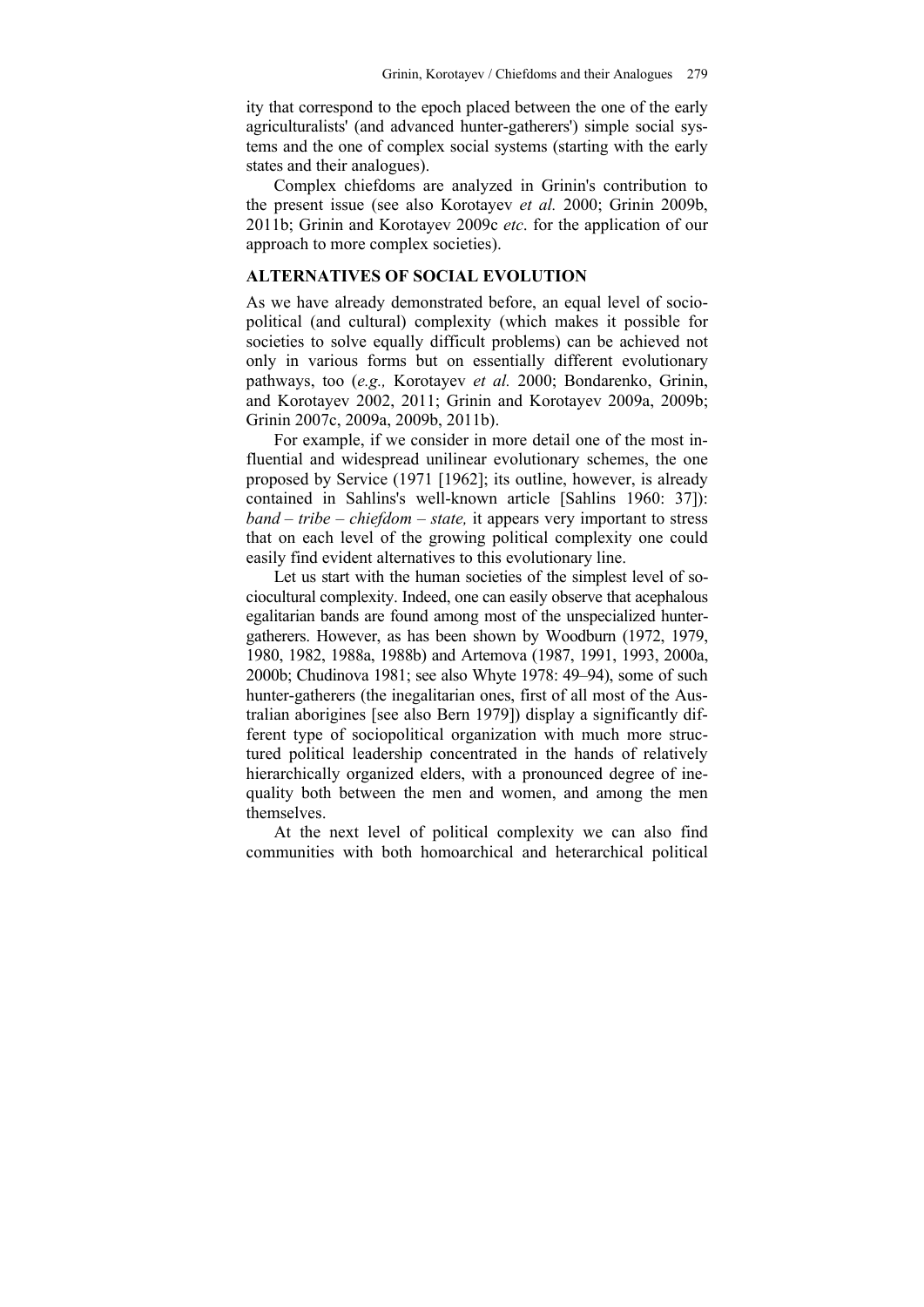organization. One can mention, *e.g.,* the well-known contrast between the Indians of the Californian North-West and South-East:

The Californian chiefs were in the center of economic life, they exercised their control over the production, distribution and exchange of the social product, and their power and authority were based mainly on this. Gradually the power of the chiefs and elders acquired the hereditary character, it became a typical phenomenon for California... Only the tribes populating the North-West of California, notwithstanding their respectively developed and complex material culture, lacked the explicitly expressed social roles of the chiefs characteristic for the rest of California. At the meantime they new slavery... The population of this region had an idea of personal wealth... (Kabo 1986: 180; see also, *e.g.,* Downs 1978).

One can also immediately recall the socio-culturally complex communities of the Ifugao (*e.g.,* Barton 1922; Meshkov 1982: 183–197) lacking any pronounced authoritarian political leadership compared with the communities of the North-West Coast, but with a comparable level of overall sociopolitical and sociocultural complexity (see, *e.g.,* Townsend 1985; Averkieva 1978a).

Hence, already at the levels of simple and middle range communities we observe several types of alternative sociopolitical forms.

This article is devoted to the analysis of various evolutionary alternatives to the chiefdom: *poleis,* autonomous towns and complex village communities, cast-clan systems, non-hierarchically organized territorial groups and federations of villages, certain types of tribal systems, and so on.

We have written a lot about alternatives/analogues of early states (see, *e.g.,* Korotayev 1996a, 2000b; Korotayev *et al.* 2000; Grinin 2003, 2004b, 2007a, 2007b, 2007c, 2009b, 2011b; Grinin and Korotayev 2009а, 2009b; see also Grinin in this volume). We have also pointed at evolutionary alternatives, *i.e.* analogues, of more complex evolutionary types of developed and mature states (see Korotayev *et al.* 2000; Grinin 2008, 2010; Grinin and Korotayev 2006, 2009а).

The analysis of social evolution as a multilinear process should be amplified with some general evolutionary ideas and conclusions which are directly related to the issues regarded in the article (for more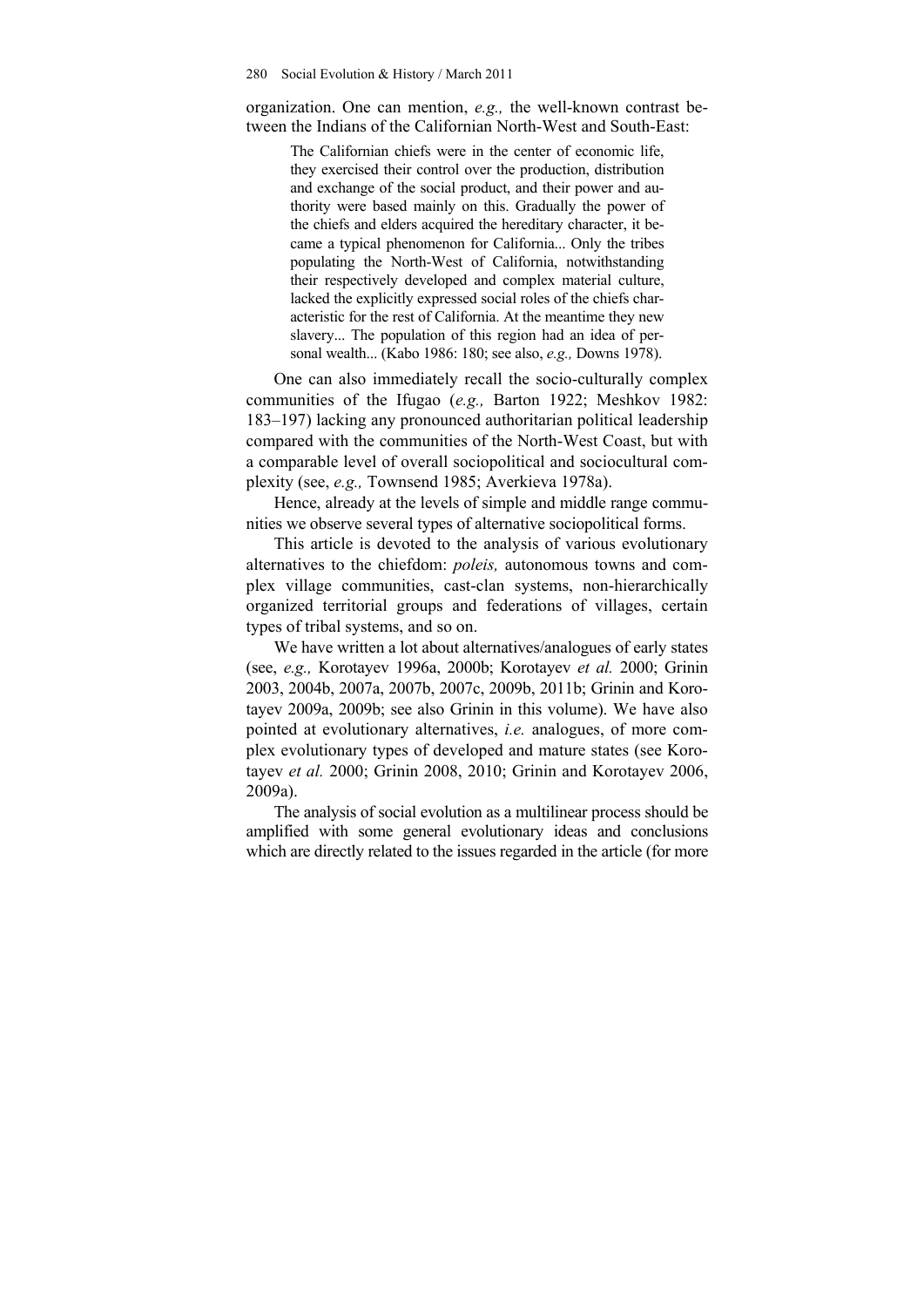details see Grinin 2009b, 2011b; Grinin and Korotayev 2009a, 2009b; see also Grinin, Markov, and Korotayev 2008):

a) the transitions to social aromorphoses could only take place under the conditions of a large diversity of institutions and forms of social systems, as a result of which various versions of social phenomena produced by previous aromorphoses occupy all the accessible niches and apply all the possible versions of narrow specialization;

b) the transitions to new aromorphoses are only possible in case of sufficiently wide general movement toward the growth of organizational complexity, the increase in the density of internal links (including positive feedbacks) – that is, the general evolutionary development of social systems (that, however, in each case acquires its specific form);

c) because of this, for any level of overall sociocultural complexity one can detect a considerable number of alternatives of social development; on the one hand, it makes sense to consider them as equally significant versions of social development, and, on the other hand, as a bunch of evolutionary pathways, as a probability (evolutionary) field, within which, however, theoretically, one may detect 'main tracks' and 'collateral' development lines;

d) for a long period of time those developmental pathways coexisted and competed with each other, whereas for many special ecological and social niches the 'collateral' (in retrospective) pathways, models, and versions could well have turned out to be more competitive and adequate;

e) statements on 'inevitable' evolutionary results usually turn out to be correct in the most general count only: as a result of a long competition of various forms, their destruction, transformation, social selection, adaptation to multifarious ecological environments *etc.* However, for a particular society such a result could well have not been inevitable at all.

#### **GENERAL DIRECTIONS OF DEVELOPMENT**

#### **Within the pre-state phase of politogenesis**

What has been said above on the evolutionary alternatives suggests that the general process of the growth of sociocultural complexity was rather multidimensional. That is why the evolutionary phase of medium-complex societies (where the chiefdoms are most often observed) was represented by numerous types of societies, some of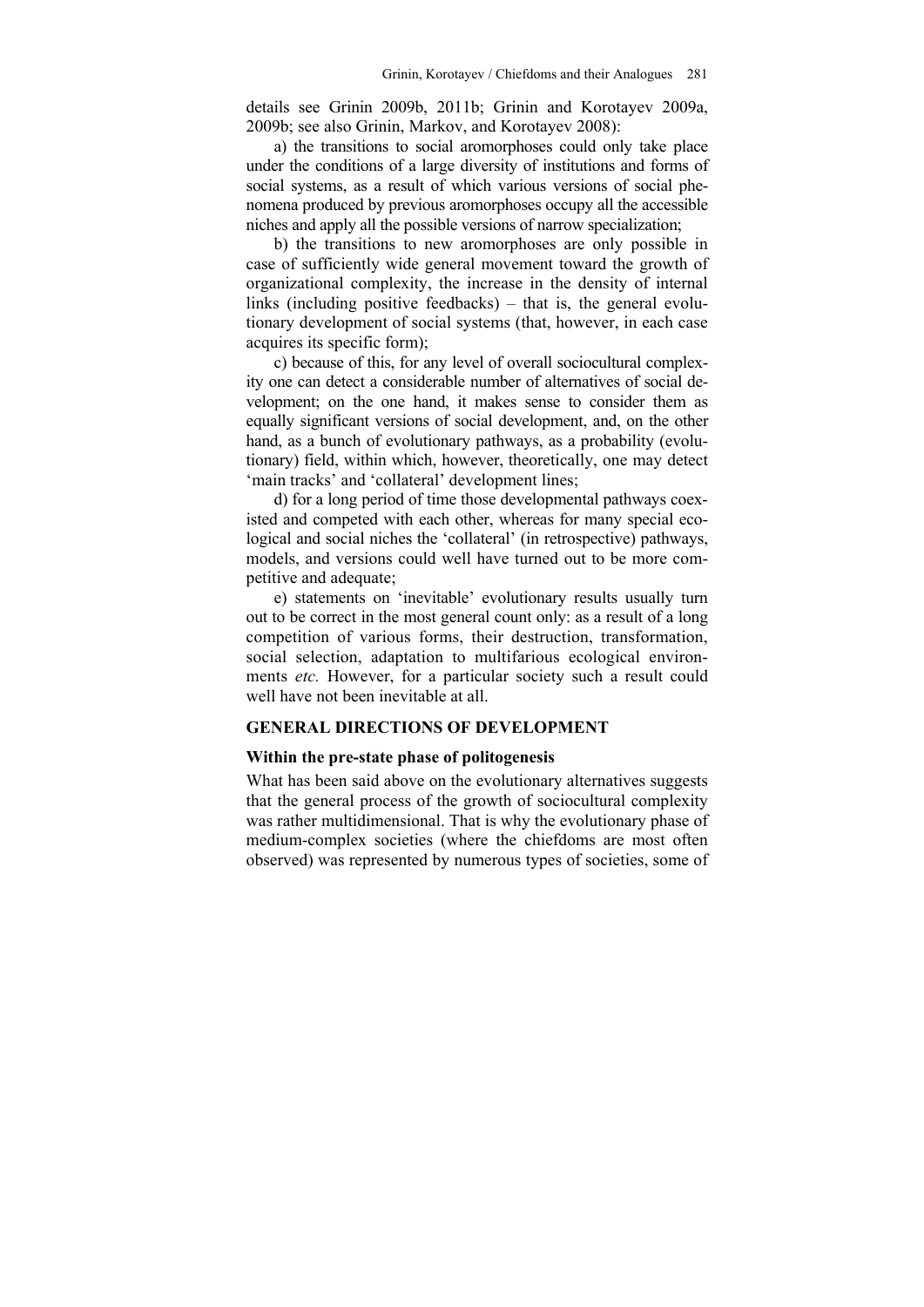which left almost no traces.<sup>2</sup> However, before regarding these types and forms it is necessary to make a few general notes with respect to the evolutionary process of the growth of sociocultural complexity in the early agrarian social systems.

We find it appropriate to speak about complex dynamics of relationships between various lines of the cultural complexity growth among early agrarian societies, such as politogenesis, sociogenesis, ethnogenesis; military, technological, demographic, cultural development *etc*. (see Korotayev *et al.* 2000; Grinin 2007c, 2007d, 2011a; 2011b: ch. 4; Grinin and Korotayev 2009a, 2009b). It is crucially important that even the societies at similar levels of sociocultural complexity can be significantly inferior to each other politically, socially, or culturally. Indeed, in almost all societies changes took place simultaneously in various spheres (technological, political, social, religious, ethnic, *etc*.), but: (a) the magnitude, significance, and proportions of these changes varied greatly; (b) changes in various spheres could occur in various societies with significant lags; (c) in each society the advancement ratio of different spheres varied greatly, certain subsystems being liable to much greater change than others. Besides, the subsystem lagging behind would take a long time to catch up with the more developed one, or even would never manage it. *This created a huge variety of combinations and models of development of medium-complex and complex societies*.

Depending on numerous factors, different processes (*e.g.,* religious or economic ones, or social stratification) could dominate certain phases of sociocultural evolution. *It could be even politogenesis sometimes, but seemingly politogenesis followed other processes rather than initiated them in many cases at least before the state formation*. In such cases political power itself was a derivative of other forms of society organization and other forms of power (*e.g.,* sacral, or economic power, or the one based on a leader's personal qualities) and only gradually acquired independence (see Grinin 2009b, 2011b; Grinin and Korotayev 2009b).<sup>3</sup> This hypothesis is supported by the fact that in many cases governing was not a goal in itself for leaders, but was rather a means to solve the objectively existing important problems encountered by the society or the elite (see Claessen 2004: 75–76).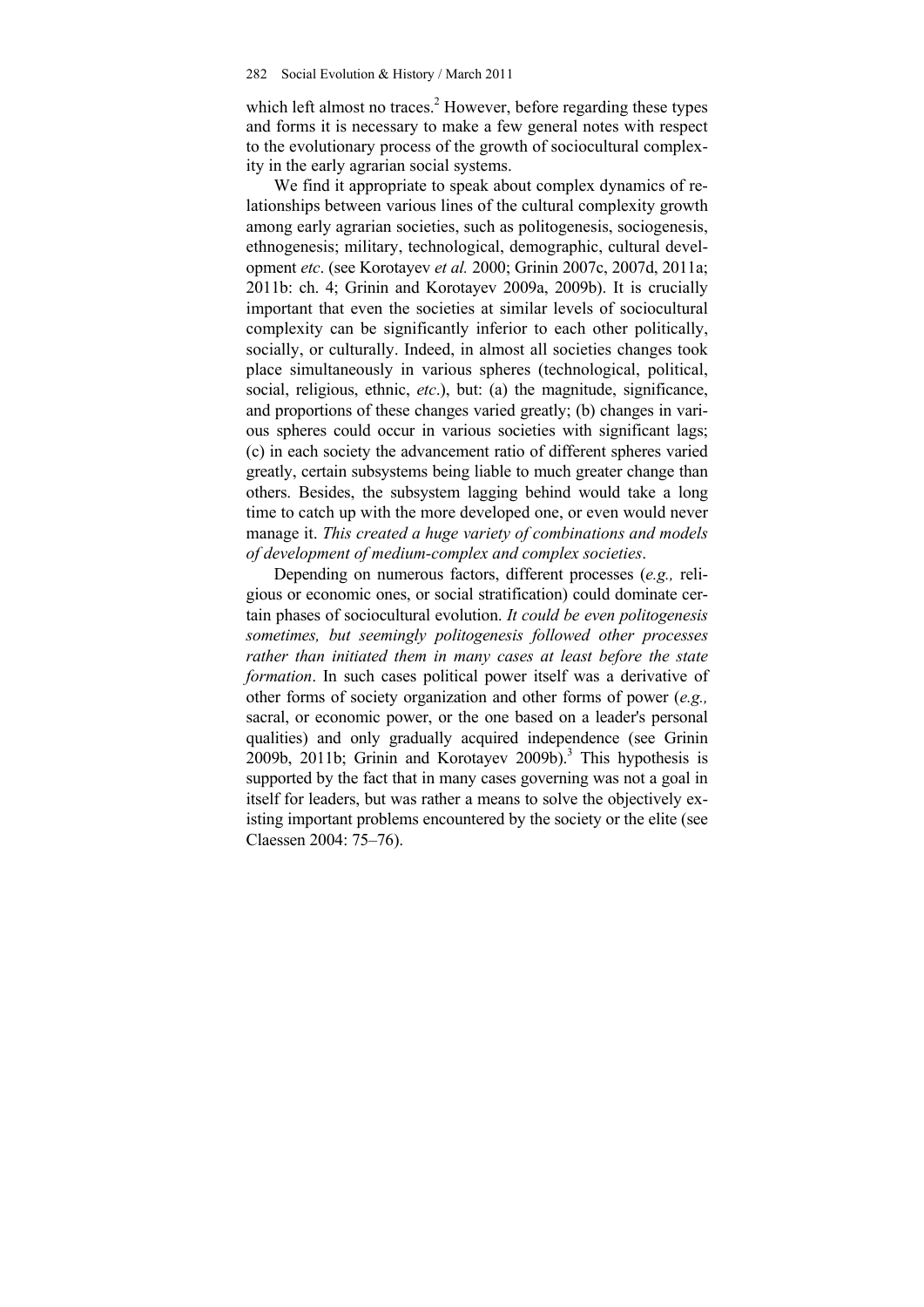**A more universal feature of the social development at this complexity level was the formation and institutionalization of new forms of social inequality.** This was revealed in the following ways.

Firstly, this was revealed in the transition from relatively egalitarian, or primitive non-egalitarian (see *e.g.,* Artemova 1987, 1989, 1991, 1993) to the inequality formed on a new social basis. New types and dimensions of social inequality emerged (including the ones based on genealogical differences, new types of wealth inequality, as well as inequality connected with military activities, access to offices, or public resources).

Secondly, one could observe a tendency towards increased surplus accumulation and redistribution aimed at the organization of public works and banquets, as well as the material support of rulers, priests, and wars. A substantial part of surplus was appropriated by the political center (*e.g*.*,* the chief) and the elite. The role of tribute and booty increased. One could observe flourishing prestige economy whose functioning was supported by the activities of various prominent people, including the administrators (see, *e.g.,* Sahlins 1972b).

Thirdly, one could observe a tendency towards the increase in the social division of labor that was expressed in the emergence of semiprofessional or even professional administrators, warriors, priests, ancient 'intellectuals', craftsmen, merchants, servants, *etc.* There was also a tendency towards a deeper intercommunal division of labor.

Fourthly, even where the politogenesis retarded, the growth of sociocultural complexity was usually accompanied (and supported) by some elaboration of decision-making mechanisms, some growth of the role of trade was frequently observed; in general, the growth of socio-cultural complexity stimulated the development of the political subsystem (on the diversity of leadership roles in various societies see, *e.g.,* Redmond 1998b; Belkov 2000; Service 1975: 87).

Particular mechanisms and means of securing inequality were numerous, including the right of first settlement, genealogy, traditions, new religious requirements, as well as war, inequitable treaties and unions, etc.<sup>4</sup> (some of such means were described in Claessen's article in the current issue, as well as in Grinin 2011b: 101–102).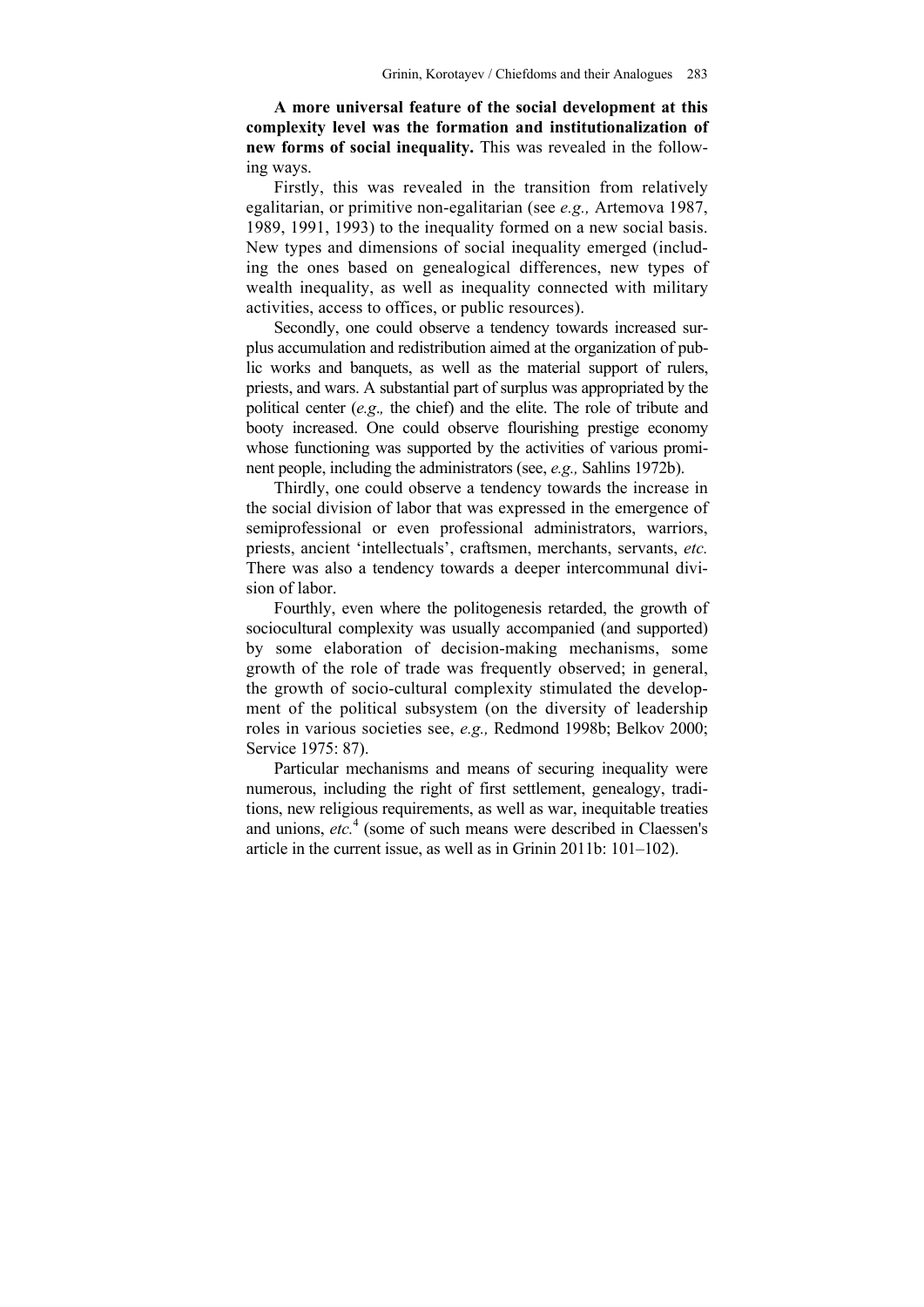#### **DIVERSITY OF FORMS OF PRE-STATE SOCIOPOLITICAL SYSTEMS**

In talking about pre-state sociopolitical forms we mean only **principally pre-state forms** (and not state analogues), sociopolitical systems with no higher than a medium level of sociopolitical complexity.<sup>5</sup> Importantly, in such societies the demographic scale is beyond (and often even far beyond) the one which can be organized by personal relationships in face-to-face interaction. This means that new forms of relations, control, and leadership must have appeared within them.

Alternative social evolution, uneven rates of change and development of various social subsystems, various combinations of internal and external factors all led to a greater variety of pre-state societal forms and relation types. Among them are: more or less centralized polities headed by a chief appeared, as well as self-governed cities, *poleis,* temple and large rural communities; decentralized chiefless tribes; various complex acephalous sociopolitical systems, *etc*.

Population size of medium-complexity systems can vary greatly from several hundreds to dozens of thousands. However, for more or less centralized or compact entities like simple chiefdoms, small temple-civil communities *etc*. the variation is smaller, from hundreds to thousands. On the whole we rely on Earle's estimates of a chiefdom population within centralized regional structure being in the range of thousands (Earle 1987; see also Carneiro, *e.g.,* 1981). However, some chiefdoms with population of thousand or less are known as well, such as typical simple Trobriand chiefdoms (Johnson and Earle 2000: 267–279). New Caledonia chiefdoms counted 500– 2000 people in the mid-19<sup>th</sup> century (Shnirel'man 1988: 200). On the Polynesian island of Futuna small chiefdoms included 5–10 villages each of 100–200 inhabitants (see Sahlins 1972a: 85–87, 188–190). Cherokee chiefdoms had 400 people on average (Service 1975: 140–144). However, in general, we would like to maintain that it makes sense to denote such chiefdoms (following Carneiro 1981) as 'minimal chiefdoms', whereas chiefdoms organizing population in thousands could be denoted as 'typical'. It appears rather difficult to delineate exactly a border between simple and complex chiefdoms; however, we tend to consider ten thousand as the upper limit for simple chiefdoms' population; it appears that a simple chiefdom's population could hardly achieve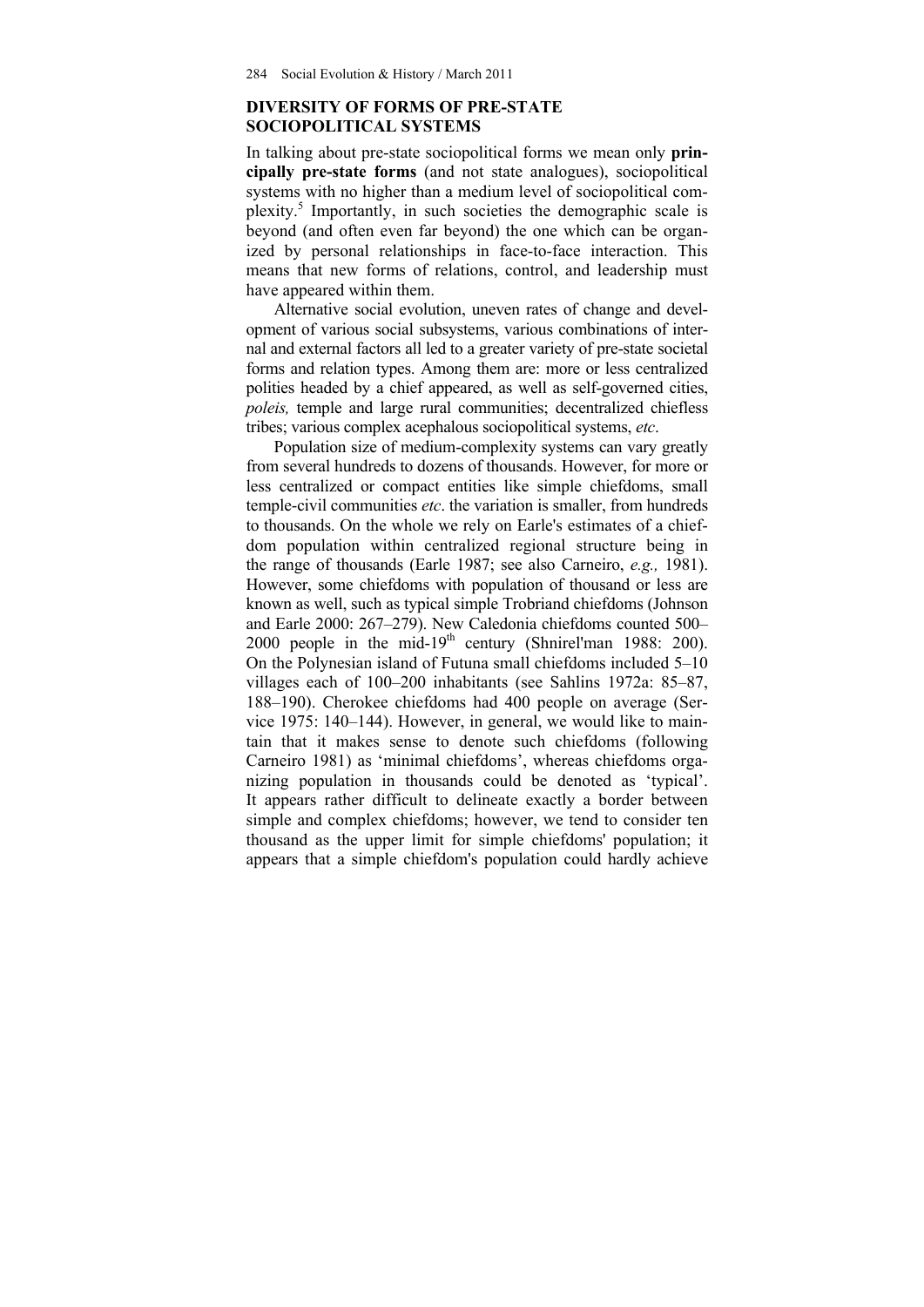(let alone exceed) this limit.<sup>6</sup> Their territories were not usually very large either (see, *e.g.,* Spencer 2000: 155–156). Of course, the size of those territories depended significantly on population density and transportation opportunities, that is why among nomadic herders the territories controlled by their chiefdoms could be much larger than among agriculturalists, as nomadic herders were characterized by relatively low population densities, on the one hand, and by the usual presence of abundant transportation means in form of mounts and/or cartage transportation.

**Various forms of links and some factors of their diversity.** In every type and subtype of medium-complexity social systems only a few of potential types of system links had major importance. The point is that some forms of links (a) could serve as substitutes for links of other types; (b) could make other links excessive; (c) some types of links could not be combined with links of other types. Thus, centralization could weaken horizontal links, whereas military integration could depress economic links. The growth of functional differentiation was not always accompanied by an increase in degrees of social stratification and/or political centralization. Sacred hierarchies or wealth differentiation did not always coincide with political hierarchies, and so on.<sup>7</sup>

Even if we consider particular evolutionary types of polities, we find a great variability of characteristics, when some characteristics could be substituted by some other ones.<sup>8</sup> All these created a great diversity of chiefdom forms, as well as considerable difficulties in the identification of certain polities as chiefdoms. One can easily find a confirmation of this point in the contributions to the present issue, as well as in the discussion that has preceded it. For example, Earle (2011, this issue) maintains that the extent and institutional form of chiefdoms grade rather seamlessly along alternative lines from egalitarian small-scale societies into state societies. Drennan, Hanks, and Peterson (2011, this issue) discuss different ways in which chiefdoms may vary and suggest a rather long (10 points), yet not exhaustive, list of characteristics, according to which the variations in chiefdom forms may be traced.

For example, one may observe a rather great variation with respect to such an important societal characteristic as the degree of centralization. In particular, social systems can be united on the basis of the 'center – periphery' model, but without any rigid subjugation.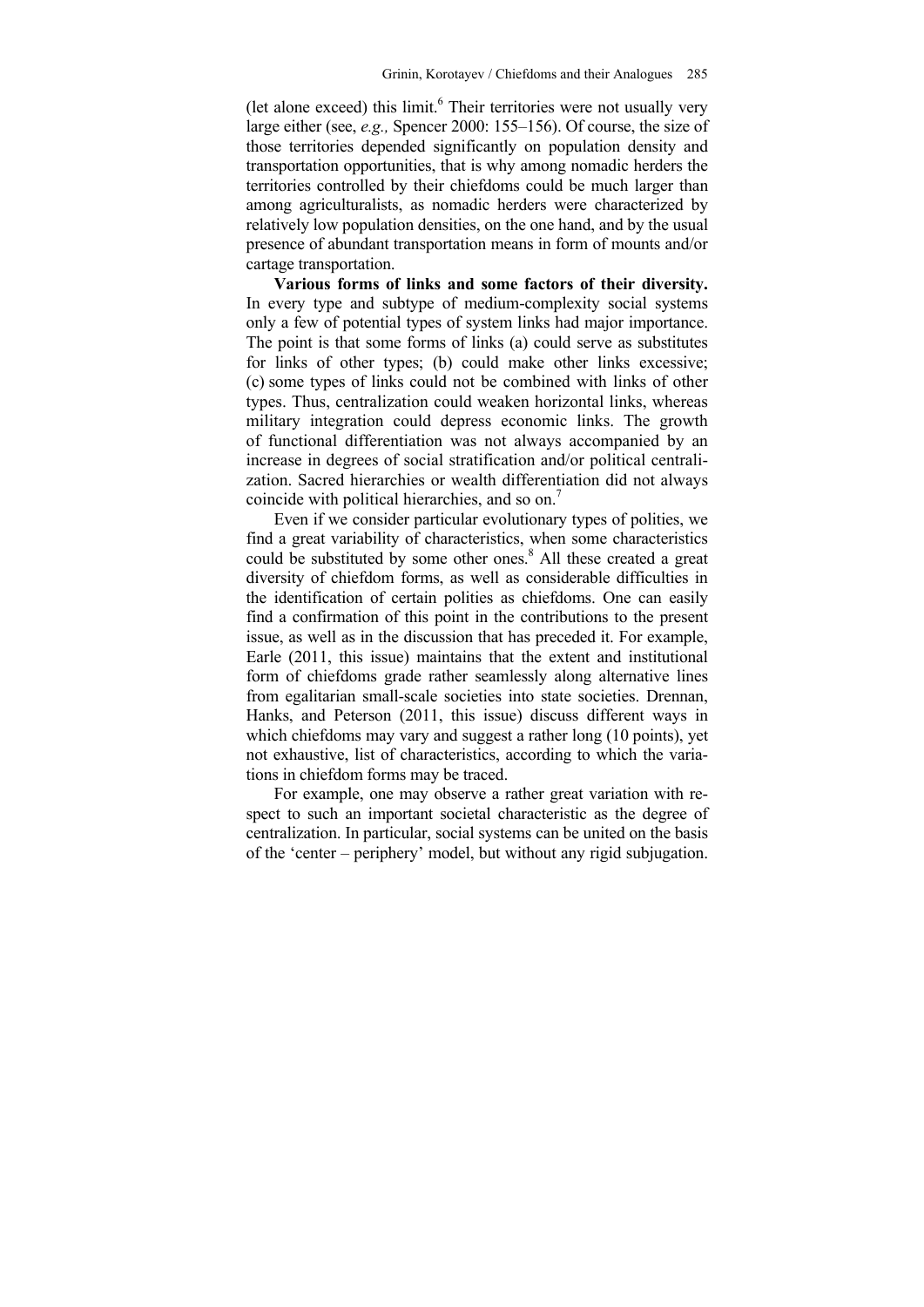For example, the 'center – periphery' relationships were not rigid in confederations (Fenton 1978:  $114$ ).<sup>9</sup> Centralization may have been based on such foundations that differed from the ones on which chiefdoms were based – for example, it could be based on the population concentration (that may have taken place due to various reasons: economic, religious, military). In such cases one could observe the emergence of complex autonomous city, *polis*, temple and other communities. Yet, population concentration in a single settlement could be also observed in some chiefdoms though they usually consisted of a few settlements/communities united under the paramount chief's permanent power (Carneiro 1981: 45).<sup>10</sup> On the other hand, hierarchical centralization principles could be employed in some special corporate groups (*e.g.,* in secret societies).

However, even more frequently we seem to deal with horizontal links. Such links connected tribal segments, as well as clans and communities in various acephalous sociopolitical systems, federations, confederations, and so on.

There were also a considerable number of societies where power was distributed among many relatively autonomous social institutions organized along kinship, territorial, or corporate lines (Novozhilova 2000: 109; see also McIntosh 1999b; Vansina 1999). It appears also appropriate at this point to recollect the proposed subdivision of medium complexity social systems into 'grouporiented' *vs*. 'individualizing' (Renfrew 1974) or the ones based on 'corporate' *vs*. 'network' strategies (Blanton *et al.* 1996) that could lead to different forms of sociopolitical complexity.

This diversity was determined by a great number of factors of various levels. If we take into consideration such an important aspect as the size and convenience of surplus accumulation, we may suggest the following:

a) insufficient level of surplus alienation may hinder the formation of supracommunal organs and institutions (and chiefdoms in general), while facilitating the emergence of horizontal intercommunal links;

b) the presence of sufficient amounts of surplus may contribute to the formation of such mechanisms that make it possible to accumulate such surplus for the most active members of the integrated social system. $11$  In such cases chiefdoms could emerge; however, this was only possible when some other additional condi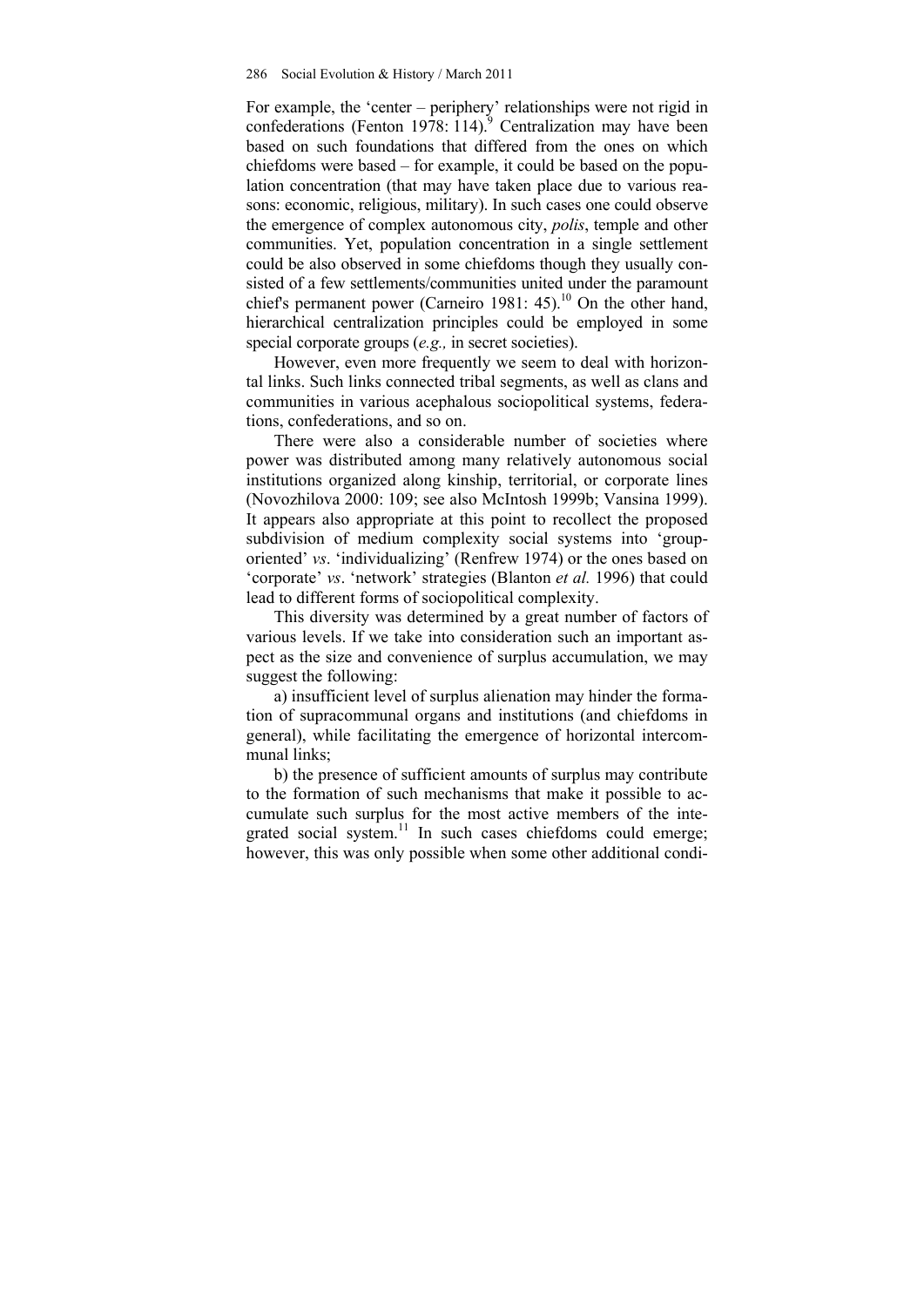tions were present (*e.g.,* sufficiently developed social stratification and appropriate ideology);

c) very large amounts of surplus (as was observed, *e.g.,* in the late  $4<sup>th</sup>$  millennium BCE in Southern Mesopotamia) can contribute to an exceptionally high concentration of population and the emergence of such forms that were rather different from chiefdoms, including relatively large cities, like Uruk, as well as to a very fast emergence of the early state analogues.<sup>12</sup>

One may agree with Carneiro (1981, 1998) that wars frequently contributed to the emergence and growth of chiefdoms – through the compulsory (or semivoluntary – because of the necessity to create military alliances) integration of communities, due to the enlargement of some settlements at the expense of the other, *etc*. (see also Lozny 2011, this issue). However, this was only possible when certain other conditions were present, including: a) the presence of sufficient and easily alienable wealth; b) the presence of a certain social stratification within respective social systems; c) the presence of at least some forms of military specialization (*e.g.,* emergence of semiprofessional military groups, public or secret military societies, formation of special armed groups around some figures,  $etc.$ );<sup>13</sup> d) the presence of recognized (socially institutionalized) leaders, in the sense that their power is evident and without protest from social actors (Earle 2011).

It was noticed long ago that distant unrelated societies could display surprising similarities in certain respects, whereas very closely related societies could demonstrate significant differences (Claessen 1989). The point is that the diversity of forms depends considerably on the concrete conjuncture of confronting political forces, peculiarities of involved personalities, various social innovations that could emerge in the process (for illuminating examples of some of them see Vansina 1999), and so on.

That is why even similar ethnic composition, natural and social conditions, subsistence economy type, religion, *etc.* do not lead necessarily to the establishment of uniform political systems in a respective region. For example, in Polynesia one could find a considerable diversity of political regimes even within one archipelago (see, *e.g.,* Butinov 1982, 1985). This was observed, for example, in various islands of the Tuvalu Archipelago. The first explorers found a 'king' having an absolute power on one island, they discovered a 'king' in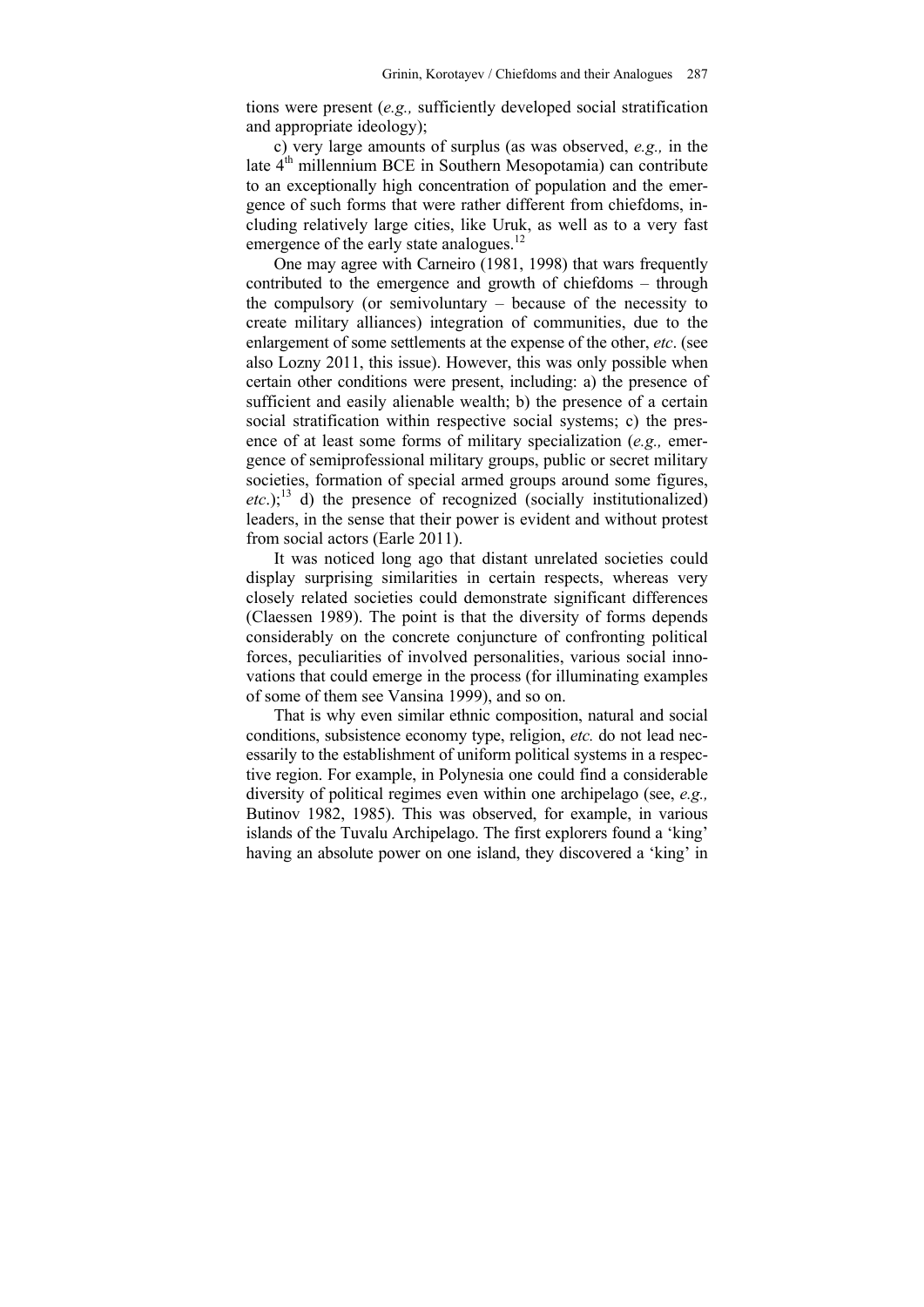combination with a council composed of heads of ramages on another island, on a third island there were two 'kings' with equal powers, on a fourth island there was a 'king' and a 'chief' who was formally a subject of the 'king' but who was a real ruler due to his strong personality, and so on (see Butinov 1982: 54). Butinov further notes that though in Polynesia the administration of economic and social life was usually concentrated in the chiefs' hands, priests sometimes managed to establish their control over chiefs and transform themselves in actual rulers of respective islands. For example, on the Nanumea Island, where the upper elite consisted of two chiefs and seven priests, these were the latter who actually ruled. On the Funafuti Island the supreme priest had more influence than the paramount chief (*Ibid.:* 33–34). In other regions one could quite often observe the coexistence within one ethnic group of classic chiefdoms (were the chief's will was perceived to be equal to the law) with communities having rather democratic forms of government, as was described, *e.g.,* with respect to the Naga of India (see Maretina 1995). Various types of political system differ from one another not only in scale but also in the formal principles in term of which they are organized (Leach 1970: 6). A rather wide diversity of 'political regimes' was also observed among the Gallic polities – ranging from a chief's despotic unrestricted power to rather complex systems of checks and balances of 'aristocratic' republics (see Shkunaev 1988, 1989; Thevenot 1987; Roymans 1990: 22; Filip 1961; see also Grinin 2003, 2004b, 2007c, 2011a, 2011b; on the diversity of traditional political systems of Arabia see Dostal 1984; Korotayev 1996a, 2000a, 2000b).

**'Horizontal' and 'vertical' analysis of the evolution of medium complexity societies.** The position of Drennan, Hanks, and Peterson (2011) is based on the following statement: 'The word "chiefdom", used in this way, no longer refers really to a societal type but rather to a *process*'. We believe that the most promising ways to solve research problems we are dealing with should not rely on the opposition of evolutionary process and evolutionary type (see Carneiro 2000; Grinin 2007e, 2007f, 2011a, 2011b for more details regarding this), as well as the opposition of stages and processes, or stages and types (Lozny 2011). We think that we should rather rely on the recognition of the following point: the transition to a higher level of complexity implies almost by definition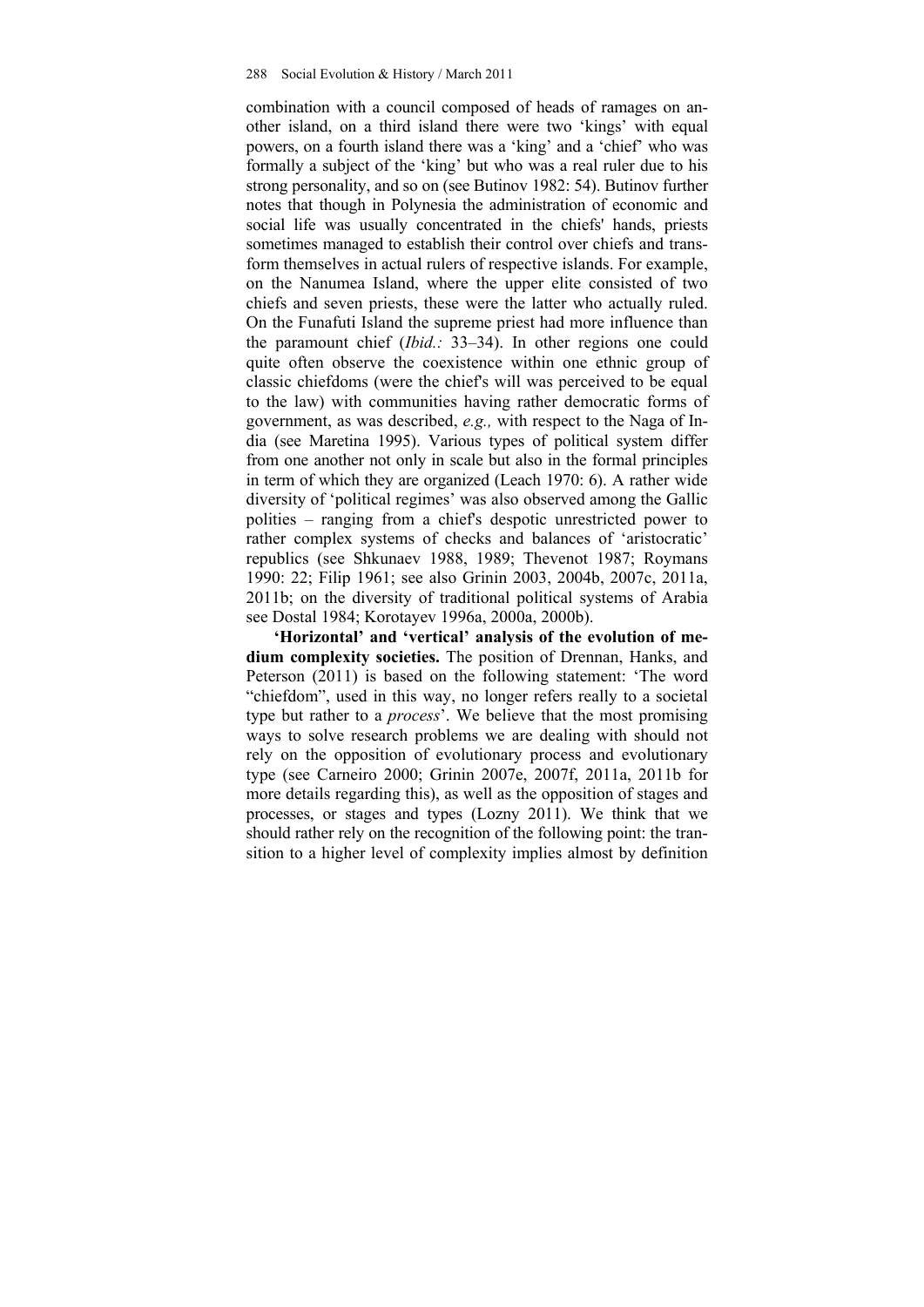the emergence of not one, but a considerable number of types and forms that can be considered equal in a certain theoretical aspect (Grinin and Korotayev 2009b).

Yet, later one could observe a natural selection of a number of more evolutionary perspective forms from all this variety. Those forms included polities having centralized (hierarchical) administration – that is chiefdoms in the first place. Chiefdoms (or *chiefdomlike polities,* to be exact), in general (but, in no way, always), had a higher evolutionary potential than their decentralized analogues. Using Burdeau's (1966) phrase, some centralized polities managed to 'cure the power' from the paralysis of primitive stupor. In chiefdoms we generally observe the emergence of a new type of leadership.

However, within the range of complexity in question one could also find a number of other potentially promising forms, including democratic, civil-temple, and acephalous urban-like communities that can be considered as precursors of a number of forthcoming polity types that played an important role in the world history.

*Thus, when comparing various polities, it makes sense to take into account two analytic aspects: horizontal and vertical.* Within the first aspect different forms of polities of similar sizes and complexity are considered to belong to one 'stage'. Within the second aspect we single out within the given range of complexity more or less evolutionarily promising forms. Taking into account the wide presence among the highly complex societies of centralized and personalized administration forms, chiefdoms tended to be more evolutionarily promising than acephalous political systems.

However, it took a few millennia to make it clear which of the polity types had a higher evolutionary potential. A few generations of polity types were necessary in order that it would become clear that some particular principles of political organization are more effective. In addition, in certain ecological niches evolutionarily lateral forms turned out to be more viable than mainstream ones. Thirdly, to have a higher evolutionary potential does not mean to have advantages in a concrete historical setting. Frequently it was just the other way round.

Note also that autocratic states (being in some sense 'heirs' of the principle of centralized administration that was developed among some medium complexity societies) became the dominant form of statehood in supercomplex agrarian societies, but the democratic line of politogenesis never disappeared entirely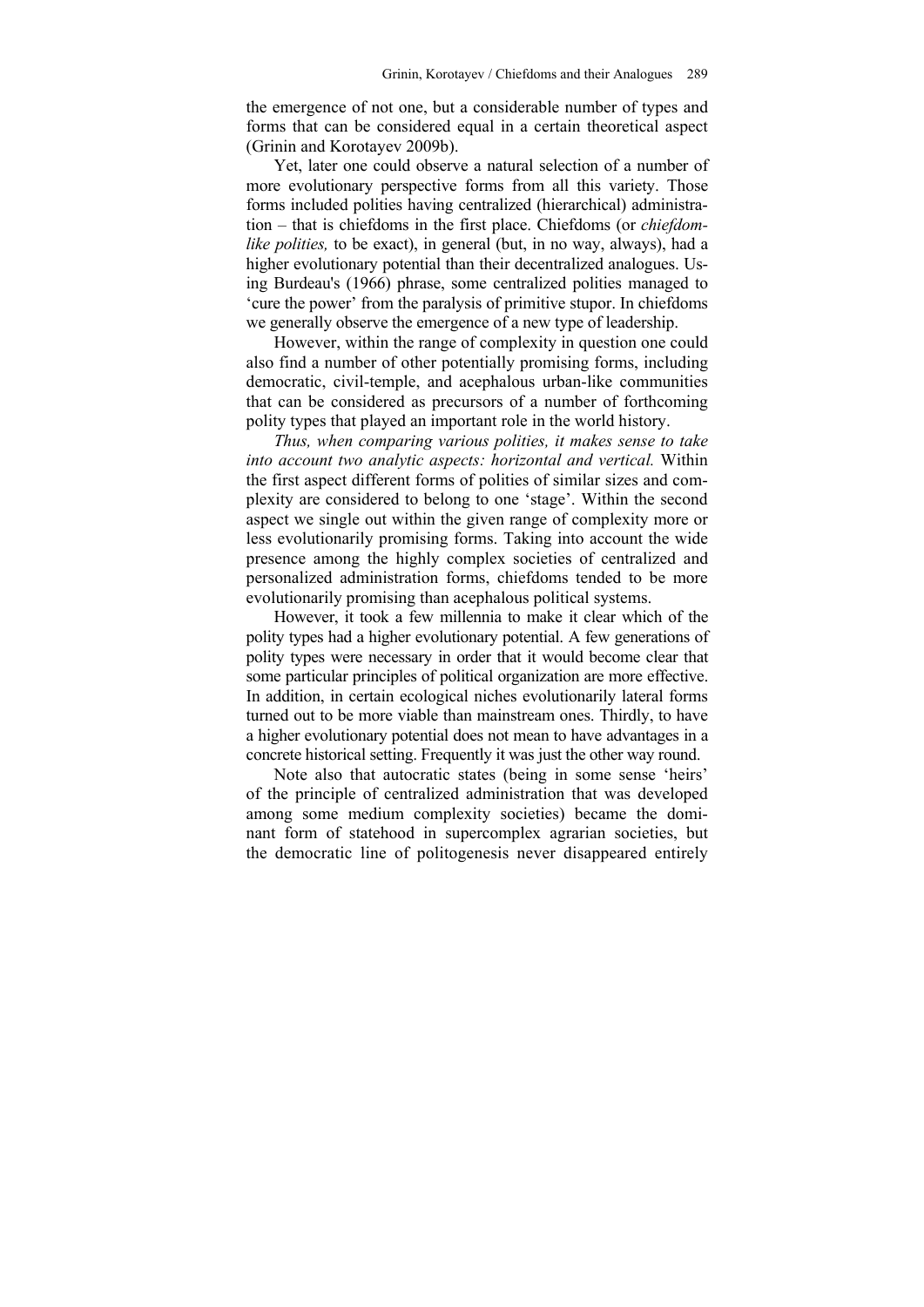throughout the whole of world history; always presenting an alternative to autocratic political organizations, whereas in the Modern Age the democratic political organization gradually became dominant (see Korotayev *et al.* 2000; Grinin 2004a, 2004c, 2010 for more details). All this suggests the necessity to take into account (a) the alternatives of social evolution; (b) various dimensions ('horizontal' and 'vertical') when comparing different types of societies; (c) the heuristic value of the notion of *chiefdom analogues* that we will discuss below.

Vertical and horizontal aspects of such an analysis can well be applied to the analysis of transitions to higher complexity levels. For example, the formation of simple chiefdoms could take place vertically, when a new simple chiefdom emerged in the place of a few autonomous communities, whereas the transformation of a confederation of communities in a more centralized polity (that tended to be accompanied by a significant growth of complexity) could be regarded as a horizontal variant of such a process.<sup>14</sup>

#### **CHIEFDOM ANALOGUES**

The emergence of chiefdoms usually involved a transition to a higher level of not only political but also general social complexity. And this puts the given evolutionary type of medium complexity polities in a special position. In some respects, the emergence of chiefdoms can well be regarded as the leading line of politogenesis. However, this can only be done with very serious qualifications. The point is that no political systems developed in isolation, every political system experienced certain transformations under the influence from outside. What is important is that many primary, secondary, and tertiary early states emerged on the basis of various *polis*, civil, temple, civil-temple, trade-craft (and so on) communities, just a fraction of which can be regarded as chiefdoms. Chiefs acted as the leading force of the state formation only in some cases, whereas in the other cases these were some other agents (priests, aristocracy,<sup>15</sup> oligarchic groups, democratic leaders, and so on).<sup>16</sup> As regards the social systems in the medium complexity range, we must note that the urban/communal type of politogenesis was even more ancient than politogenesis through the emergence of chiefdoms (see Korotayev *et al*. 2000; Grinin 2009a; Grinin, and Korotayev 2009a: ch. 6; Korotayev and Grinin 2006).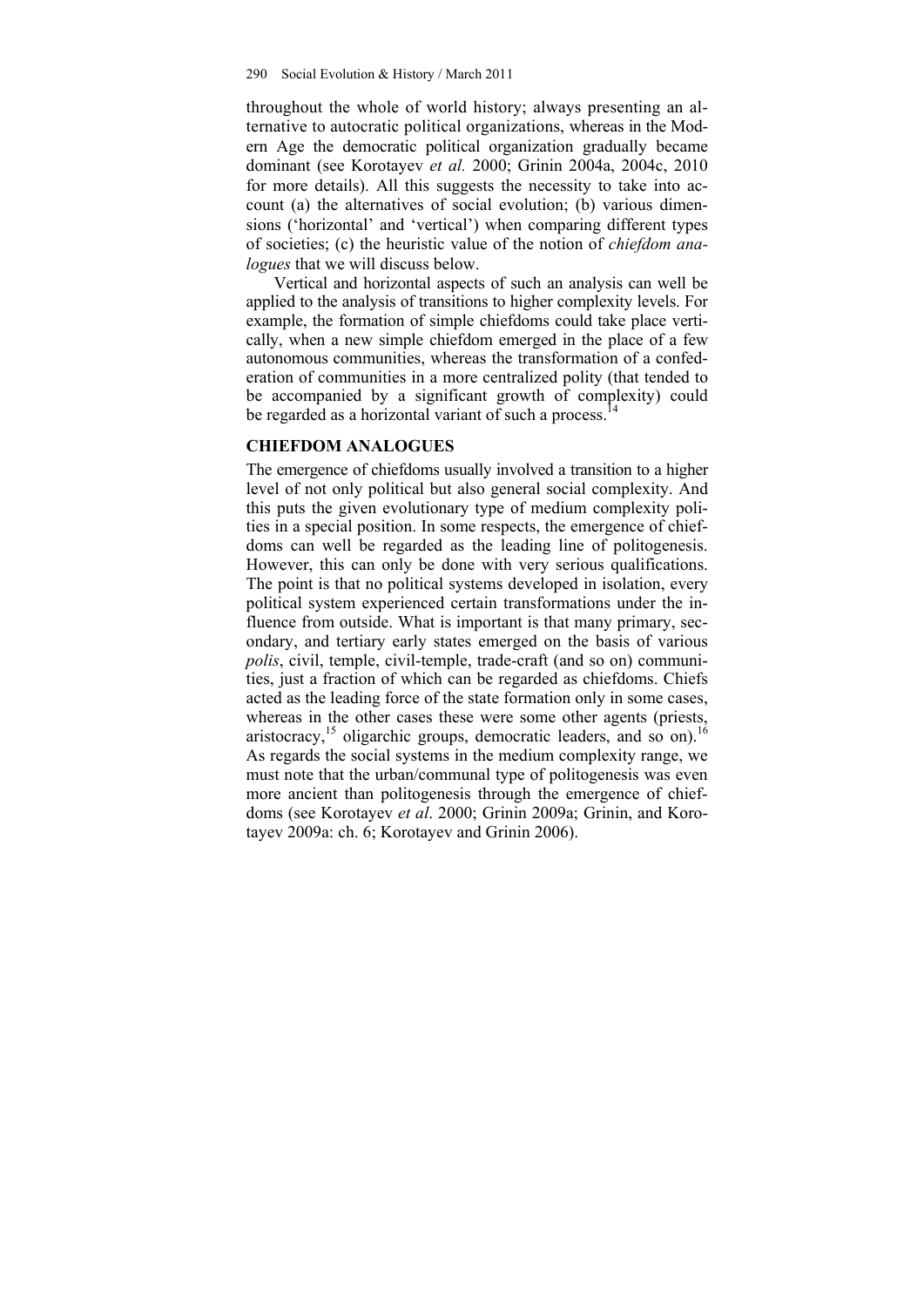On the basis of what has been mentioned above we believe it makes sense to subdivide all the diversity of the medium complexity polities (in view of a special role played by chiefdoms in the political evolution) into two major types: (1) chiefdoms/chiefdom-like polities and (2) chiefdom analogues.

*Chiefdom-like polities can be defined as hierarchically organized and relatively centralized medium complexity polities possessing the following characteristics:* 

*a) population in the range of several hundred to several thousand;* 

*b) political autonomy;* 

*c) they are led by a recognized and stable chief/leader or group of leaders who wield power in the framework of certain traditions and procedures; who are able to exercise real control over certain important social relationships and resource flows; who have influential support groups organized around them.* 

*Chiefdom analogues, that can be defined as polities or territorially organized corporations that have sizes and functions, which are similar to those of chiefdom-like polities, but that lack any of their other characteristics, such as high levels of hierarchy and centralization, presence of formal leader, organized system of resource control, political independence,*<sup>17</sup> *and so on.* 

Such a subdivision of mid-complexity polities into chiefdoms and their analogues

 emphasizes that chiefdoms are not the only type of midcomplexity polities (yet, in the meantime it indicates their special evolutionarily position);

 demonstrates the diversity of evolutionary alternatives to the chiefdoms;

• allows classification of mid-complexity polities that do not fit the chiefdom definition even if there are doubts regarding the exact type of polities, to which they belong.

For example, Dillon (1990: 1) notes that though the study of decentralized political systems has a rather long research tradition there is no consensus among their students how to classify them (if they do not fit the definition of chiefdom). We believe that they can well be preliminarily classified just as chiefdom analogues.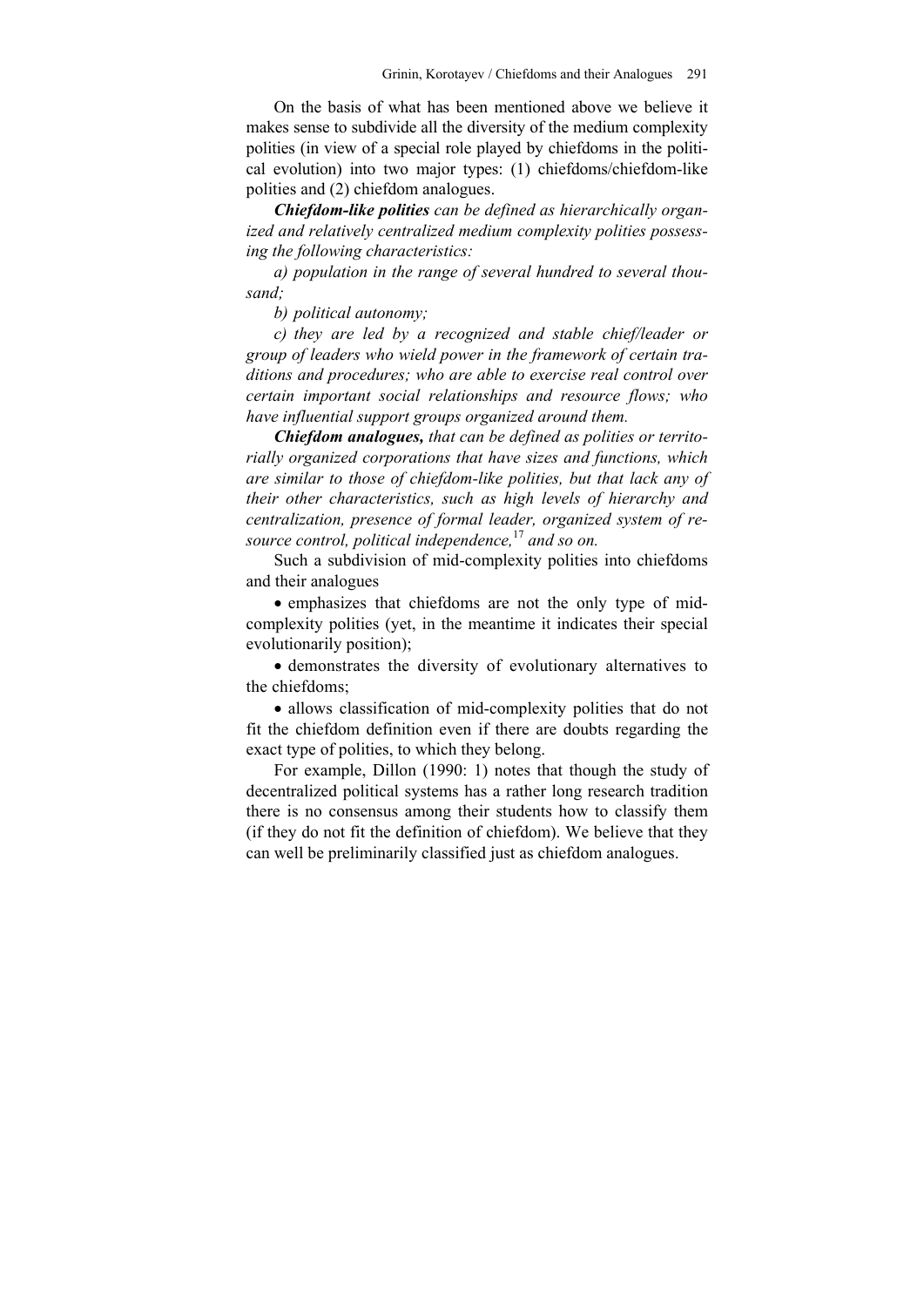Let us consider now functions of chiefdom organization. They can be described as follows:

a) the unification of a number of communities (or quasicommunities or some heterogeneous population) into a single system (polity), in whose framework one observe such a density of relationships between individuals as well as between constituent communities that is significantly higher than between the components and non-components of the respective system;

b) regulation of internal relationships within the given structure;

c) the provision of the ability to act as a single entity in relations with external forces;

d) mobilization of population for collective actions.<sup>18</sup>

*It appears important to mention that practically all the chiefdom analogues that are mentioned below were able to perform (more or less, but, generally, in quite a satisfactory way) the above-mentioned functions in the framework of the population and territorial sizes that were typical for mid-complexity social systems.* (For an interesting comparison of function equality between acephalous chiefless Konkomba people and centralized chieftancy Nanumba people in northern Ghana see in this issue Skalník 2011: 65.)

### **SOME FORMS OF CHIEFDOM ANALOGUES**

Below we shall describe preliminarily a few forms of chiefdom analogues:

A. Monosettlement analogues (with the majority of population concentrated in a single central settlement);

B. Horizontally integrated polysettlement analogues;

C. Corporate analogues.

#### **A. Monosettlement Analogues**

*Poleis.* Let us consider Greek poleis (as among them we can find the best studied cases of monosettlement chiefdom analogue). Initially, 'polis was a relatively small (with population ranging from a few hundred to a few thousand) community of citizens whose main occupation was agriculture, the basis of the polis economy' (Koshelenko 1983: 30; see also Yaylenko 1983: 155). It appears rather clear that such a *polis* is a pre-state polity as regards its level of sociopolitical complexity.19 Such small agricultural *poleis* could well be found in Greece in the Classical Period, but they were especially typical in the previous periods – Homeric (before the  $8<sup>th</sup>$  century BCE) and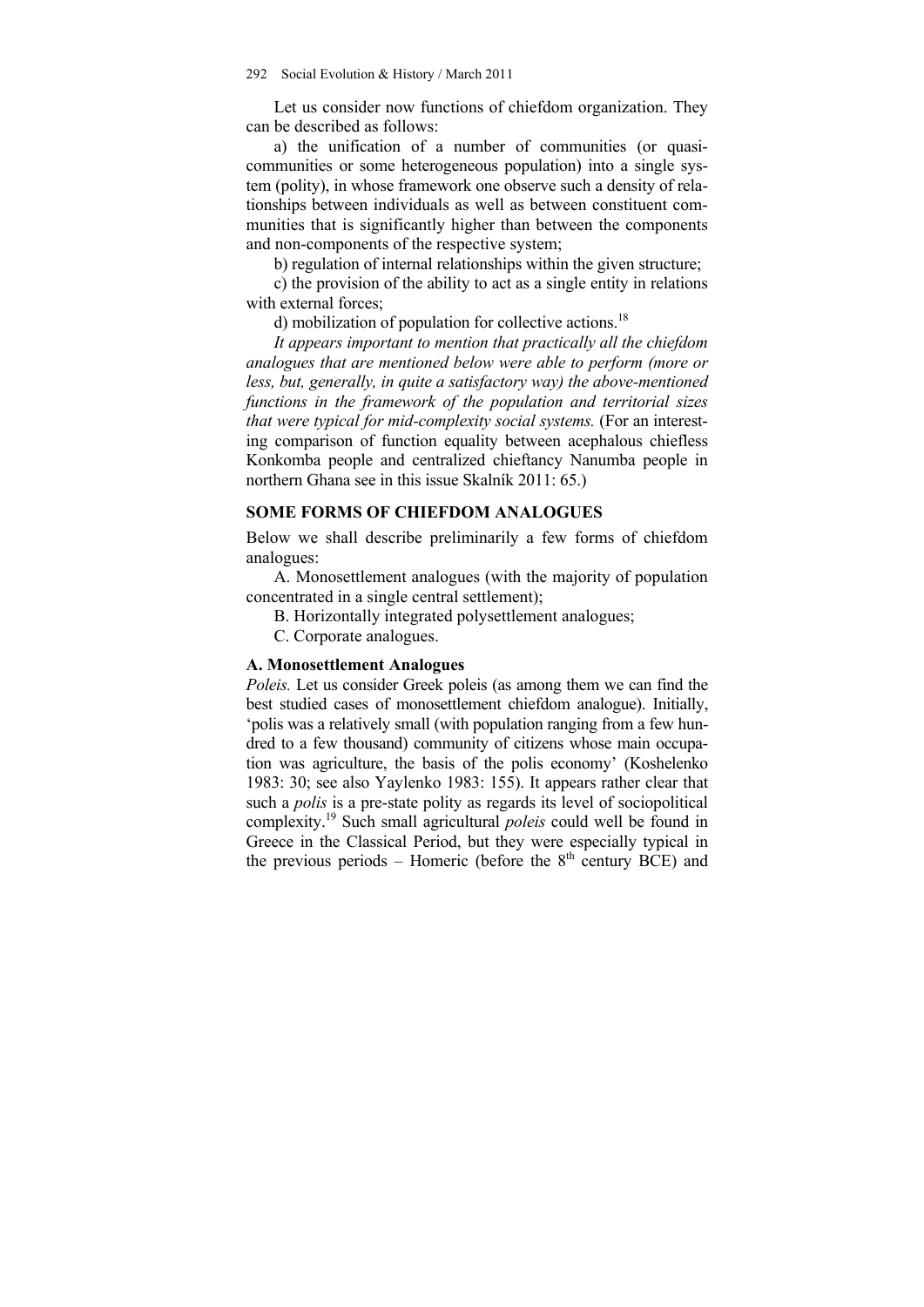Archaic (the  $8<sup>th</sup>$  and  $7<sup>th</sup>$  centuries BCE). In contrast with the complex *poleis* of the Classical Period, the commerce and crafts were very poorly developed in the *poleis* of the Homeric and even Archaic Period (see Polyakova 1983).<sup>20</sup> Such an agricultural orientation makes the early *poleis* look similar to most simple chiefdoms. The wealth stratification among the citizens is found in the *poleis* already in the early period (*Ibid.:* 124). In the meantime it appears possible to agree with Starr (1965: 209) that the *polis* emerged within a very simple society, in which the rich and the poor felt belonging to the same group. There are grounds to maintain that even the early *poleis* had rather specific sociopolitical characteristics, which allows us to consider them as a special polity type – the *civil* (or *civic*) *community* (Koshelenko 1983: 13; Golubtsova, Kuzischin, and Shtaerman 1975: 12–17; see also Yaylenko 1983). This was connected to a rather special sociopolitical organization, whereby the *polis* citizens felt their unity and participated voluntarily in administration and warfare. This was determined by the point that the *polis* citizens had certain (though not as rigorously defined as in the Classical Period) rights and duties, whereas the latter could determine the social status of an individual. It is also important to note that the territory around the central settlement of the *polis* (note that this settlement was also called just *polis*) was not a periphery subjugated to the central settlement, and its inhabitants had the same rights. What is more, free agriculturalists (who possessed their plots of land on the basis of the developing private property) became an important social layer of the *polis* (Andreev 1982). In the meantime in the early period some *poleis* emerged as a result of *synoikism* (that is a unification of a few small settlements into a larger one). This tended to break traditional clan and lineage links and to strengthen civil principles. Though such processes continued in Greek polities for centuries, their first manifestations could be traced rather early. In particular, according to some Greek traditions, Theseus' reforms in Athens (that apparently included the abolition of traditional 'clan' divisions and the introduction of artificial 'civil' one) might have taken place as early as the  $9<sup>th</sup>$  century BCE.

With respect to the early *poleis* one has certain grounds to speak about the dominance of aristocratic clans – even when a 'king' (*basileus*) was present who could not make any serious decision without a council consisting of aristocratic leaders (Sergeev 2002: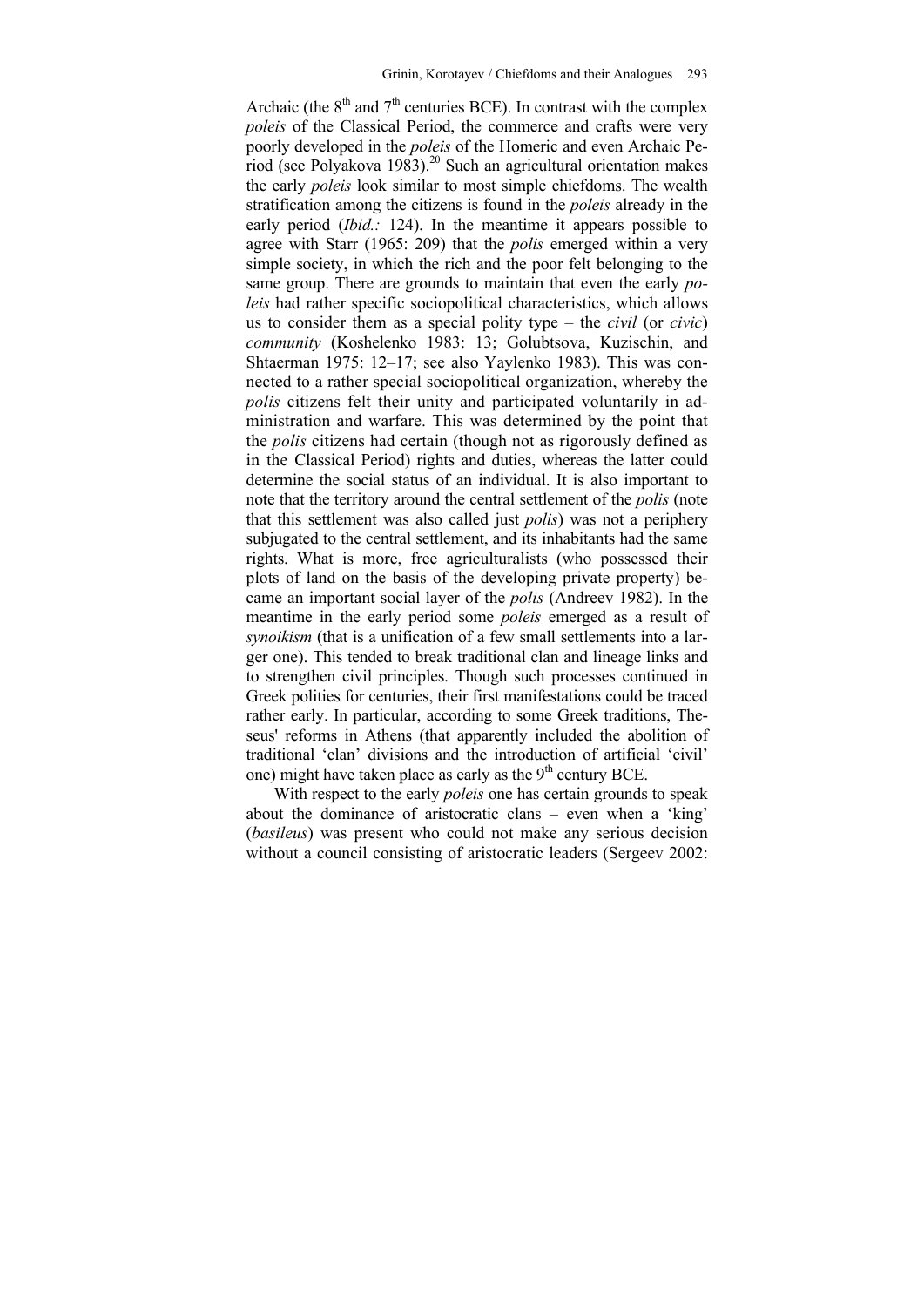122; Frolov 1988: 78). The point that in the emerging Greek poleis the dominant position belonged originally to the aristocracy was already noted by Greek authors, *e.g.,* Aristotle (*Pol.,* IV, 10, 10, 1297b). This domination which appears to be accounted for by the fact that the strongest part of the Archaic Greek army, the cavalry, consisted of aristocrats (Greenhalgh 1973). However, the aristocracy did not monopolize warfare entirely, and a certain role was played by the armed *demos.*21 Those *poleis* had certain organs (*e.g.,* aristocratic councils, or *bule*; as well as popular assemblies that were not influential, however; hereditary or elected 'kings' who perform some judicial functions [Sergeev 2002: 122; Frolov 1988: 78]). *Poleis* also had some mechanisms of cooperation for the conduct of collaborative internal actions, as well as external military ones; in the meantime a salient feature of their political life was represented by the struggle between aristocratic clans (Koshelenko 1987: 45; Andreev 1976: 104ff.). However, such a competition in the context of weak legal principles within the Homeric polis (Koshelenko 1987: 45) created by itself certain forms and precedents of the regulation of the *polis* life. This could be observed in many similar 'barbaric' societies where the restraining force of the blood feud and mediation played an important role in the preservation of a minimally necessary unity of respective social systems.<sup>22</sup> In the Archaic *poleis* the role of the courts increased, and they became an important tool for aristocratic domination.

*Protourban and urban societies.* Berezkin (1995b: 67–68; 2000: 263) brings attention to medium complexity acephalous proto-city polities with population of an order of 2–2.5 thousand each. Such polities judging by archaeological evidence, were rather wide spread in the ancient Near East, during the Neolithic in Palestine and Syria (the  $7<sup>th</sup>$  millennium and the early  $6<sup>th</sup>$  millennium BCE – `Ayn Ghazal, Tell Abu Hureyrah) and Anatolia (the  $6<sup>th</sup>$  millennium BCE, Çatalhöyük), and secondly, in the Late Chalcolithic, as well as in the Early and Middle Bronze Age (the  $4<sup>th</sup>$  and  $3<sup>rd</sup>$  millennia BCE) of Southern Turkmenistan (Ilgynly-depe) and Eastern Iran (Shahr-e Sukhteh). The population of Shahr-e Sukhteh could have reached ten thousand.

As we have already mentioned the urban type of politogenesis was one of the leading ones. There were many types of urban and quasi-urban settlements, as well as types of political regimes observed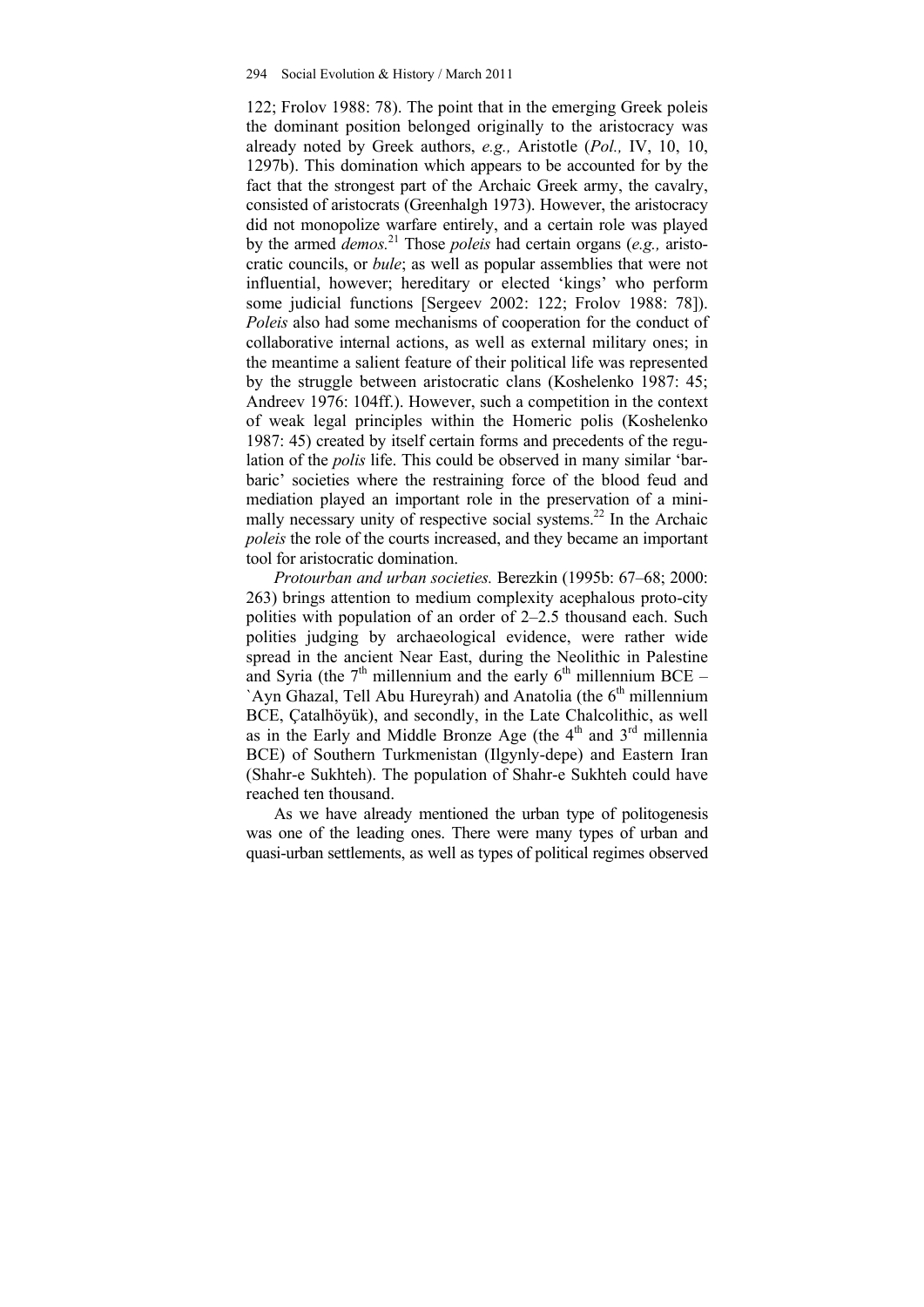within those settlements (on some of such regimes see, *e.g.,* contributions to the volume edited by Sinclair Paul [2002]). For example, there were quasi-urban religious or ritual centers (such as 'towns' of the Creek Amerindians in Georgia and Alabama [see Sturtevant 1978]); there were also temple cities where the dominant political role was played by corporations of priests. However, even if a city was headed by a 'chief', 'prince', or a 'king', it was not infrequent when some other organs played an important role (like the Ancient Russian *veche,* organs of military democracy, and so on). In any case such cities could hardly be regarded as chiefdoms, because a chiefdom is usually regarded as a polity uniting a few villages under the power of a supreme chief (see, *e.g.,* Carneiro 1981), whereas a city (even if it has a certain rural vicinity) has a spatial structure that is rather different from the one of such a chiefdom. Note also a difference in the degree of economic specialization.<sup>23</sup>

However, there were also fully self-governed democratic or even acephalous<sup>24</sup> proto-urban and urban communities (Bolshakov 1989: 44–58; Berezkin 1995а, 1995b; Frantsouzoff 2000). A relative late (yet, unusually well-known) case of a complex city community is provided by pre-Islamic Mecca (see, *e.g.,* Bolshakov 1989: 44–58; Simon 1989; Dostal 1991; Peters 1994: 77–166; Simonsen 2000).<sup>25</sup>

*Large compact villages.* The population of such villages could be very large (up to eleven thousand as in the case of Yakö in the South-East of Nigeria [Forde 1964; see also McIntosh 1999b]). Such settlements were integrated by horizontal ties – various associations, secret and cult societies. The supreme power was absent, but high-status members of such societies wielded religious or judicial power; they also exercised their control over the moral dimension of social life.

*Aristocratic enclaves* within large ethno-political systems. There are grounds to maintain that within a number of complex stateless political systems (early state analogues) that cannot be classified as complex chiefdoms, one could find semi-independent aristocracies with power that can be compared to the leaders of simple (or even small complex) chiefdoms. Such aristocrats had substantial autonomy within their realms, a right to judge and punish, and (what seems to be the most important) their own armed forces. A salient example is provided here by the Gallic aristocrats on the eve of Caesar's conquest, when noble Gauls could have a few hundred of cli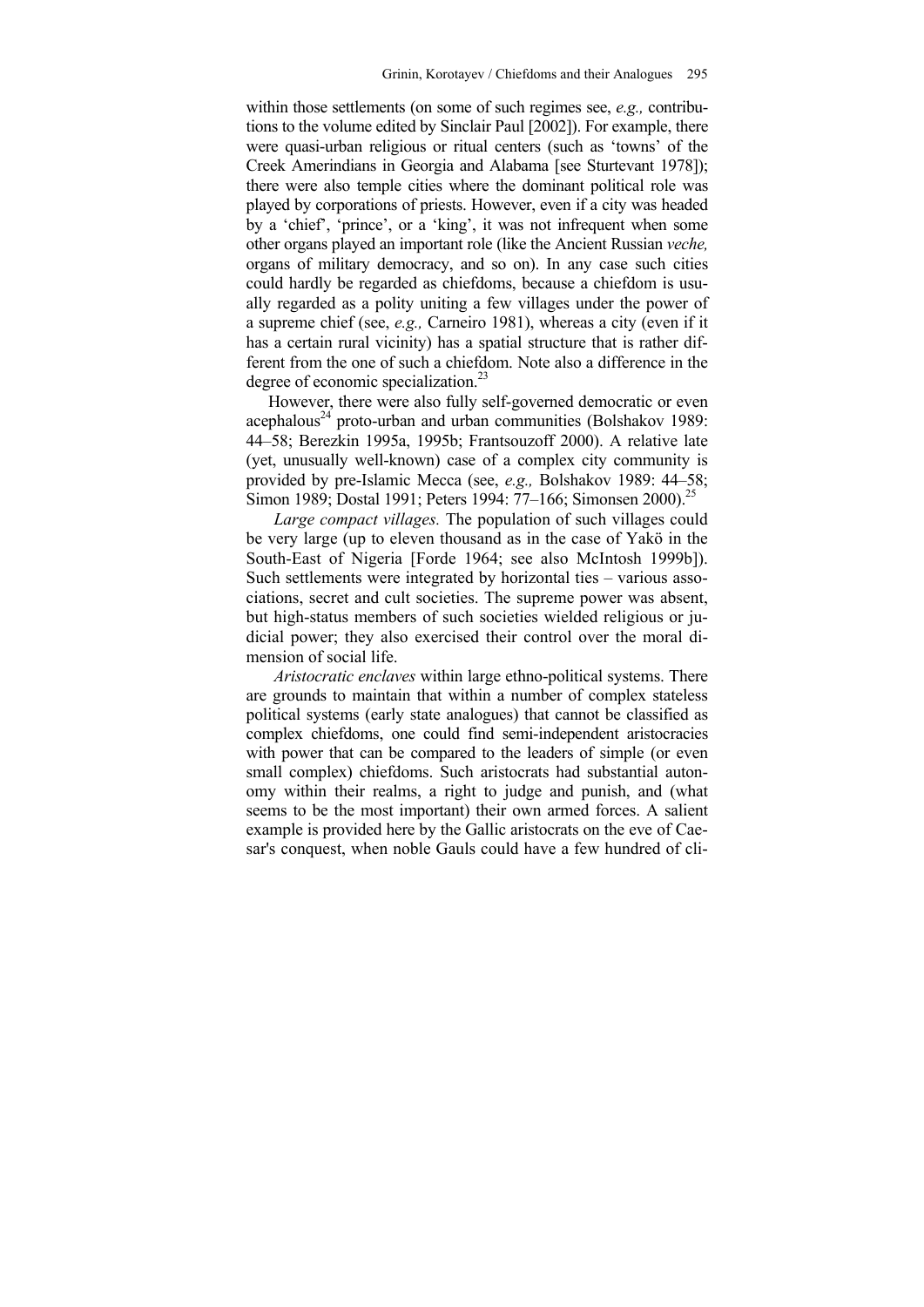ents and other dependent people from whom they could form cavalries that could act as substitutes for the general levies and thus to confront the main mass of the Gauls. The most noble aristocrats could have a few (up to ten) thousand of such clients (Caesar. *Commentarii de Bello Gallico I:* 4; Thevenot 1987; Bessmertny 1972: 17; see also Filip 1961). Polibius wrote about the institute of clients among the Gauls long before Caesar; he also described advantages that this institute provided for the upper strata of the Gallic polities (Filip 1961). The power of the aristocracy deprived the commoners of their political rights, whereas Caesar claimed that Gallic commoners had status rather close to the one of slaves; many commoners had to become actual slaves of aristocrats not being able to pay their debts (*Commentarii de Bello Gallico VI:* 13; see also Leru 2000: 125; Filip 1961). It seems also appropriate to note here that the 'patron – client' relationships were rather widespread among complex pre-state polities, as well as state analogues (see, *e.g.,* Service 1975: 82; Crumley 2002; Grinin 2009; see also Filip 1961 as regards clientela among the Celts of Ireland).

Population organized by some Gallic tribal unions and confederations could be very large indeed (Filip 1961). For example, the number of Helvetians who attempted to migrate in 58 BCE to West Gaul according to various estimates ranged between 250 and 400 thousand (see, *e.g*.*,* Shkunaev 1988: 503). For more details on Gallic polities as early state analogues see Grinin 2003: 140–141; 2004b: 97–98; 2011b: 258–260).

#### **B. Polysettlement analogues united by horizontal links**

*Systems of acephalous communities.* Another type of chiefdom analogue is constituted by the non-hierarchical systems of acephalous communities with a salient autonomy of small family households, like the one that were described among the Apatanis of North-East India. Their language belongs to the Sino-Tibetan family. According to some data, the first contact with the Europeans occurred in 1897, when British officials came to stay in the valley for two days. The Apatanis were studied by Christoph von Fürer-Haimendorf (1962) in the 1940s, that is, before the Indian federal state established a definite control over them. It was Yuri Berezkin (1995a, 1995b, 2000 *etc*.) who first suggested treating the Apatani political system as a decentralized alternative to the chiefdom. The Apatanis lived at the altitude of 1.5 km in 7 villages. Each of those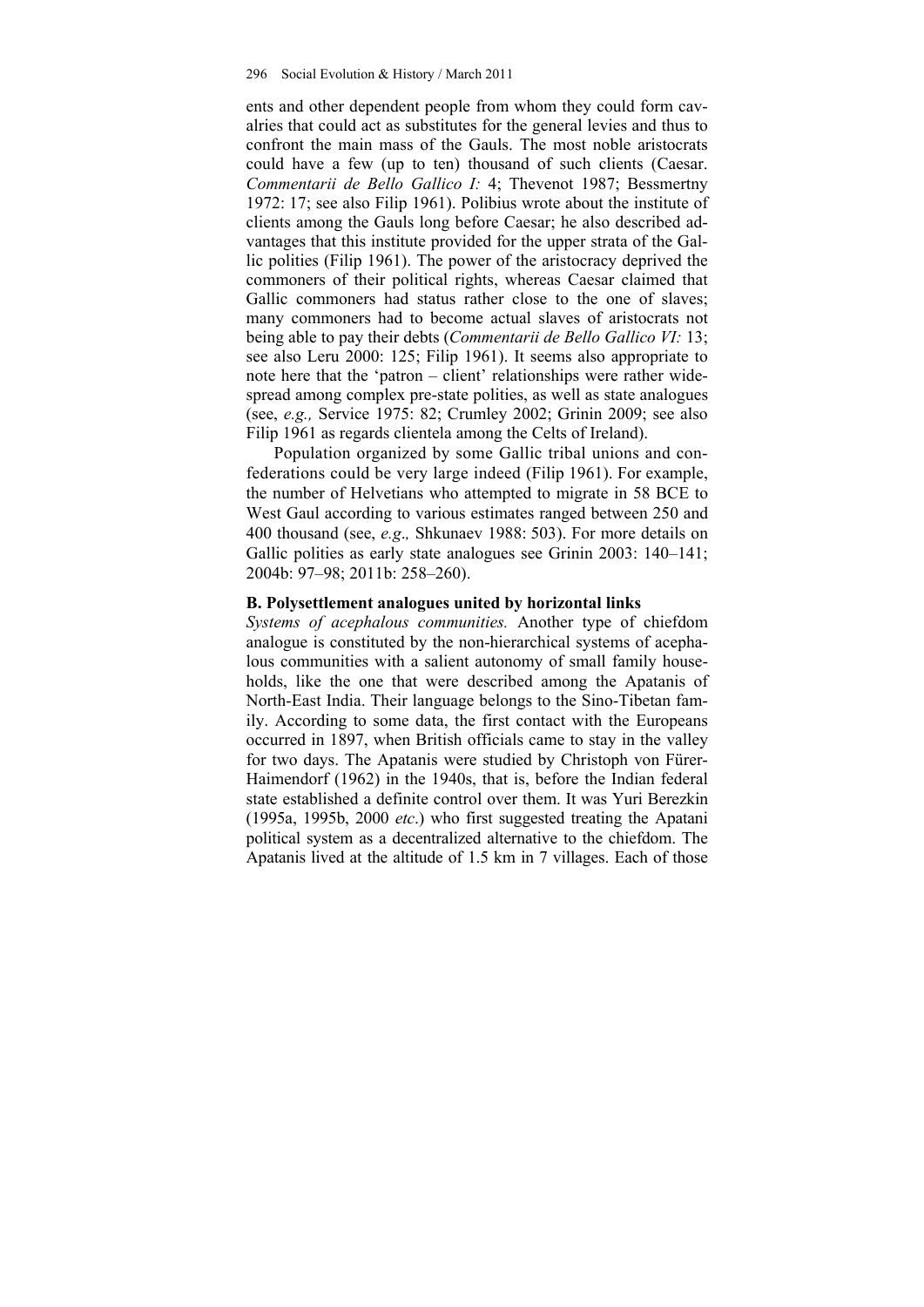villages could be treated as a separate unit, but due to extensive horizontal links they all can well be treated as a single system. The issues of law, order, and conflict settlement were regulated by informal councils of respected men. The Apatanis preferred to avoid conflicts. It is very important to stress that the Apatanis had the institution of private ownership of land that belonged to particular households. Inhabitants of any village had a right to acquire land in any other village; there were no restrictions to buy or sell land. There were extensive horizontal economic links among the Apatani villages. Other types of horizontal links were represented by mass calendar ceremonies, as well as prestige potlatch-type events (*lisudu*) that were accompanied by the distribution of gifts. *Lisudu* events were also a means to limit wealth accumulation and wealth stratification. In the meantime the Apatanis had two intersecting systems of social stratification: a) they had aristocratic and commoner clans, whereas the latter were ritually dependent on the former, but had the same economic rights; b) there was a separate systems of wealth stratification. Those heterarchical set of two systems appear to have been blocking the further hierarchicalization of the society. However, there was a significant degree of socioeconomic stratification among the Apatanis, which involved slavery, bondage, and wage labor. In 1961 the total Apatani population reached 11 thousand in 2520 households.

Numerous interesting examples of such complex village communities lacking central command structure (which is especially impressive for the pre-modern New World where chiefdoms were very wide spread [see Carneiro 1981]) can be found among the Pueblo Indians in northern New Mexico (see Creamer 2001). Even when Pueblo communities had more or less formal political leaders, those leaders did not possess significant powers – there were no dominant chiefs who could command immediate obedience of their people (*Ibid.*). Pueblo villages were rather close to each other. Their general population at the moment of first contact with the Spanish is estimated to be between 20 000 and 60 000; it was distributed among a few dozen (30–65) villages. According to Creamer, the unity of the whole region was supported by the Pueblo religion (including the activities of the secret societies and various rituals). Creamer believes that the religion and rituals have a key importance for the understanding of mechanisms of sociocultural complexity development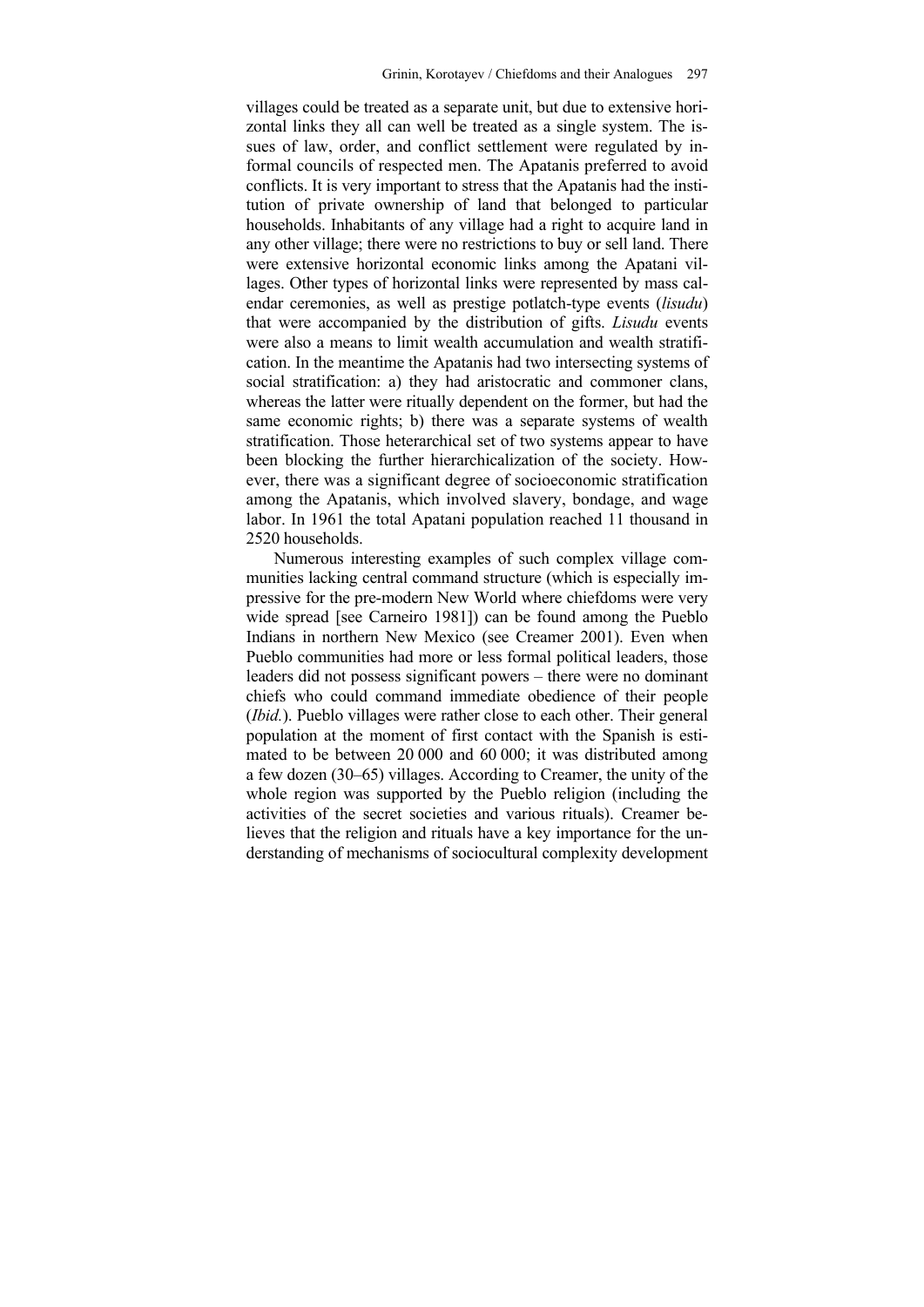in the Northern Rio Grande region. Some Pueblo settlements had more than 1000 inhabitants. In contrast with the Apatanis, these autonomous settlements frequently fought each other (which could contribute to the concentration of population in settlements), there was a cult of war and war leaders (Creamer 2001: 55). The wars also contributed to the growth of complexity as they pushed settlements to establish alliances whose emergence could lead to the formation of more or less stable settlement clusters (*Ibid.:* 56).

Horton (1971) notes the presence of *acephalous dispersed territorial societies* in many regions of Africa. They are territorially defined local confederations lineages of mixed origins, which results in disjunctive migrations in respective regions. There is no supreme power, but confederations are united in a political-ritual way by cult organizations (see also McIntoch 1999b).<sup>26</sup>

A very good example of the *aristocratic acephalous system* is provided by the society of the Yi (*Nuosu*) people in the highland Liangshan area of the Sichuan province of China. There were four 'estates' in this society; one of them (called just *Yi*/*Nuosu*), 'the black', was considered to be noble in contrast with the subjugated 'white' estates; in particular, the noble 'black' were not engaged in agriculture or crafts. The other three ('white') estates were dependent on the 'black' in various degrees ranging from a sort of serfdom to direct slavery. In the meantime the development of such a complex system of social stratification was not accompanied by the formation of a comparably centralized political structure (Its and Yakovlev 1967; Kubbel 1988а: 241–242). The above described special sociopolitical system began emerging during the  $7<sup>th</sup>$  century in connection with the subjugation of a few agriculturalist communities of the respective region by some groups of pastoralists (Its and Yakovlev 1967: 79).

Slavery was widespread within this sociopolitical system. The Nuosu raided the Chinese settlements capturing their inhabitants and enslaving them. Finally, the members of the 'black' estate turned out to constitute just a few per cent of the total population (*Ibid.:* 82). The male members of the noble 'black' estate were socialized as warriors from their early childhood. 'Arrogance, contempt toward the other estates and ethnic groups, and bellicosity constituted salient features of the Nuosu psychological constitution. The Nuosu women pursued a mostly idle lifestyle except for looking after household slaves' (*Ibid.:* 84).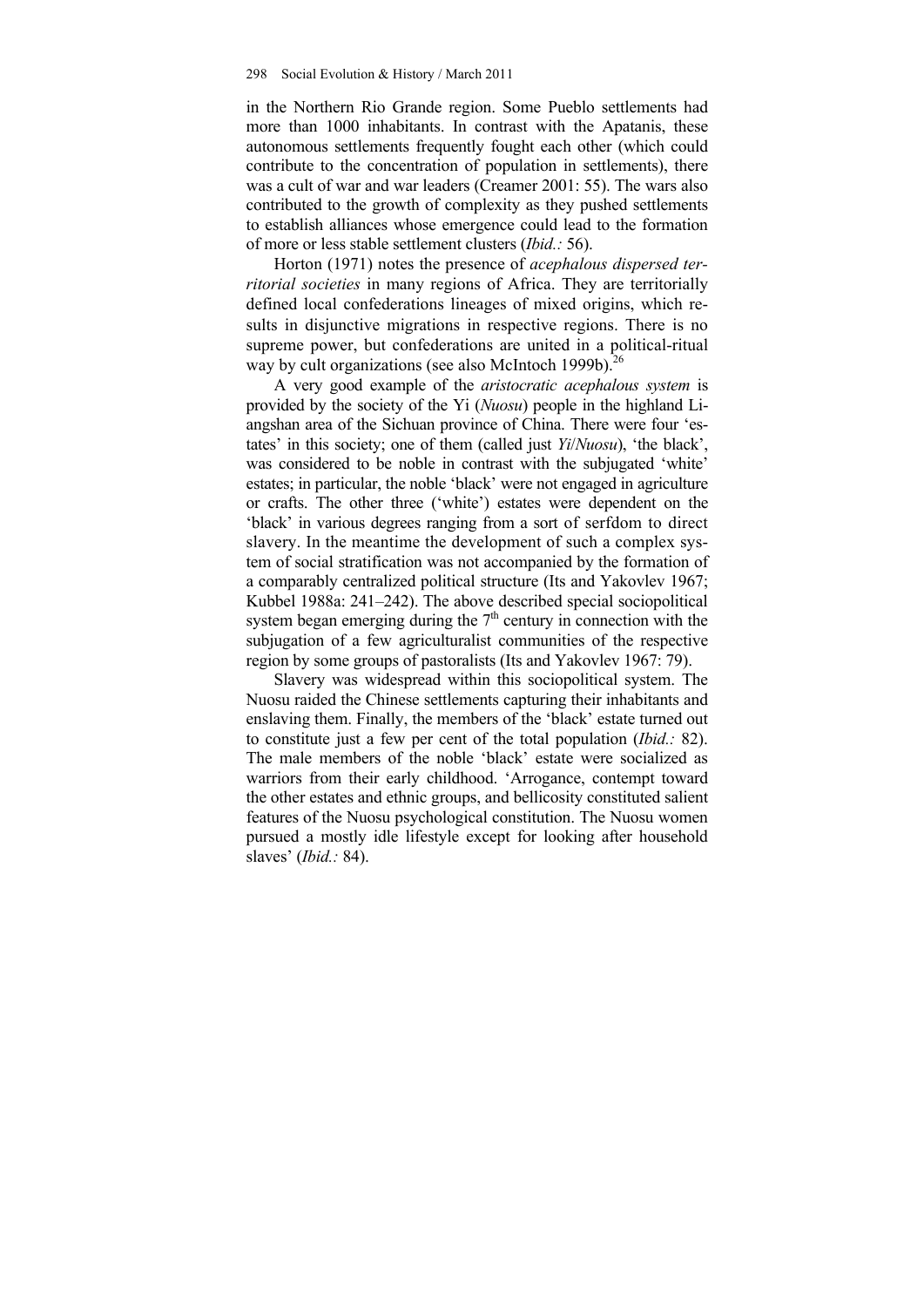The total population of the Liangshan Yi was about 10 thousand by the early  $19<sup>th</sup>$  century. However, in 1838 it was already between 40 and 50 thousand. Until that time the respective polity/polities could well be regarded as a simple chiefdom analogue (taking into account a rather weak degree of integration of Yi settlements). In the subsequent period and up to the mid-1950s their population continued to grow and reached 630 thousand, of which 60 thousand were unassimilated Han slaves (Its and Yakovlev 1967: 79–80). Thus, since the 1830s the Nuosu sociopolitical system got transformed into an early state analogue (see Grinin 2011b: 283– 284 for more details).

*Federations and confederations of communities.* One can find chiefdom analogues among federations and confederations of relatively small communities – for example, among highlanders (see, *e.g.,* Aglarov 1988; Korotayev 1995b, 2006; Grinin 2007, 2011a,  $2011b$ ) or nomadic herders.<sup>27</sup> In contrast with the previous type, federations and confederations had a higher degree of integration; sometimes they even had certain formal institutions (like supracommunal councils, *etc*.). Among more complex societies this has been studied with respect to tribal confederations of such Amerindian ethnic groups as the Creek (Sturtevant 1978), the Huron (Loginov 1988: 233; Tishkov 1988: 148), the Iroquois (Fenton 1978), *etc*. (on such tribal confederations of the Amerindians see also Grinin 2011b; Drennan *et al*. 2011).

*Asymmetric lineage systems.* Even some systems of lineages that are symmetric (as described in the *African Political Systems* [Fortes and Evans-Pritchard 1987a] among such ethnic groups as the Logoli [Wagner 1987/1940], the Talensi [Fortes 1987], or the Nuer [Evans-Pritchard 1987a, 1987b]) can be regarded as incomplete chiefdom analogues as they performed a number of important functions that were analogous to the chiefdom functions.

However, it is important to note that there were other various forms and principles of the integration of lineages, including some asymmetric forms (we will discuss them in more detail below). It appears that there was a wide spectrum of such lineage systems, and a considerable number of them could well be regarded as chiefdom analogues. Miller (1984) provides a telling description of various systems of lineage integration (based on territorial links, or integrated with symbolic links, with pseudo-kinship relationships, and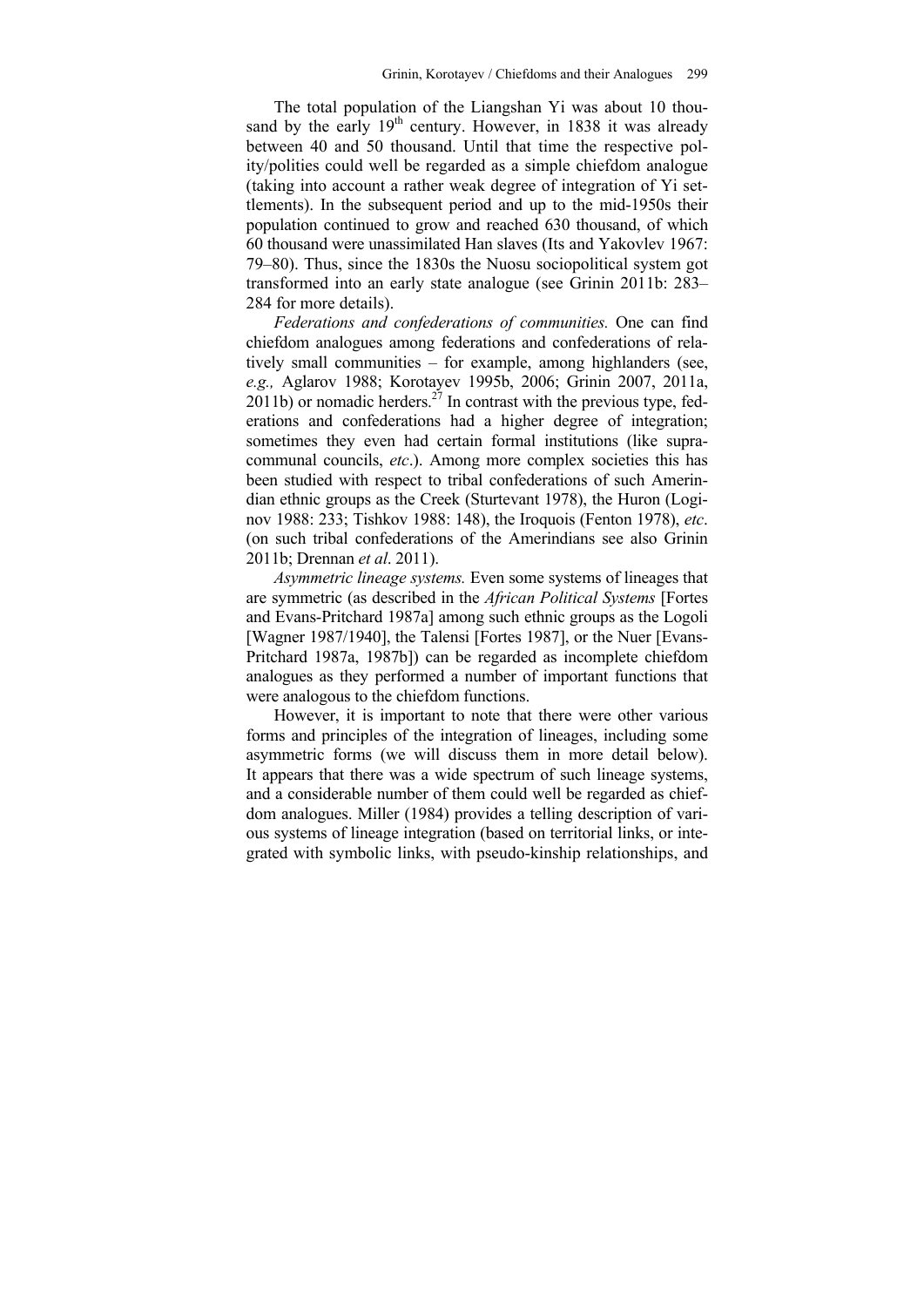so on) among the Mbundu of Angola in the period of the state formation in this part of the world.

*Tribe.* As has been recognized by many researchers, the notion of tribe is rather vague and polysemantic, as this notion can be used to denote a small group of 10–20 persons, and it can be used to denote large stateless peoples with population of hundreds of thousands and even millions (see, *e.g.,* Fried 1967, 1975; Vansina 1999; Claessen 2011; Khoury and Kostiner 1990b; Tapper 1983b, 1990; Malinowski 1947: 252–261; Bromley 1982; Shnirelman 1982; Girenko 1991; Kubbel 1988b; Olderogge 1977; Sledzevsky 1991; Tishkov 1990; p'Bitek 1979: 27–32; Helm 1967; Grinin 2007; 2011b: 143–144; Korotayev 2000a, 2000b; 2006: 18, 114–120; Grinin and Korotayev 2009a, 2009b).

What is relevant for us in the framework of the present article is that *some* forms of tribes (but, of course, not all of them) can be regarded as chiefdom analogues. We would also like to add that these are not only secondary tribes that could be regarded as chiefdom analogues; the same seems to be relevant for tribes among the early agriculturalists as well.<sup>28</sup> The issue of the tribe as a chiefdom analogue will be discussed in more detail in the next section (it seems also appropriate to note at this point that in many such cases we are dealing with 'tribe-like' polities rather than just tribes [see, *e.g.,* Creamer 2001: 55]).

#### **C. Corporate analogues**

Brown (1951), Kabbery (1957) and Horton (1971) found out that the basic links constituting fundamental structures of medium complexity social systems were not necessarily connected with lineages, whereas an important role here may well have been played by various horizontal links established through various institutions such as age classes, rituals, as well as special corporations, such as secret societies, ritual groups, or title societies (see also McIntosh 1999b: 9; Vansina 1999). Indeed, some rather firm sorts of horizontal links are often capable of playing an exceptional role in the institutionalization of relationships between individual communities, within individual tribes, or even between them. We believe that some types of corporations that we discuss can well be regarded as corporate chiefdom analogues.

*Secret unions and societies.* Secret societies are especially well described for Melanesia and sub-Saharan Africa; yet, they were also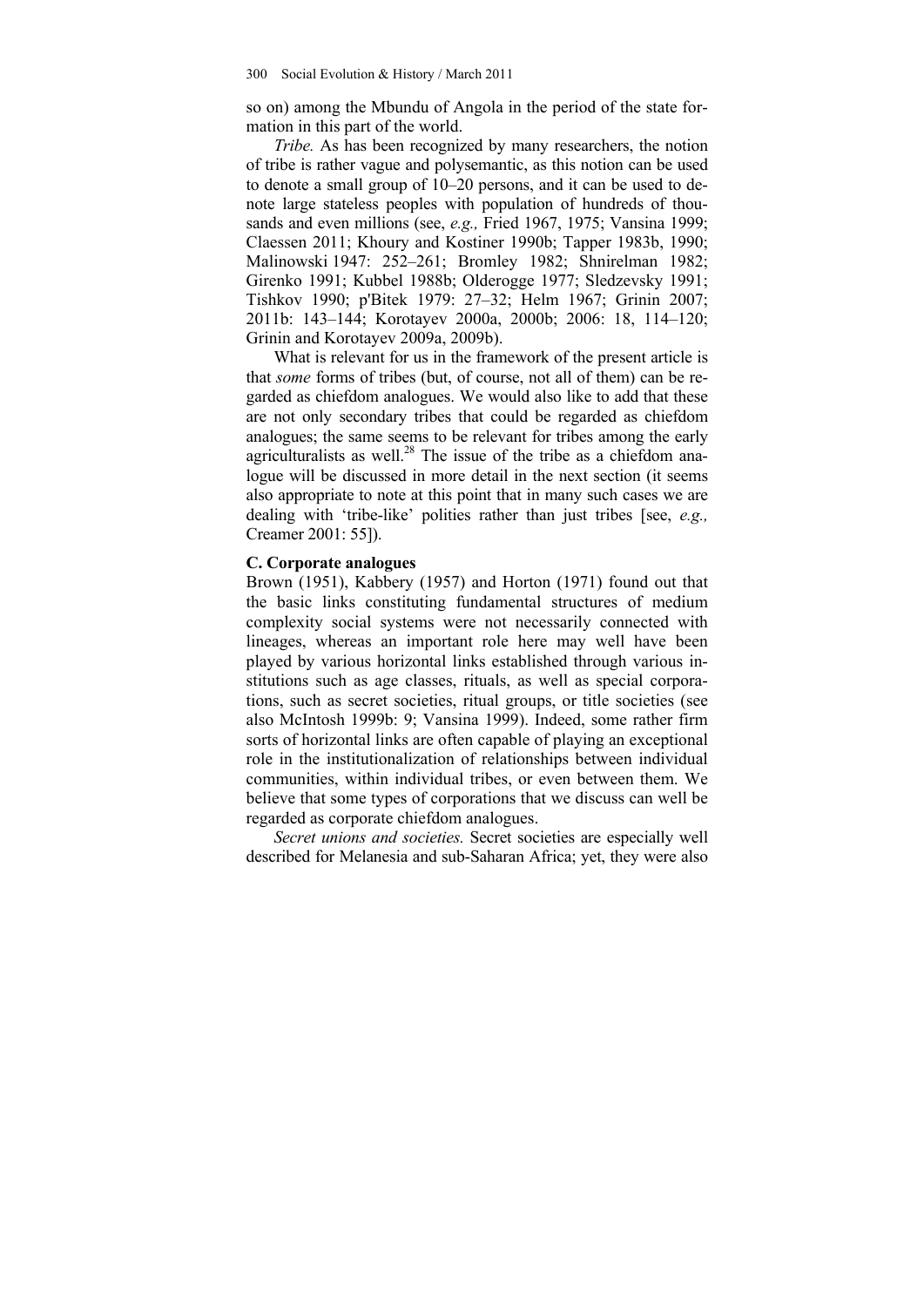found in some other ethnographic regions of the world (for example, in Micronesia, or among some ethnic groups of the North American Indians [see, *e.g.,* Creamer 2001: 55–57 on the role of such societies among the Pueblos of Northern Mexico], whereas linguistic and cultural reconstructions suggest their presence among the Indo-Aryans and some other ancient peoples of Eurasia. As we have already mentioned above, in some regions they were a rather widespread mechanism that established intercommunal relationships. They could be used in order to raise status, prestige, power, and wealth of their members, for the realization of their potentials and ambitions. The number of such secret societies was very large; for example, Butt-Thompson (1970) described about 150 such societies in West Africa. Many dozens of secret unions were described in various islands of Melanesia; some of them claimed their monopoly over certain types of witchcraft (Tokarev 1990: 308–311). There were also a sort of 'professional' secret societies – ones of warriors, healers, dancers, and so on (see Novozhilova 2000: 110). Butt-Thompson (1970) subdivided the secret societies of West Africa into the three following types: 1) mystic-religious, 2) democratic and patriotic, 3) 'perverted-criminal'. (On the role of some secret societies, in particular the union of hunters in the politogenesis among the Mbundu see Miller 1976.)

Though types of secret societies could be rather diverse, many principles of their formation and functioning were frequently quite similar (Novozhilova 2000: 110–111; Kubbel 1988a: 238–241; see also Belkov 1993: 94–97). It is very important that those principles were in a direct opposition to the principles of clanship; and, in general, an emphasis on the break with clan structures was strongly associated with secret societies (see Novozhilova 2000: 110; Andreev 1998: 45; Kubbel 1988a: 240–241). Secret society member were not recruited on the basis of kinship criteria; some other criteria were applied: professional, territorial, wealth, *etc*. New principles of social stratification emerged, as the differences between a secret society's members developed on the basis of their ranks, functions, wealth, contribution, personal merits, *etc.* In order to enter such a society one often had to have guarantors, to pay a significant initial contribution; there were sometimes a severe discipline, a special secret language, and so on.

Like chiefdoms, secret societies could have complex hierarchical structures with several grades of subjugation of the junior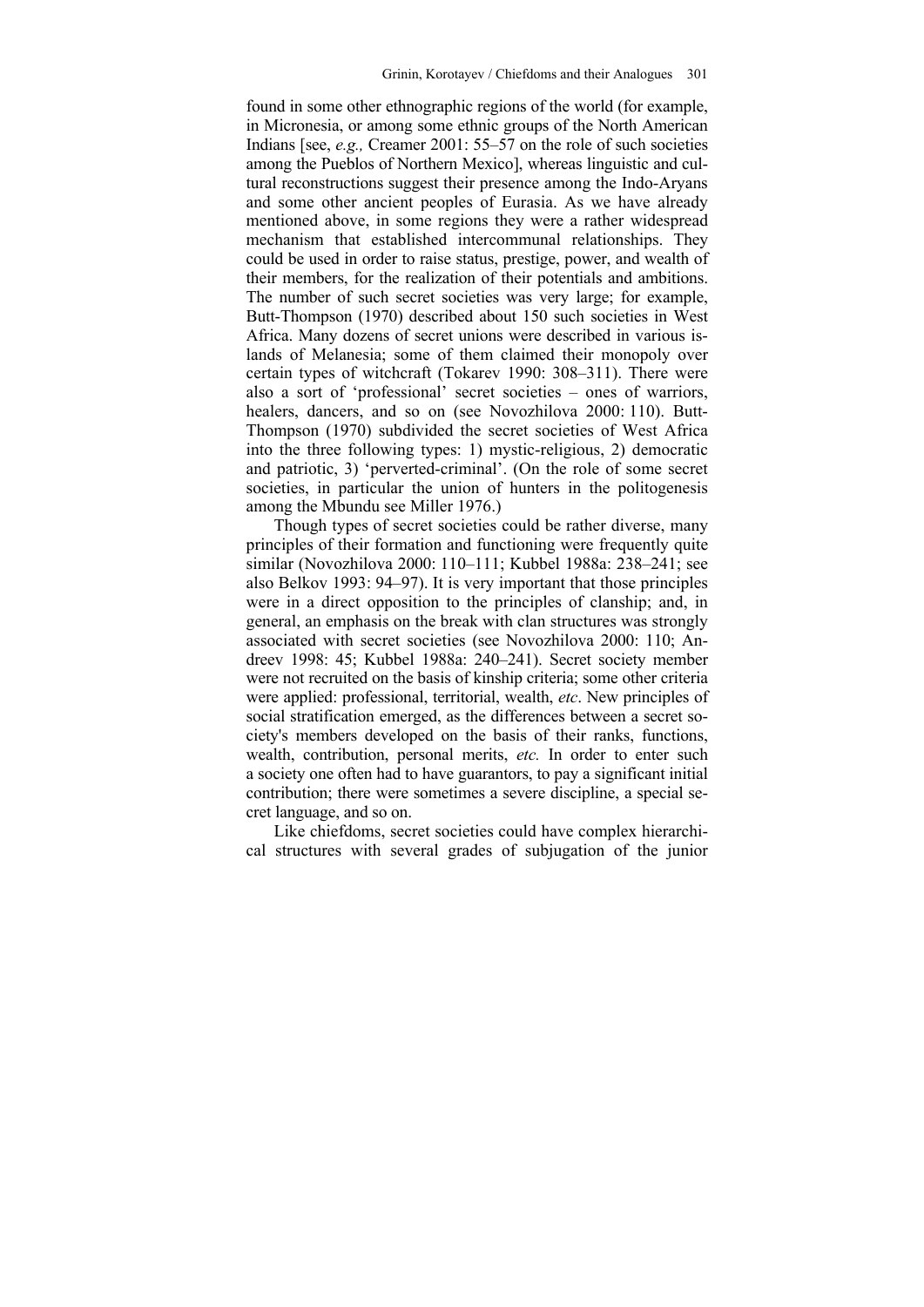members by senior members; what is more, we believe that in this respect some secret societies had a more articulate organization, and more rigorous hierarchical principles than many chiefdoms did. Some secret societies could be regarded as embryos of administration and repression apparatus; some secret societies played the role of police. In some cases they played a generally important role as regards the formation of statehood institutions (see Tokarev 1990: 307; Kubbel 1988a: 241; Grinin 2011b: 276–277).

Secret societies could perform in a rather effective way some functions that were typical for chiefdoms: the integration into a single system of individuals and groups residing in a certain territory but belonging to different kinship groups and different communities, the formation of supracommunal and supraclan organization; functions of mediation, justice, and punishment. Thus, some secret societies could prevent conflicts between communities;<sup>29</sup> perform redistributive functions; create new legal norms, *etc*.

*Organized groups of agglomerative type.* One could well regard as chiefdom analogues various groups (that sometimes even formed a sort of quasi-tribe) of various dissenters, adventurists, freedomlovers, criminals, seekers of easy profit, and so on. It was not infrequent when such armed conglomerates emerged as a counterweight to the growing formal power of some emerging state. As Friedrich Ratzel (1902, 1: 445) notes, 'This dissident part of the population often acquire a significant strength due to their freedom from legal oppression, as well as to the respect which they enjoy among the bravest and the poorest of neighboring tribes'.

*Castes and quasi-castes.* As a result of conquests, intercommunal specialization, and other causes one could observe in some cases the emergence of caste and quasi-caste systems (see, *e.g.,* Kubbel 1988a: 241). Castes and quasi-castes existed not only in early states (*e.g.,* in India or medieval Arabia), they also existed in pre-state and para-state societies in Indonesia, Oceania, Eastern and North-Eastern Africa, Sahara, Southern Nigeria, and so on (Kobischanov 1978: 254–260; 1982: 145–149; see also Quigley 1999: 114–169; 2002: 146, 153). Castes performed many of the chiefdom functions: integration of individuals within certain territories, norm creation, justice, mediation, redistribution. Sometimes we find within them developed hierarchical structures up to paramount leadership.

*Age classes (groups)* served as an important mechanism of integration for a number of medium complexity societies as well as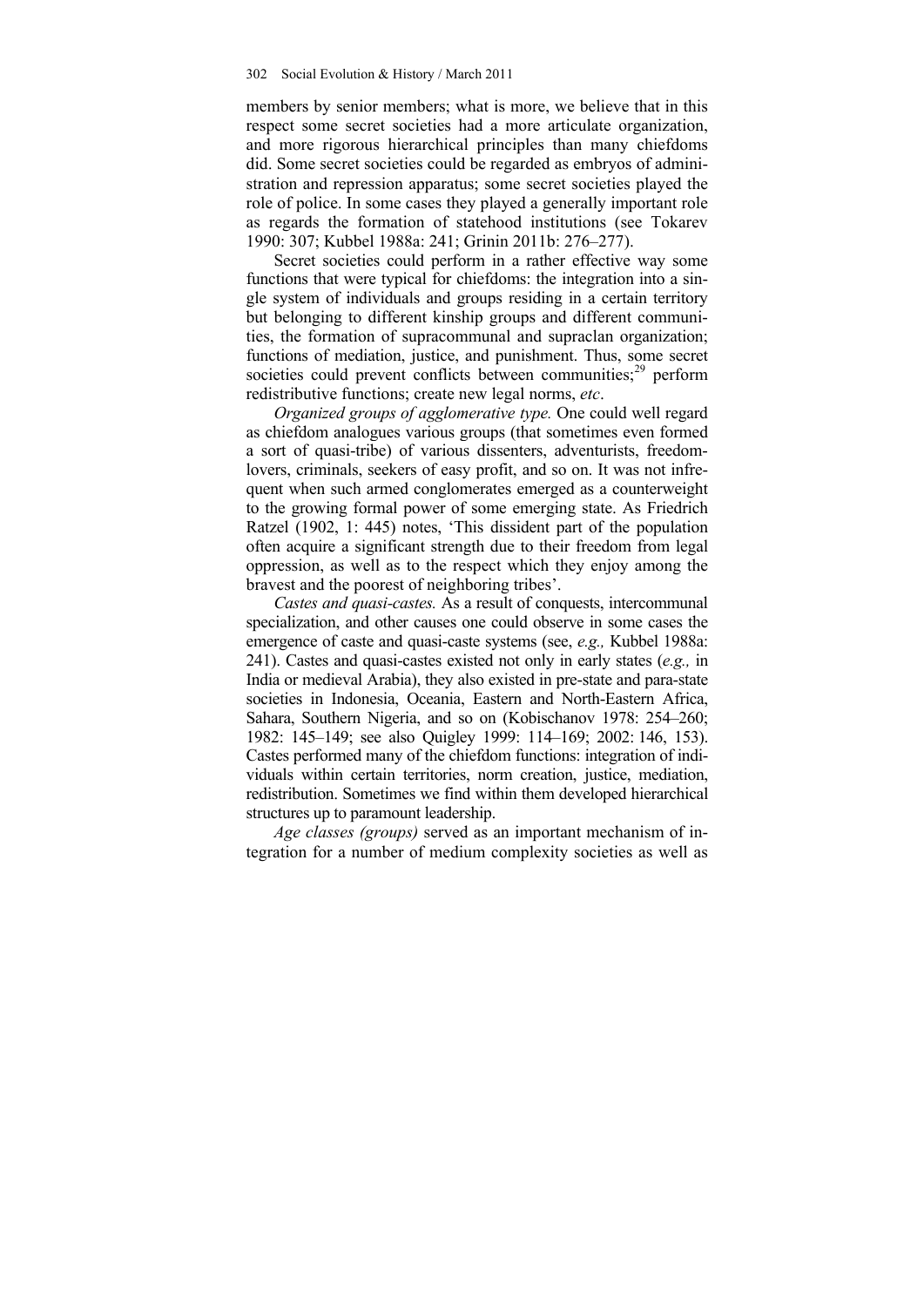complex ones (see, *e.g.,* Kalinovskaya 1976; van Gennep 2002 on complex systems of age classes; see also, *e.g.,* Maretina 1995: 83 on the role of such an age system among some Naga groups of highland North-East India). There are cases when principles of secret societies and age classes were combined into one system (*e.g.,* among the Sioux and some Algonquin tribes [Tokarev 1990: 313]). In some cases age classes could act as integrated corporations. In particular, this is relevant for the age-gender class of young male warriors that in some societies could transform into an armed force with its own leader, a force that could become especially formidable in case of its alliance with sorcerers and medicine men (numerous examples of this can be found in East Africa [*e.g*.*,* Bocharov 1995]). In this aspect age classes can be regarded as *incomplete chiefdom analogues.* 

*Complex chiefdom analogues.* In this article we do not analyze complex chiefdoms (see Grinin's contribution to this issue for more details); however, we find it appropriate to mention here that one can also identify analogues of complex chiefdoms. Such analogues were constituted first of all by confederations and federations of tribes and chiefdoms. Gibson (2011) mentions examples of confederations of chiefdoms, in particular in Ireland and Korea.

Let us base on Gibson's definition ('a chiefdom confederacy consists of a number of genealogically related and unrelated chiefdoms which were unified through coercion or common agreement' (Gibson 2011: 219). It is evident that in case of coercive unification this may be an entity headed by a privileged clan that could be transformed into an aristocratic social stratum (Tapper 1990: 68), or by a dominant chiefdom/tribe. In case of a common agreement, the structures of the lower layer can be quite similar to chiefdoms, whereas at the upper level one could observe various permanent or occasionally convened councils without any stable and strong paramount leader (various councils of chiefs or elders). Such structures could be found with respect to some Amerindian peoples; however, their confederations tended to be rather loose (see, *e.g.,*  Sturtevant 1978 on the Creeks).

The Iroquois tribes had a rather different system of organization: clan-family-based villages were headed by non-military leaders ('sachems'), those leaders were not hereditary, but elected; what is more, they were elected by women (normally for life; how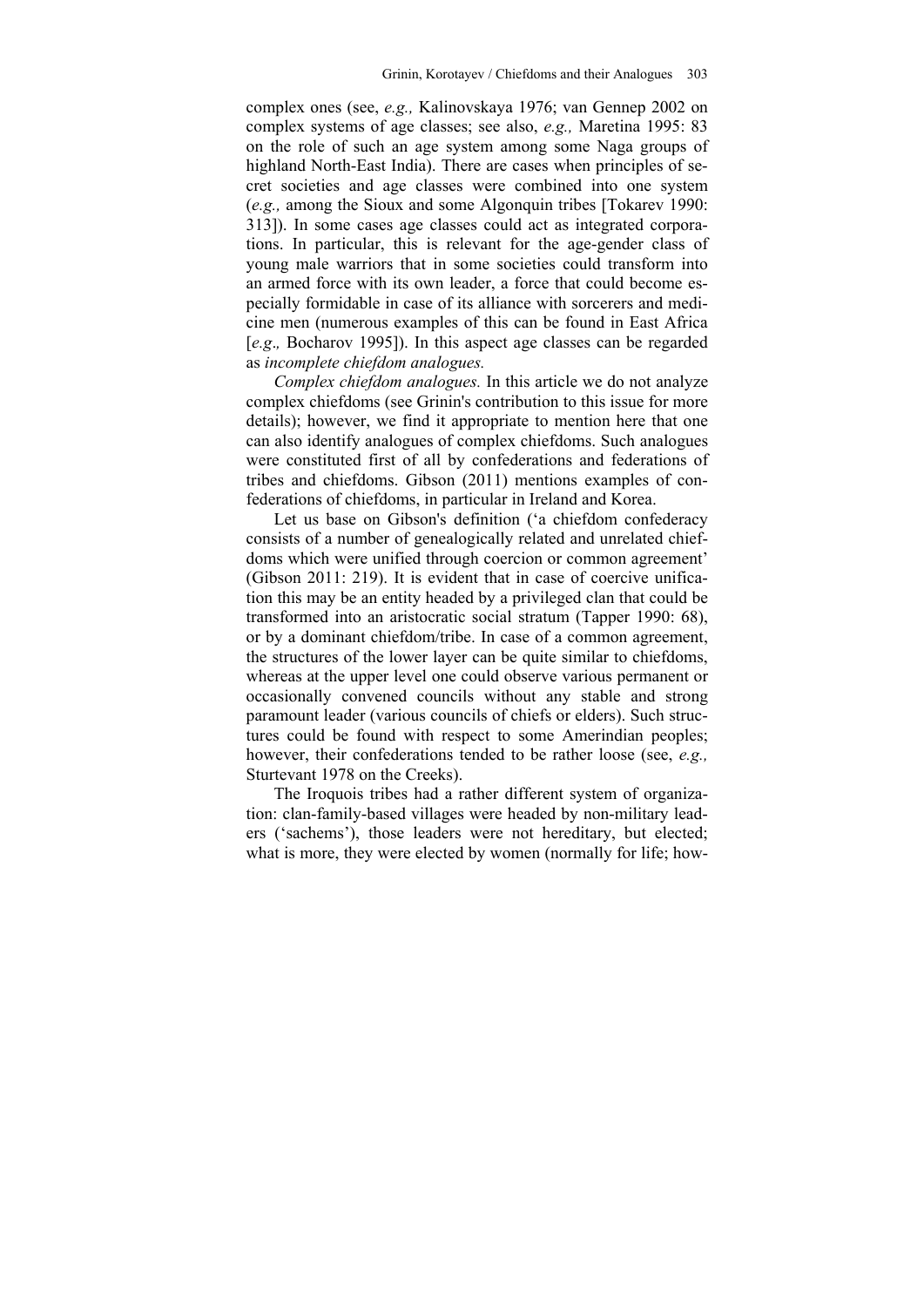ever, if there was a strong dissatisfaction with them, they could be re-elected [see Fenton 1978: 122]).<sup>30</sup> The sachems were members of tribal councils. Military leaders achieved this position through their personal merits. In case of exceptional achievements an individual could get the title 'chief of the Pine-tree' that was not hereditary (such chiefs pronounced speeches on behalf of the tribal Council and performed other assignments). The Iroquois Confederation also had the third (highest) administration level – the Council of the League that comprised representatives of each tribe according to the number of clans; the total number of council members was 50 (*Ibid.*), a consensus was necessary for council decisions to be formally made. The numerical strength of the population (15–20 thousand [Morgan 1934: 74; Snyderman 1948: 41]) and an exceptionally high level of integration supported by effective political mechanisms [see Vorobyov 2000: 158; Fenton 1978: 121; Hunt 1940] suggest that the Iroquois political system may be regarded not only as a complete analogue of the complex chiefdom, but also as an incomplete analogue of the early state (see Grinin 2007, 2011a, 2011b; Grinin and Korotayev 2009a: Essay 5 for more details).

## **CHIEFDOM AND TRIBE: SOME COMPARISONS AND COMMENTS**

**Evolutionary place of tribe.** There are several points of view on the evolutionary place of tribe. The most influential approach regards the tribe as an intermediate stage. It interprets the tribe as an evolutionary link between the hunter-gatherer band and the chiefdom (Service 1971 [1962]; Sahlins 1968), while another approach sees it as а link between local groups and the state (see, *e.g.,* Cohen and Schlegel 1967). Morton Fried expressed a viewpoint (accepted by many anthropologists) that a classical tribe (with an orderly organization and hierarchical power headed by the chief) is 'secondary', *i.e.* appeared under the influence of Europeans upon the primitive periphery (Fried 1975; see also Sneath 2007). On the other hand, the tribe has been virtually evicted from some evolutionary models (Townsend 1985: 146; Carneiro 1987: 760). However, the political forms entirely identical with what was described by Service as the tribe could be actually found in, *e.g.,* medieval and modern Middle East (up to the present): these tribal systems normally comprise several communities and often have precisely the type of political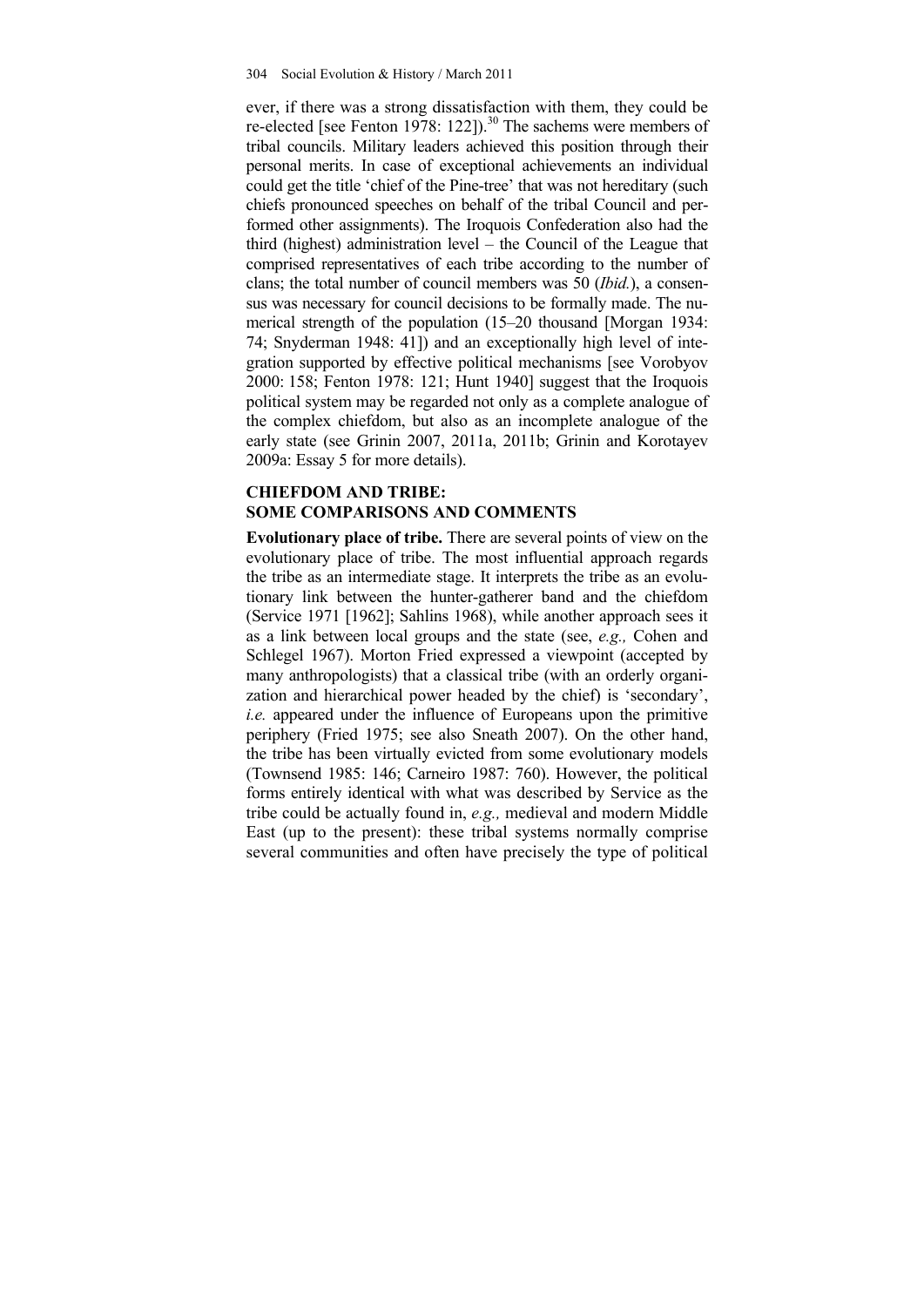leadership described by Service as typical for the tribe (Service 1971 [1962]: 103–104; Dresch 1984: 39, 41).

What is important, is that we deal here with some type of polity that could be identified neither with bands, nor with village communities (because such tribes normally comprise more than one community), nor with chiefdoms (because they have an entirely different type of political leadership), nor, naturally, with states. They could not be inserted easily in the Elman Service scheme somewhere between the village and the chiefdom. Indeed, as has been shown convincingly by Carneiro (see *e.g.,* 1970, 1981, 1987, 1991, 2000), chiefdoms normally arose as a result of political centralization of a few communities without the stage of the tribe preceding this. On the other hand, a considerable amount of evidence suggests that in the Middle East many tribes arose as a result of political decentralization of chiefdoms which preceded the tribes in time. It is also important to stress that this could not in any way be identified with a 'regression', 'decline', or 'degeneration', as we can observe in many of such cases that political decentralization is accompanied by the increase (rather than decrease) of overall sociocultural complexity (Korotayev 1995a, 1995c, 1995d, 1996a, 1996b, 1996c, 1997, 1998, 2000a, 2000b; Grinin 2011b; Grinin and Korotayev 2009a, 2009b). Hence, in many respects tribal systems of the Middle Eastern type appear to be chiefdom alternatives (rather than chiefdom predecessors) (for an interesting metaphor regarding this see Belkov 1991: 40–41; about nomadic societies see in this issue Kradin 2011: 195).

Evidently, special conditions are required both for the chiefdom formation (see, *e.g.*, Lozny 2011: 138) and for its stable reproduction. If (*e.g.,* ecological) conditions change and the surplus production decreases, chiefdom can be transformed into some other type of polity which it is often reasonable to view as a chiefdom analogue.

Undoubtedly, in macroevolutionary retrospective the chiefdom was a much more evolutionarily promising type of sociopolitical organization than the tribe. However, for certain regions, especially ecologically marginal ones, the situation was fundamentally different. For example, though in most Middle Eastern tribes the supratribal political structures ('*higher authority*') were weak (but not absent), their weakness in 'tribal regions' was frequently connected namely with the efficiency of tribal organization. The latter allows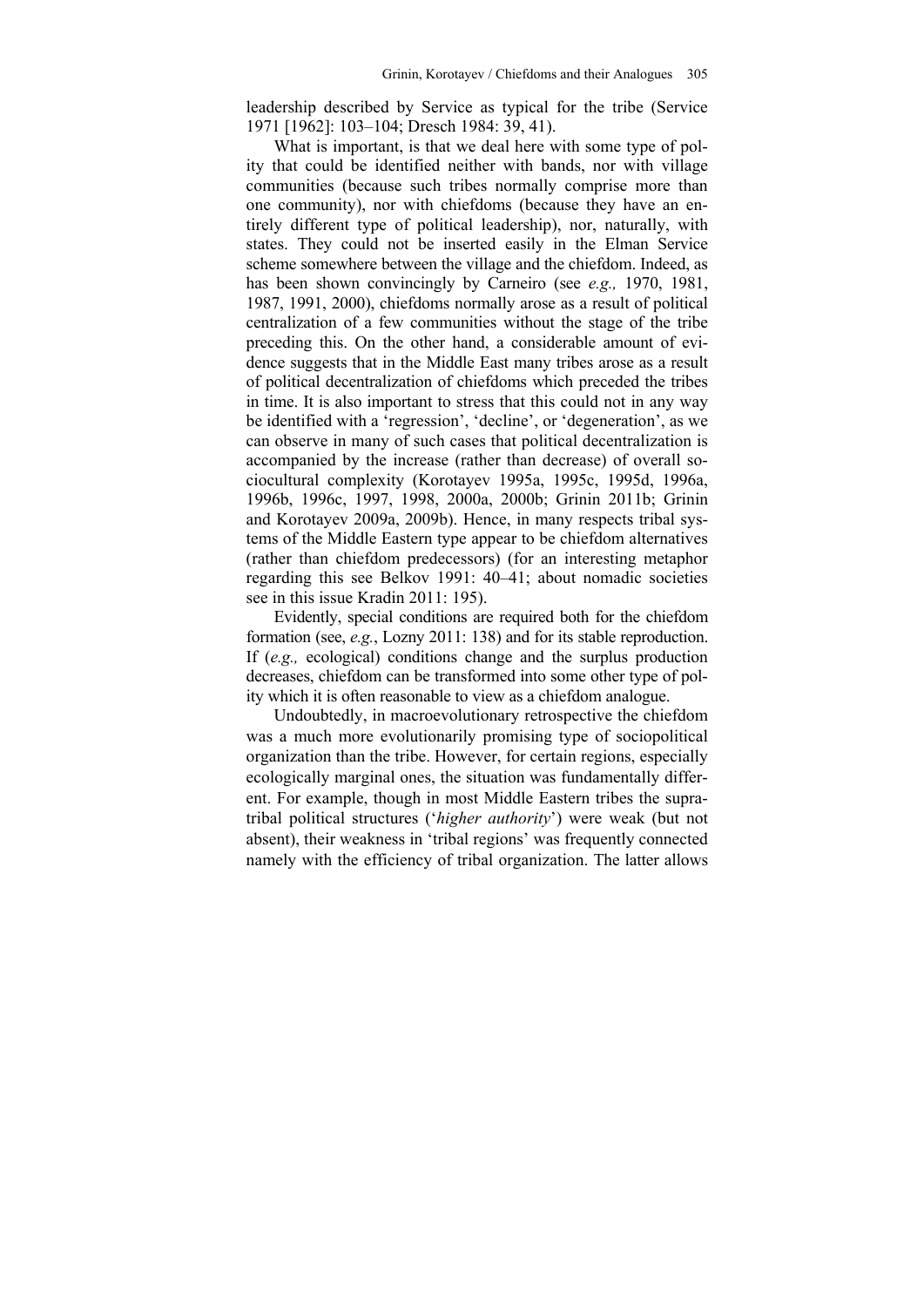for a sufficiently developed population of ecologically lowproductive regions to maintain a high sociopolitical level without centralized political organization which would require too large resources. In other words, in these special ecological regions the population managed to create a 'cheap government'. That is why this could not in any way be identified with a 'regression', 'decline', or 'degeneration', as we can observe in many of such cases that political decentralization is accompanied by the increase (rather than decrease) of overall sociocultural complexity (Korotayev 1995а, 1995c, 1996а, 1996b, 1996c, 1997, 1998, 2000a, 2000b, 2000c, 2006; Korotayev, Klimenko, and Prussakov 1999, 2007; Grinin and Korotayev 2009a: ch. 5; 2009b). That is why in many respects tribal systems of the Middle Eastern type appear to be chiefdom alternatives/analogues (rather than chiefdom predecessors) (Grinin and Korotayev 2009a: 192).<sup>31</sup>

At this point we shall try to define the type of tribe, which, in our view, is analogous to chiefdom.32 In this perspective, *'tribe' can be defined as a sociopolitical segmental system with a population of thousands or tens of thousands with a common ethnocultural nucleus, name, consciousness, own territory and political organization allowing it to sustain internal order and to self-organize to achieve its own military goals.*<sup>33</sup>

The following traits may be also regarded as important characteristics of those tribes that can be considered as chiefdom analogues: a) the presence of recognized leaders (at least at the level of tribal segments); b) the presence of some (at least informal) functionaries performing certain functions at the tribal level; c) the presence of some ideology of unity that will be discussed below.

The issue of similarities and differences between the tribe and the chiefdom (as a sort of ideal types) remains important. Below we shall try to summarize the main similarities and differences between the tribe and the chiefdom on the basis of our own previous research, as well as the research of some other anthropologists (*e.g.,* Fortes and Evans-Pritchard 1987a [1940]; Service 1971 [1962], Sahlins 1968, 1972b; Fried 1967; Gluckman 1965; Friedman and Rowlands 1977; Earle 1987; Carneiro 1981; *etc.*).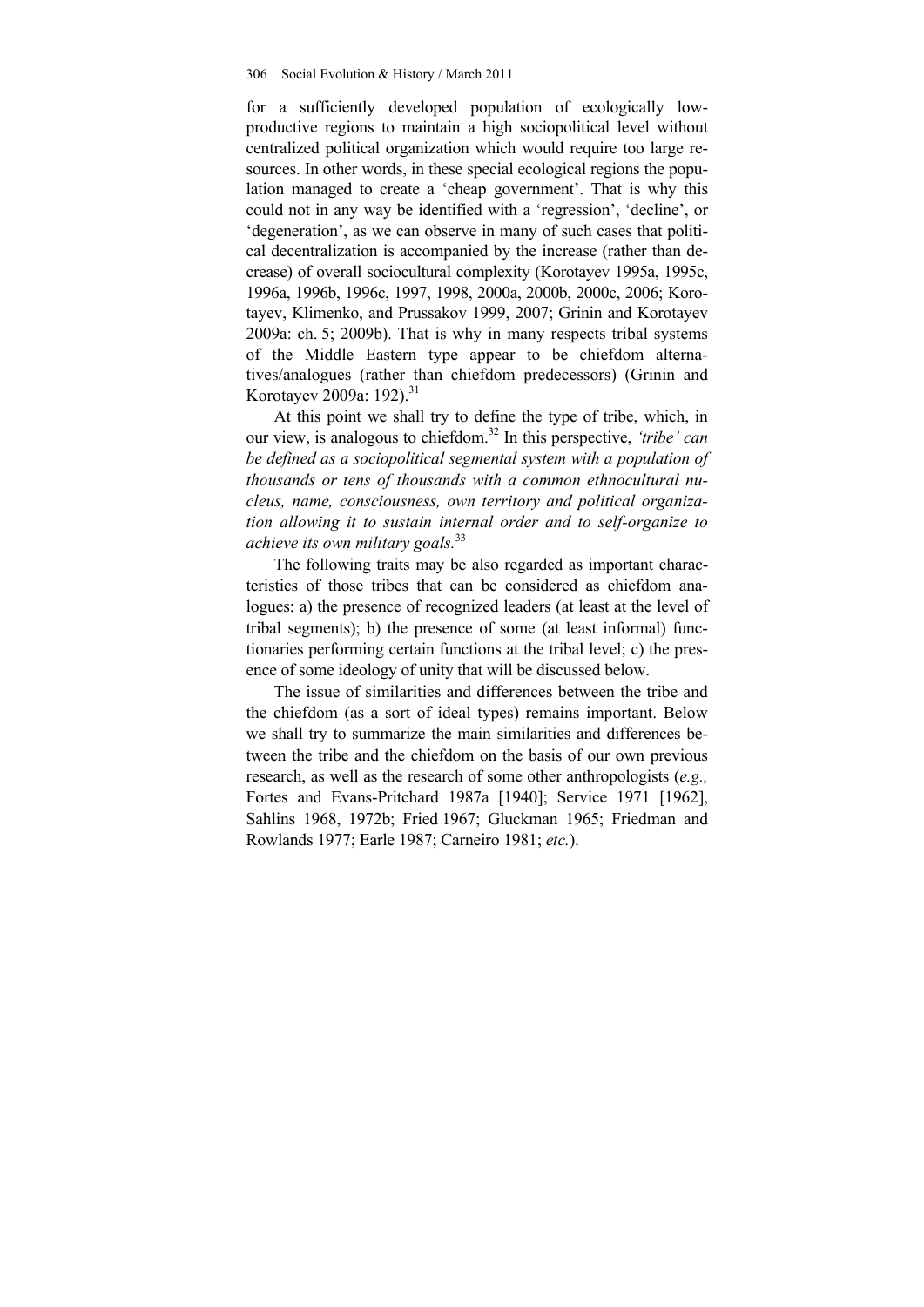#### **SIMILARITIES AND DIFFERENCES**

#### **Tribe and chiefdom: similarities in functions and organization levels**

1. *Polity sizes.* As we have already mentioned above, the population of simple chiefdoms generally did not exceed 10 thousand. Population of some tribes was larger (and comparable to population of complex rather than simple chiefdoms). However, this difference of sizes tended to be compensated by a smaller degree of cohesion of tribes in comparison to the one of chiefdoms. In any case the relationships between settlements and individuals within polities of these types were significantly denser than between members and non-members of tribes/chiefdoms.

2. *Systemness and capacity to grow.* Both polity types had rather complex structures, they consisted of quite large components and had  $2-3$  levels of organization.<sup>34</sup> They possess strong internal relations allowing for a structure to constantly reproduce itself (though principles of organization and relations differ). Besides, both polity types are potentially capable of complexity growth through union, consolidation, incorporation, as well as of 'matrix' reproduction when related tribes or neighboring chiefdoms are created from a separated part.

3. *Regulatory capacity, i.e.* capacity to regulate relations and conflicts inside the structure between its segments.<sup>35</sup>

4. *Ideology of unification, i.e.* belief into the chief's special rights or tribal *asabiyyah* in the sense implied by Ibn Khaldun (1958).

5. *Implementation of certain functions,* such as population mobilization, acting as a single unit in relation to external forces, common rituals *etc.*

#### **Tribe and chiefdom: differences**

1. *Differences in structure.* In general, the chiefdom is a much more consolidated and governable polity in comparison with the tribe, because the political structure of the tribe is rather loose.

2. *Leader's status.* Tribal leaders become leaders either due to their personal qualities (*i.e.* informally) or through the presence of formal hereditary chiefs, the latter having no powerful leverages. In chiefdom leaders possess a formal status of chiefs officially endowed with powers (usually hereditary).

3. *Centralization degree.* Though both tribes and chiefdoms play a system-creating role, uniting a number of community groups and settlements, still in a tribe supracommunal organs are either ab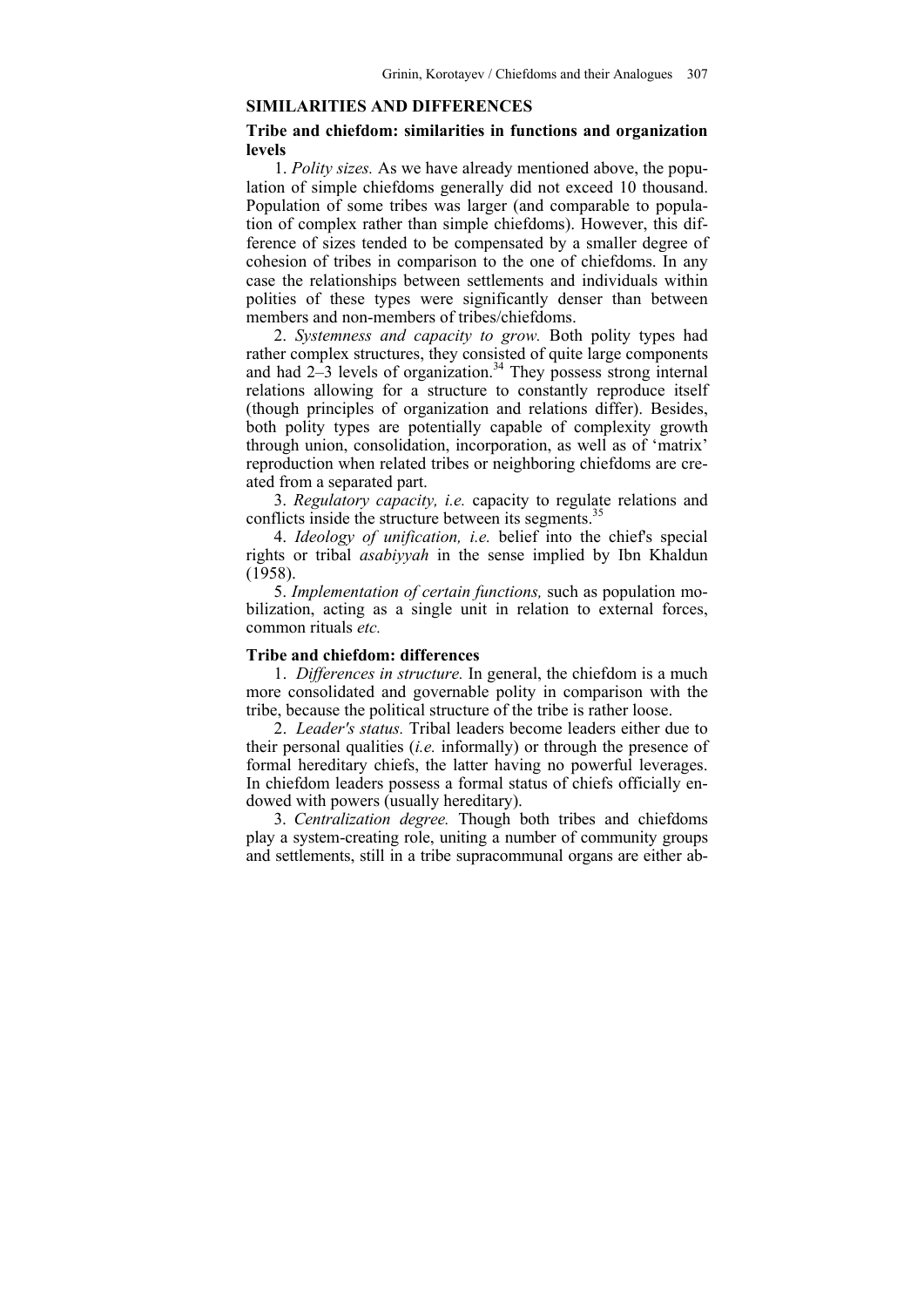sent or weak and amorphous (acting occasionally), while a chiefdom usually has a center of power in the main settlement headed by the chief.

4. *Character of relations.* Settlement, administration and social systems in the chiefdom are vertical, while those of the tribe are largely horizontal.

5. *Inequality level.* Both political and social-economic relations in chiefdom are characterized by inequality to a much greater extent than those in a tribe. Thus, economic relations in a tribe are more of horizontal exchange (reciprocity), while those in chiefdom are vertical as well (redistribution), with features of compulsory labor and semicompulsory gifts.

#### **Tribes and chiefdoms: variation and continuity of forms**

However, those differences are relevant first of all for theoretical (ideal) models of sociopolitical organization. In reality differences between those polities that tend to be denoted as 'tribes' *vs.* 'chiefdoms' may not be so salient. In reality one can observe a sort of continuity of various intermediate types between the ideal type of the chiefdom and the ideal type of the tribe. This corresponds to a rather wide magnitude of the possible powers of the chief. On the one pole one may observe an authoritarian chief with a power close to the one of an absolute monarch (note, however, that such chiefs tend to be observed in complex chiefdoms like the ones of the Hawaiian Islands). On the other pole one may find 'chiefs' of the Cree Indians of Canada, with all their power 'concentrated at the tips of their tongues' (Service 1975: 51), that is they could only make their tribesmen do anything through their eloquence. This imprecision of the notion of 'chief' is very relevant for a deeper understanding of the diversity of the versions of sociopolitical organization of the 'barbarian' societies that are often denoted as 'chiefdoms' due to a mere presence of political leaders denoted as 'chiefs' in respective ethnographies. Such a practice can hardly be called reasonable, and as a result of such a practice the same polity can be identified by different scholars as a chiefdom, a tribe, or something else.<sup>36</sup>

The continuity of intermediate forms are particularly salient among the nomadic pastoralists, where the same polity tended to combine some chiefdom characteristics with some features of the tribe; thus, it appears that (depending on which traits were prevalent) in some cases we may speak about 'tribal chiefdoms', whereas in some other cases we are dealing with 'chiefly tribes';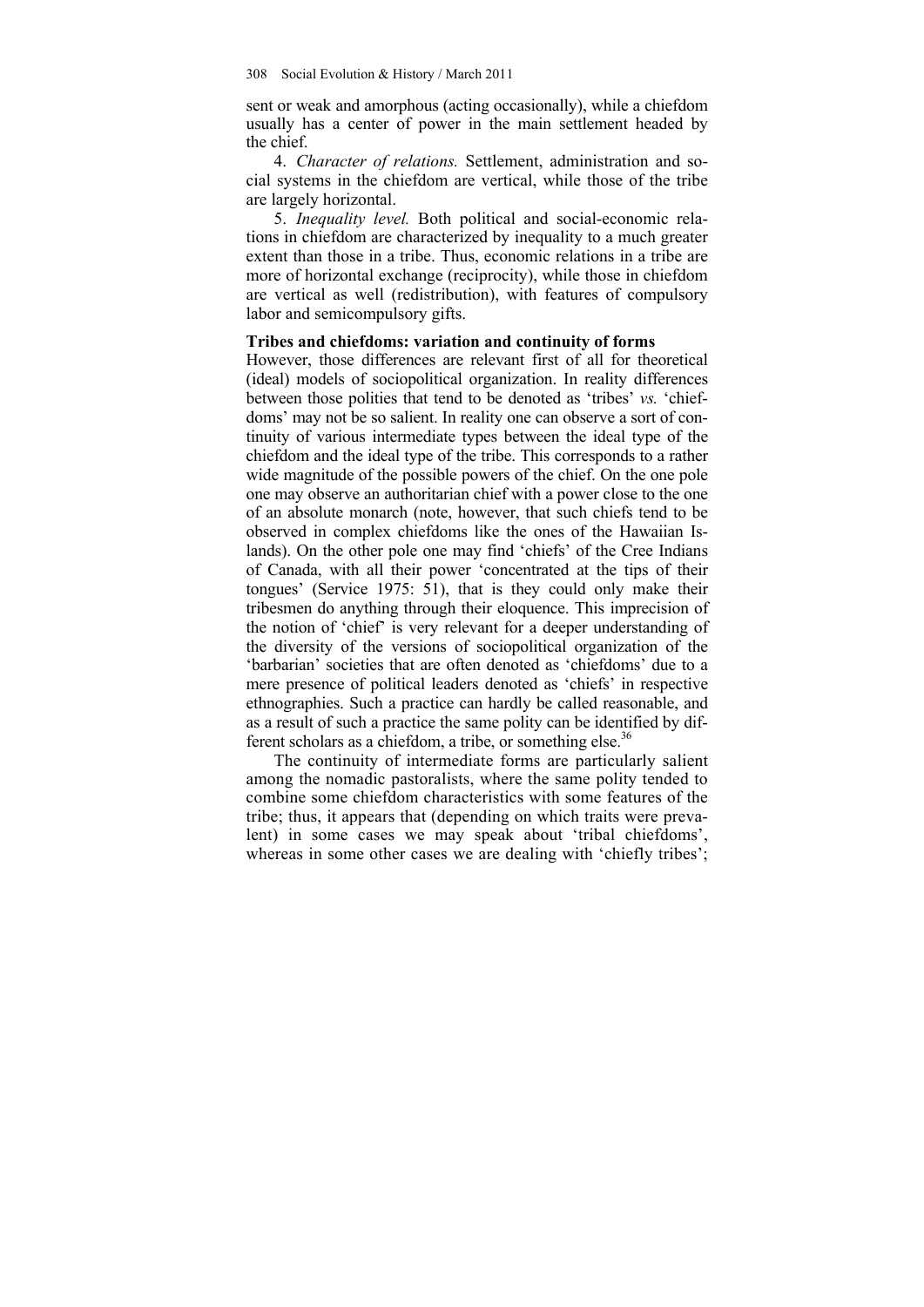sometimes we confront with quasi-tribal systems consisting of chiefdoms, whereas in some other cases we are dealing with chiefdoms consisting of tribes, and so on. Correspondingly, a huge variation was observed as regards the position of leaders within respective political systems. In particular many Bedouin tribes of Arabia (as well as some other areas of the Middle East) had no paramount chiefs (Marx 1977; Khazanov 2008: 181; Kradin 2011; see also Tapper's [1983b, 1990] definition of the tribe). However, such tribes tended to have political leaders with respect to their sections. Sweet (1965: 138) suggests that we are dealing here with tribes consisting of chiefdoms, as he regards such tribal sections  $(fakhds)$  as chiefdoms.<sup>37</sup> Is this right? It is hard to judge. In any case, his suggestion does not appear to have been widely accepted. In general, we tend to agree with Khazanov (2008: 198) that within such a context it might be more reasonable to make judgments basing on the functions rather than structure, whereas functionally we are dealing here with tribal sections rather than independent polities.

*We suggest that chiefdoms in their classical form should not coincide fully with ethnic tribes, as in this case ethnocultural and ideological ties (perceptions of kinship, mutual assistance etc.) would become primary, while political relations would be secondary.*  Meanwhile, the classical chiefdom is in the first line a political (sociopolitical) system.38

In political anthropology tribes are commonly regarded as segmental political structures (Fortes and Evans-Pritchard 1987a; Sahlins 1968; see also Middleton and Tait 1958; Southall 1988, 1991). However, here exists a great variety. The classical type of such structures consisting of lineage segments is perceived to be a system where all lineages are equal and their interrelations are symmetrical. '…There is no association, class, or segment which has a dominant place in the political structure through the command of greater organized force than is at the disposal of any of its congeners' (Fortes and Evans-Pritchard 1987b: 14). Evans-Pritchard also maintains that every tribal system characterized by segment structures is a system of balanced opposition between tribes and tribal segments from the largest to the smallest ones. No unified power can exist in such tribes (Evans-Pritchard 1949: 142).

However, one can find numerous examples (including ones among some nomadic herders) where opposition is asymmetric, *i.e.* there exist certain structural segments which are larger and more powerful (such as among Cyrenaica's bedouins [Evans-Pritchard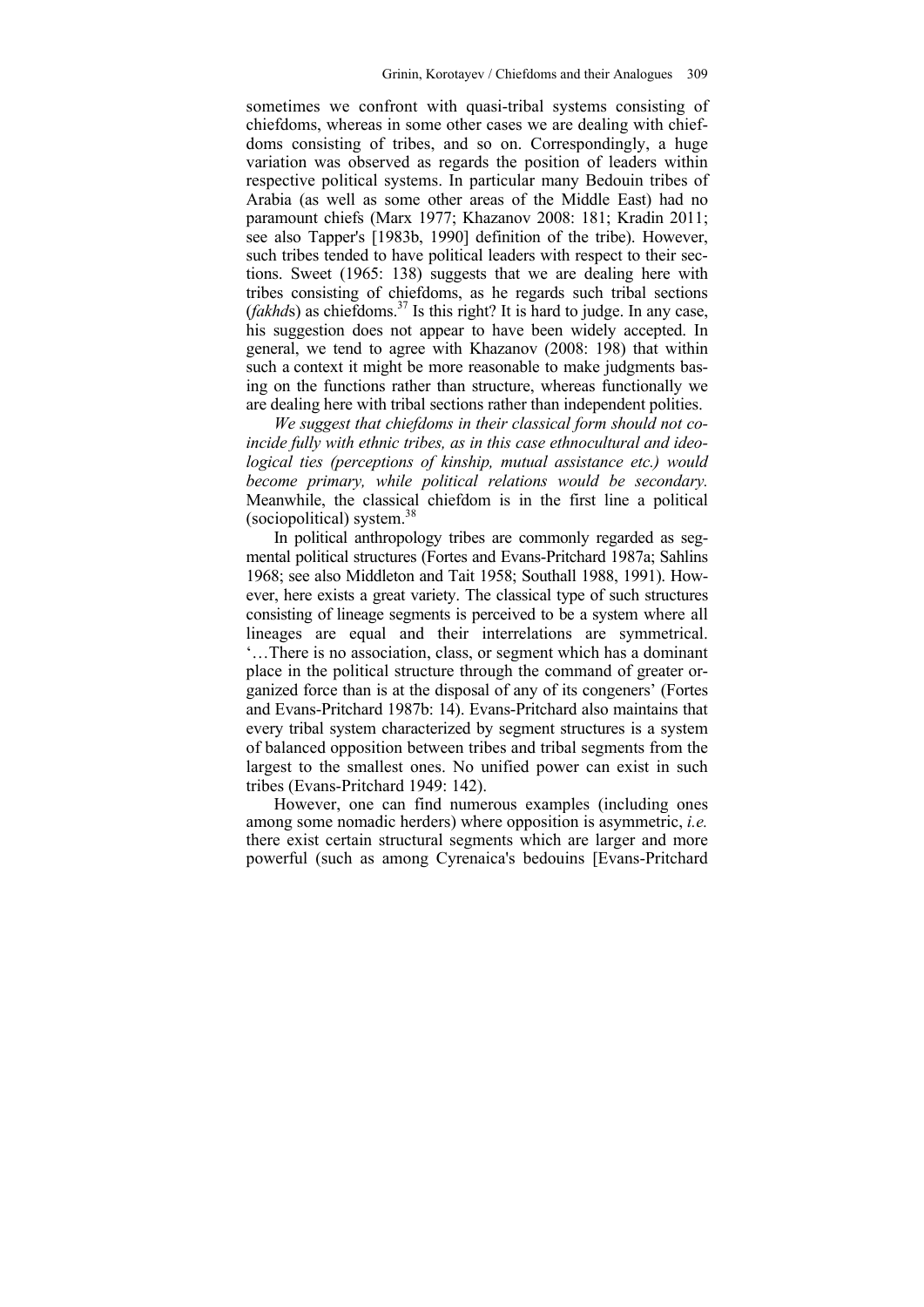1949: 54–55; Peters 1967: 271; Khazanov 2008: 176]), or possess special privileges, *e.g.,* chiefs being selected namely from this structure (such as among some Arabian bedouins, where only representatives of certain lineages are chosen to be section chiefs [Sweet 1965: 143; Khazanov 2008: 176; on some African cases see also Tymowski 2008: 172]). Khazanov dubs such structures as differentiated segmental systems. They are closer to chiefdoms, but not identical to them. Within such structures the centralization of power is not sufficient. The chiefs are controlled by social factors – councils of elders and meetings of free men (Tymowski 2008: 172).

#### \* \* \*

Thus, at the intermediate level of sociopolitical complexity one could observe an enormous diversity of sociopolitical types and forms. In some ('horizontal') aspect we can regard them as belonging to the same evolutionary level. However, in the other, 'vertical' dimension, we can identify polities with different evolutionary potentials. Such polities existed both among chiefdoms and among their analogues. Concluding, we hope that the notion of chiefdom analogues which we put forward will allow us to help advance the theoretical analysis of the cultural-political variation among the medium-complex societies within which chiefdoms are bound to occupy one of the main positions.

## **NOTES**

<sup>1</sup> The criticism of such approaches (expressed, *e.g.*, by Yoffee [1993, 2005], or Sneath [2007]) is presented in the article by Kradin in the present special issue, so there is no necessity to repeat this here.

 $\frac{2}{3}$  Such an approach (unilinear in its essence) is among important causes why many medium complexity polities tend to be labeled as chiefdoms even when they could be much more adequately described as chiefdom analogues (Zdanovich 1997).

 Meanwhile, the ratio of political and sacral, as well as the relations of the ruler and priesthood could be different, which created multiple variants of politogenesis (for some examples see Frazer 1980; Claessen and Oosten 1996). Even if only the model of chiefdom is considered, even in this case there exists a great variety in the combination of power bases in each society. The chief's supremacy is based on elemental powers derived from the economy, warrior might, and ideology (Earle 1978, 1987, 1997, 2011; Mann 1986). For example, Earle shows that in certain cases in Polynesia (especially where irrigation was practiced) economic power was leading, while in other cases military power prevailed (see also Kirch 1994). 4

<sup>4</sup> Inequality could emerge, say, as a result of a specific spatial position of a city, a village, and even a household. Thus, an advantages position of a household could affect positively benefits of its trade through the Congo River (Vansina 1999), while the proximity of a Sri-Lankan village to water allowed growing more rice and thus exploit the labor of poorer villages (Gunawardana 1981).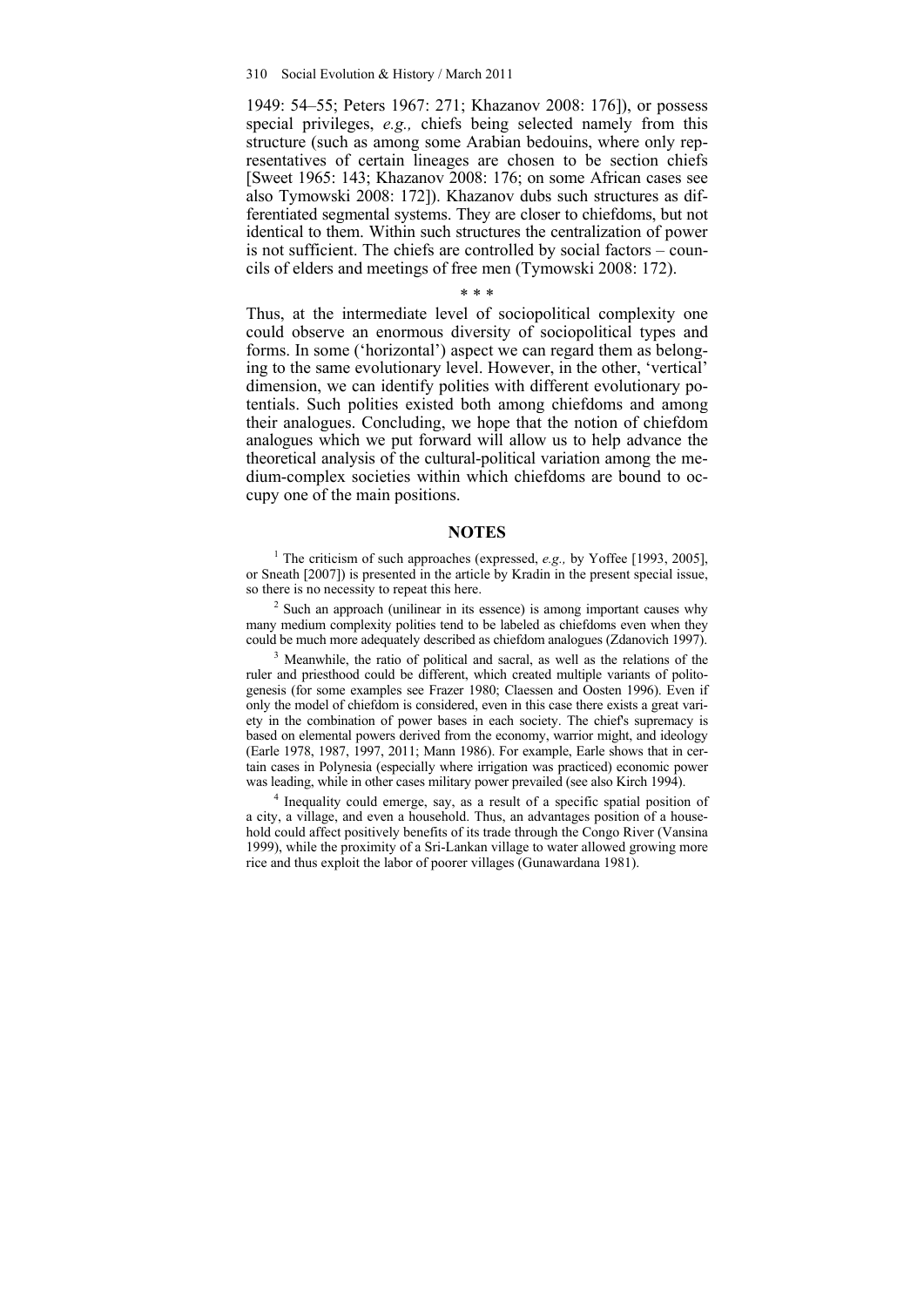<sup>5</sup> Non-state polities comparable to early states in terms of complexity and functions performed are regarded by us as *early state analogues* (see Grinin 2003, 2004b, 2007a, 2007b, 2007d, 2009b, 2011a, 2011b; Grinin and Korotayev 2009a, 2009b; see also Grinin's contribution to this issue). 6

 $6$  For comparison, the population of such a complex and large chiefdom as Powhatan in Virginia in the  $16<sup>th</sup>$  century at the peak of its might was just about 13–22 thousand (Rountree and Turner 1998:  $266$ ).

In particular, with a salient wealth stratification in absence of authoritarian leadership one could observe the emergence of aristocratic sociopolitical systems that were united primarily by the need to solve certain military-political tasks in absence of solid political unification (Gallic polities could serve here as an example for a higher level of sociocultural complexity).

 $\delta$  In one chiefdom wealth differentiation may be quite strong and ritual differentiation not detectable at all, whereas the reverse may be true in another chiefdom (Drennan *et al.* 2011). Political hierarchy may not have been accompanied by a corresponding settlement hierarchy even in complex chiefdoms (as was, *e.g.,* observed in the Powhatan chiefdom in Virginia [Rountree and Turner 1998: 272– 273]), and *vice versa*.

<sup>9</sup> A few cases of such loose chiefdom confederacies (in particular with respect to the early Korean history) are described in Gibson's (2011) contribution to this special issue. For cases of tribal heterarchical confederations as well as weak confederations of chiefdoms among the nomadic pastoralists see Kradin's (2011)

contribution to this special issue.<br><sup>10</sup> A 'single-settlement' chiefdom could include a few clan communities localized in one settlement. The polities of Cherokee Indians (who lived in Tennessee, North Carolina and Georgia before they were deported to Oklahoma) could serve here as an example. In the early  $18<sup>th</sup>$  century they lived in 30 to 40 settlements, whereas the total Cherokee population was 10 to 20 thousand. The average population of a Cherokee settlement was about 400; they usually represented all the seven Cherokee clans. Each such community was independent and headed by a high priest-chief whose power was based on his personal authority and limited by a council of clan representatives (Service 1975: 140–144). Note, however, that such a polity can also be well identified as a chiefdom analogue.<br><sup>11</sup> This also includes those mechanisms, which Earle in his contribution to

this special issue describes as bottlenecks whereby flows of currencies can be interdicted and mobilized to support and institutionalize political power.

 $12$  In the late  $4<sup>th</sup>$  millennium Uruk was a gigantic (for that time) urban center occupying a territory of no less than 200 ha with the population of no less than

20 thousand (Bernbeck and Pollock 2005: 17).<br><sup>13</sup> It is not coincidental that the war in many chiefdoms (*e.g.*, in Celtic Ireland) became a privilege of the aristocrats (see Gibson's [2011] contribution to this special issue). 14 See Grinin 2009a, 2009b, 2011a, 2011b; Grinin in this issue (pp. 257–258)

for the analysis of 'vertical' *versus* 'horizontal' models of evolutionary transformations with respect to the state formation. Gibson's (2011) contribution to this special issue also describes cases of such a 'horizontal' transformations of confederations of chiefdoms into states. On the correlation between horizontal and vertical transformations see also Shelach 2002: 11–15.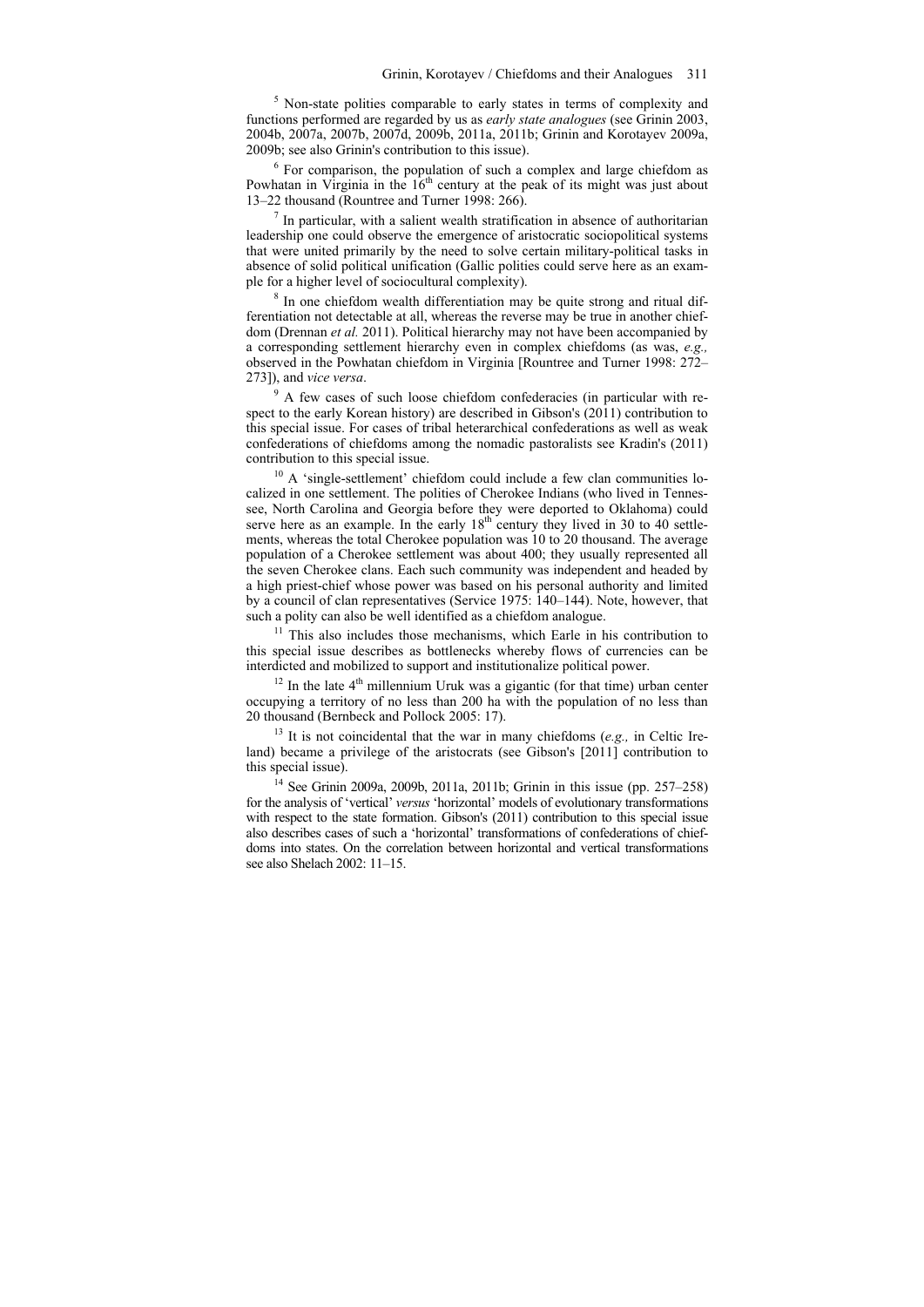#### 312 Social Evolution & History / March 2011

<sup>15</sup> There could also be intermediate versions. For example, something rather similar to the 'urban' model of the state formation process was observed in West Africa among the Yoruba (see, *e.g.,* Sellnow 1981: 309–310), but their heads of 'urban' communities did not have any despotic powers, whereas a large influence was enjoyed by the aristocracy that even could often be able to displace rulers (*Ibid.*: 309).

<sup>16</sup> For example, Sanders and Wedster (1978: 281) argue that most pristine states arose from egalitarian societies without ever having been chiefdom. Though this statement might be regarded as a possible exaggeration, it still has a certain basis beneath it.<br><sup>17</sup> This is relevant for such chiefdom analogues as corporations *etc*. (see below).<br><sup>18</sup> Note that there is also a characteristic that cannot be regarded as necessary

for all the chiefdoms and their analogues, but which is found among many of them, and that is rather important evolutionarily: the ability to grow in size and complexity, to 'multiply' itself through the segmentation, sending out colonies, *etc.*

<sup>19</sup> Even the smallest state cannot have a population of less than a few thousand, whereas polities with such a population only transformed into states very rarely and in very special circumstances. In reality, a considerably large population was necessary in order that a state could emerge (see Grinin and Korotayev 2009b; Grinin 2009b, 2011b for more details). Note that Plato in the *Laws* (737е, 745с) indicates that an ideal *polis*  (that, within the context of this dialogue is an equivalent of an 'ideal state') should have 5 thousand competent citizens possessing land allotments. This implies that the overall population (including women, children, free adult males without citizen rights, and slaves) of such a state would be counted in dozens thousand. 20 Note, however, that in many archaic *poleis* one could observe a noticeable

increase in the importance of trade and crafts (*e.g.,* Shishova 1991: 27). In general, the cultural-political complexity of some archaic *poleis* (and their systems) grew to such an extent that it became comparable to the one of early states rather than chief-<br>doms (see Berve 1997; Frolov 1988: 92; Shishova 1991: 27).

 $21$  It seems appropriate to recollect at this point that these were the data from the history of Homeric Greece, on which Lewis Henry Morgan (1877) relied on when developing his theory of military democracy as a necessary stage in the development of the barbarian societies.

 $22$  On the other hand, feuds between noble clans can be well found in more developed polities, for example, in the Italian city-states of the Medieval and Early Modern periods (it is not coincidental that such a feud acted as basis for the plot of the Shakespeare's masterpiece *Romeo and Juliet*).

<sup>23</sup> Within chiefdoms the main activity of their population is usually agriculture. Of course, some degree of technological specialization can be usually found in chiefdoms as well, but in the urban and proto-urban polities craft and trade specializations are significantly more typical than for chiefdoms. What is more, in cities the concentration of non-agricultural activities is usually more pronounced, playing a much more important role in the city formation.<br><sup>24</sup> That is lacking any permanent political organs controlling a city as a whole.<br><sup>25</sup> However, the Meccan polity on the eve of Islam should be rather identified

as an early state analogue (see Grinin 2011: 159, 252; 2009a; Grinin and Korotayev 2009b).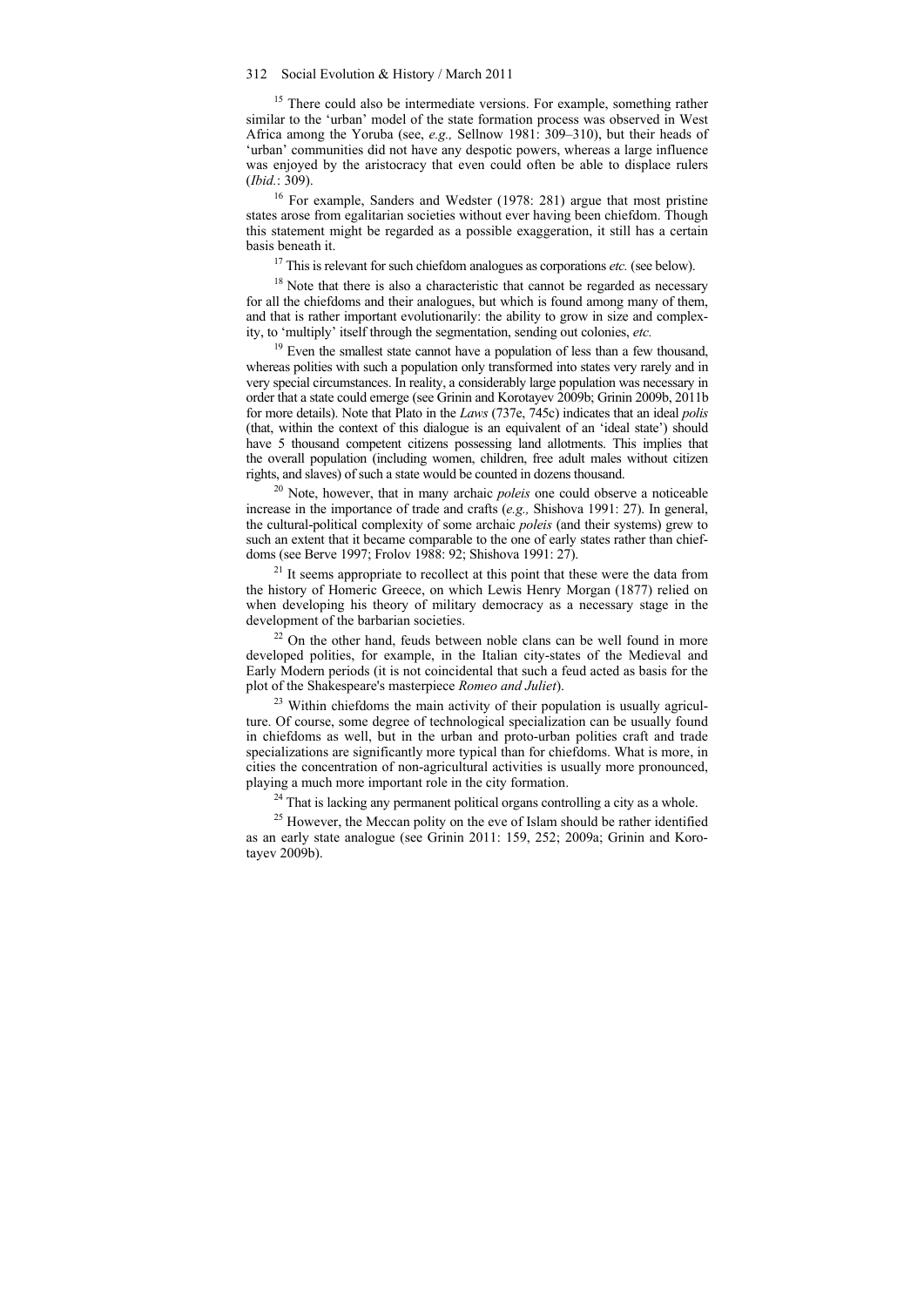$26$  Larger agglomerations of this type (that organized politically dozens of villages with overall population of dozens thousand, as was the case with some Igbo polities [McIntosh 1999b: 9]) may be regarded as early state analogues (see

 $^{27}$  In other contexts larger federations of highland communities may be regarded as early state analogues (see Grinin 2003, 2004b, 2007, 2011b).

 $28$  In some cases particularly large and solid tribal alliances can be regarded as analogues of the early state (see Grinin 2007a, 2007b; 2011b: 254–256 for some concrete examples).

<sup>29</sup> In particular, this was observed in some areas of Nigeria since the late  $17<sup>th</sup>$ century, when the Egbo (Ekpe) secret society coordinated trade and other activities of large merchant houses smoothing down the competition between them. This secret society had a sort of monopoly over the settlement of trading disputes and the control over the debt payments (see Novozhilova 1999: 37).<br> $30$  However, titles were inherited through the matriline. As a result the num-

ber of people possessing the title of chief exceeded significantly the number of actual leaders having this title.

 $31$  The phenomenon of state fragmentation and return to tribal organizations in the former state's area was well known in Africa (Tymowski 2008: 176), as well as in the Middle East (*e.g.,* Korotayev 2000a, 2000b, 2006). As it is said usually such transformations could hardly be characterized as a mere regression, as they normally involved the change of the type of sociopolitical complexity rather than its straightforward decline (*e.g.,* Korotayev 2000a, 2000b, 2006; Grinin 2011b; Grinin and Korotayev 2009a, 2009b); note also that, in particular, African states were organizations built *over* the tribes rather than *in place of* tribes (Vansina 1962; Southall 1991; Tymowski 1987; 2008: 176). It should be also taken into account that the tribal forms resultant from the state disintegration tended to be more developed than the ones that existed prior to the state formation; a similar phenomenon was observed with respect to local sociopolitical systems that were absorbed by the state structures in the earlier period, but then became independent or semi-independent units as a result of feudal decentralization in the Middle Ages. Such an independence tended to result in the rise of culture of provinces and many towns which became capitals of new duchies, counties, principalities etc.<br> $32$  When developing this definition we partially relied on some ideas pro-

duced by Irons (2004: 473) and Shnirel'man (1982).<br><sup>33</sup> The territory of a tribe (especially a nomadic pastoralist tribe) may experi-

ence serious changes due to various causes; that is why (in contrast with the state) a permanent territory cannot be regarded as a necessary attribute of the tribe; however, in normal conditions a tribes controls a certain territory, which it regards as its own and defends from the outsiders.<br><sup>34</sup> That is why we quite agree with Fried's following statement: '...An essen-

tial element of the concept of tribe [is] transcendence of the individual community and, *pari passu*, that tribalism [consists] in functions aggregating otherwise discrete villages into an interacting whole' (Fried 1975: 39).

<sup>35</sup> Service maintains that 'Leadership is personal ... and for special purposes only in tribal society; there are no political offices containing real power, and a 'chief' is merely a man of influence, a sort of adviser. The means of tribal consoli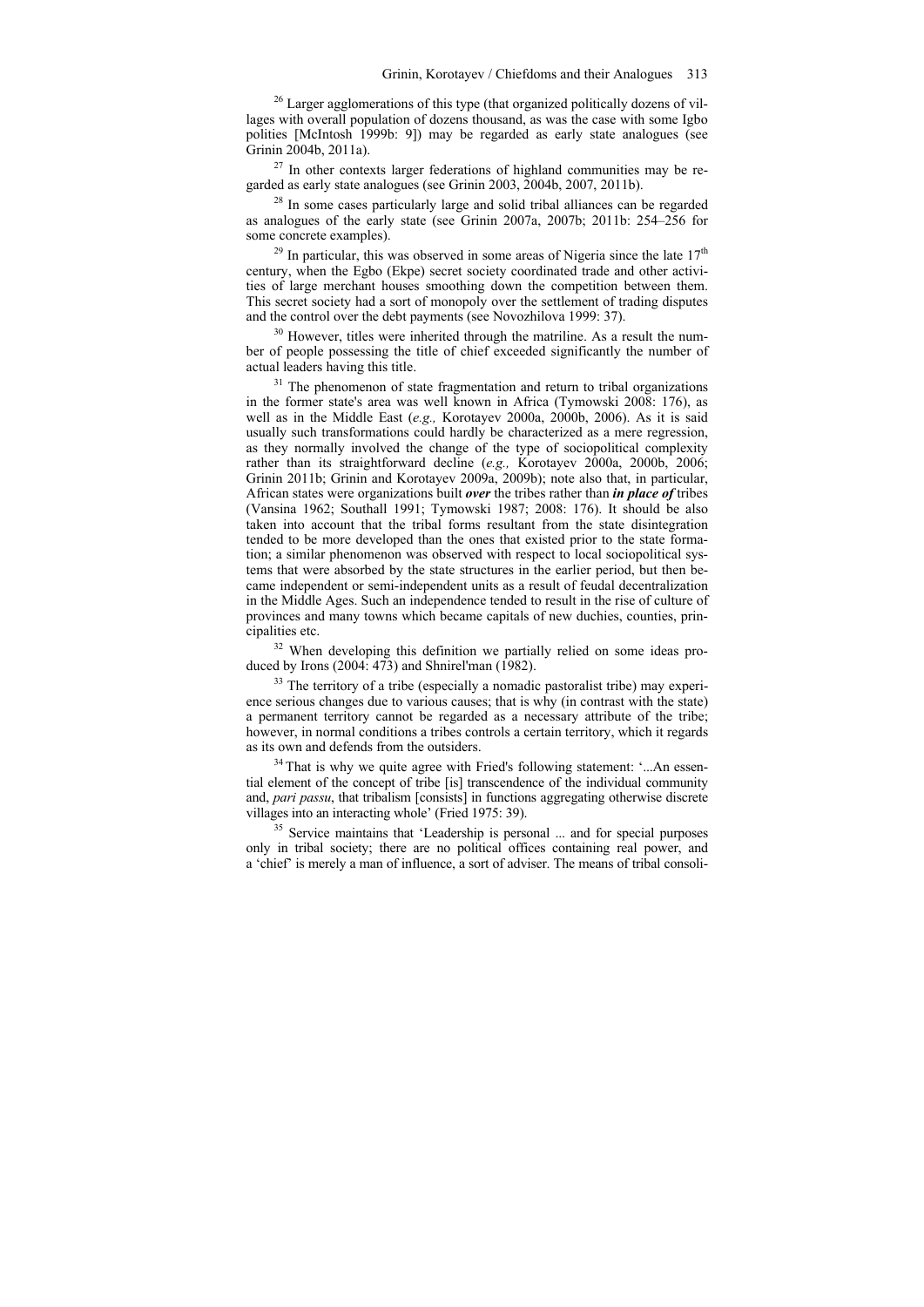dation for collective action are therefore not governmental... Tribe ... is composed of economically self-sufficient residential groups which because of the absence of higher authority take unto themselves the private right to protect themselves. Wrongs to individuals are punished by the corporate group, the "legal person". Disputes in tribal society tend to generate feuds between groups' (Service 1971 [1962]: 103). However, we (Korotayev 2000а, 2000b, 2006; Grinin and Korotayev 2009a) believe that, speaking logically, what should be treated as an essential characteristic of tribal *organization* is not the conflicts between the residential groups (which is completely normal as well for the primitive societies lacking any specifically tribal organization – they are considered by Service to belong to 'the band level of sociocultural integration' [*Ibid.*: 46–98]), but the fact that the tribal organization puts certain limits to such conflicts. For example, feuding parties are constrained to carry out their conflict according to certain rules; and, in other cases, highly developed mechanisms of mediation are provided to the feuding parties by the tribal organization which often effectively block the most disintegrating consequences of such conflicts, without alienating the 'sovereignty' of the resident group. Actually, Service speaks about this on the pages which follow this quotation, though, to our mind, without necessary clarity.<br><sup>36</sup> Claessen's article in the current issue frees us from the necessity to minutely

regard the indefiniteness of the 'chief' notion and the variety of chief types. 37 Nevertheless, this was not only typical for nomadic pastoralists; a similar

situation was observed, for example, among the Saxons of Saxony at the eve of their conquest by Charlemagne. They had no royal power, but the 'tribal' sections were headed by 'dukes'. The general military command was performed by a duke drawn by lot (Kolesnitsky 1963: 186). The overall political organization of the whole territory was executed in a form of a sort of federation of particular areas. Decisions on issues of common interest were made at the meetings of representatives of the Saxony areas in Marklo at the Weser (*Ibid.*). <sup>38</sup> In this very way he is depicted by, *e.g.*, Carneiro, who accentuates the con-

quest of political power and territory by the supreme chief. The conquest gives ground for the emergence of a new level of political power.

#### **REFERENCES**

Aglarov, M. A.

1988. *Village Community in Highland Dagestan in the 17th – early 19th Centuries.* Moscow: Nauka. *In Russian* (Агларов, М. А. *Сельская община в Нагорном Дагестане в XVII – начале XIX в.* М.: Наука).

Andreev, I. L.

1998. Secret Society as an Alternative Mechanism of Power Regulation of Traditional Relationships in Tropical Africa Countries. In Sledzevsky, I. V., and Bondarenko, D. M. (eds.), *Africa: Societies, Cultures, Languages.* Proceedings of Scientific Council Visiting Session. St. Petersburg, May 6–8, 1996 (pp. 38–53). Moscow: Institute for African Studies, Russian Academy of Sciences. *In Russian* (Андреев, И. Л. Тайные общества как альтернативный государству механизм властного регулирования традиционных отношений в странах Тропической Африки. *Африка: общест-*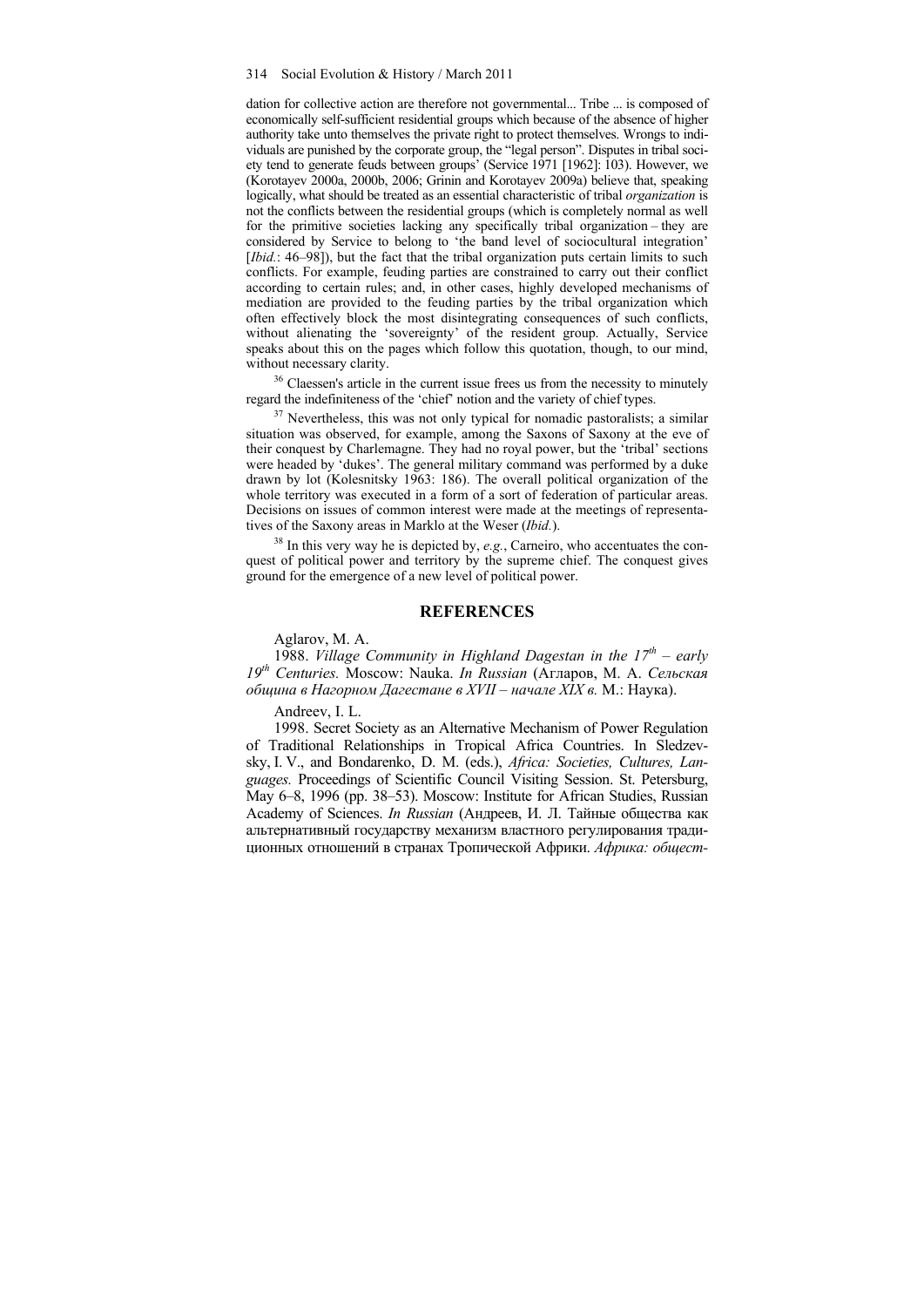*ва, культуры, языки.* Материалы выездной сессии Научного совета. Санкт-Петербург, 6–8 мая 1996 / ред. И. В. Следзевский, Д. М. Бондаренко, с. 38–53. М.: Ин-т Африки РАН).

Andreev, Yu. V.

1976. *Early Greek Polis. Homeric Period.* Leningrad: Nauka. *In Russian* (Андреев, Ю. В. *Раннегреческий полис. Гомеровский период*. Л.: Наука).

1982. To the Question of Homeric Land Ownership. *Social Structure and Arrangement of the Antique Society* (pp. 10–31). Leningrad: LGU. *In Russian* (Андреев, Ю. В. К проблеме гомеровского землевладения. *Социальная структура и организация античного общества,* с. 10–31. Л.: ЛГУ).

Artemova, O. Yu.

1987. *Individual and Social Norms in Early Primitive Community (according to Australian Ethnographical Data).* Moscow: Nauka. *In Russian* (Артемова, О. Ю. *Личность и социальные нормы в раннепервобытной общине [по австралийским этнографическим данным]*. М.: Наука).

1989. On the Problem of Primitive Egalitarianism. In Blumhen, S. I. *et al.* (eds.), *Linguistic Reconstruction and the Ancient History of the East.* Part 3 (pp. 280–313). Moscow: Nauka. *In Russian* (Артемова, О. Ю. *К проблеме первобытного эгалитаризма. Лингвистическая реконструкция и древнейшая история Востока.* Ч. 3 / ред. С. И. Блюмхен и др., с. 280–313. М.: Наука).

1991. Egalitarian and Non-egalitarian Primitive Societies. In Korotayev, A. V., and Chubarov, V. V. (eds.), *Archaic Society: the Key Problems of the Sociology of Development.* Vol. 1 (pp. 44–91). Moscow: Institute for the USSR History, Academy of Sciences, USSR. *In Russian* (Артемова, О. Ю. Эгалитарные и неэгалитарные первобытные общества. *Архаическое общество: узловые проблемы социологии развития* / ред. А. В., Коротаев, В. В. Чубаров, т. 1, с. 44–91. М.: Ин-т истории СССР АН СССР).

1993. Primitive Egalitarianism and Early Forms of Social Differentiation. In Popov, V. A. (ed.), *Early Form of Social Stratification: Genesis, Historical Dynamics, Potestary Political Function* (pp. 40–70). Moscow: Nauka. *In Russian* (Артемова, О. Ю. Первобытный эгалитаризм и ранние формы социальной дифференциации. *Ранние формы социальной стратификации: генезис, историческая динамика, потестарнополитические функции* / ред. В. А. Попов, с. 40–70. М.: Наука).

2000a. Initial Phases of Politogenesis. In Bondarenko, D. M., and Korotayev, A. V. (eds.), *Civilizational Models of Politogenesis* (pp. 54–72). Moscow: IAf RAN.

2000b. Monopolization of Information and Social Inequality. In Kradin, N. N., Korotayev, A. V., Bondarenko, D. M., de Munck, V., and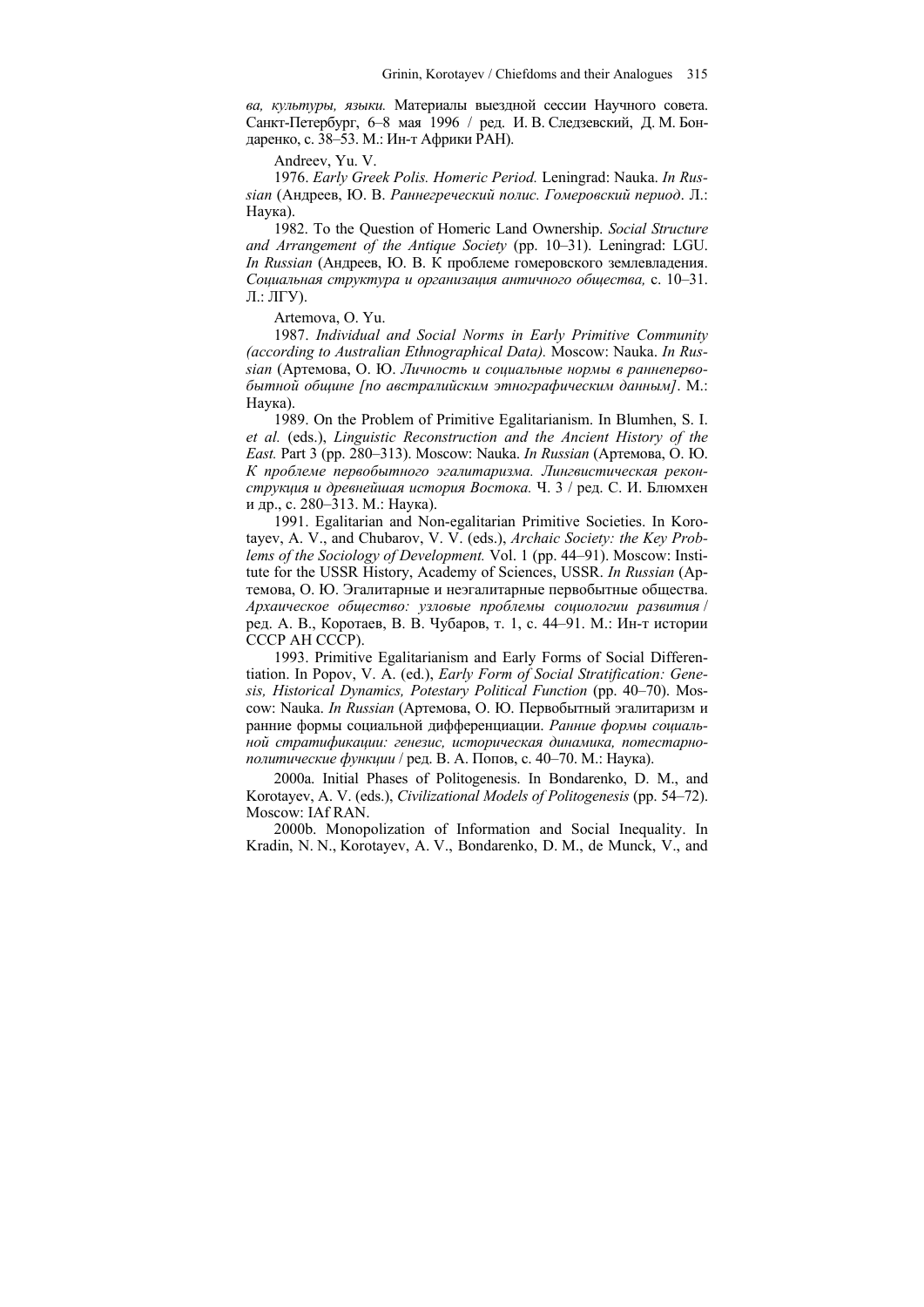Wason, P. K. (eds.), *Alternatives of Social Evolution* (pp. 132–137). Vladivostok: FEB RAS.

Averkieva, Yu. P.

1978a. The Indians of the Northwest Coast of the North America (The Tlingit). In Averkieva 1978b: 318–360. *In Russian* (Аверкиева, Ю. П. Индейцы северо-западного побережья Северной Америки [Тлинкиты]. *Североамериканские индейцы* / ред. Ю. П. Аверкиева, с. 318–360. М.: Прогресс).

1978b. (ed.) *The North American Indians*. Moscow: Progress. *In Russian*  (Аверкиева, Ю. П. (ред.) *Североамериканские индейцы*. М.: Прогресс).

Barton, R. F.

1922. *Ifugao Economics.* Berkeley: University of California Press.

Belkov, P. L.

1991. Tribe and Chiefdom: On Definition of Notions. In Ilyin, Popov, and Sledzevsky 1991: 36–50. *In Russian* (Белков, П. Л. Племя и вождество: к определению понятий. *Племя и государство* [Материалы выездной сессии Научного совета, состоявшейся в Ленинграде 5–6 мая 1991] / ред. Ю. М. Ильин, В. А. Попов, И. В. Следзевский. М.: Институт Африки АН СССР).

1993. Social Stratification and Controlling Means in Classless and Preclass Society. In Popov, V. A. (ed.), *Early Form of Social Stratification: Genesis, Historical Dynamics, Potestary Political Function* (pp. 71–97). Moscow: Vostochnaya literatura. *In Russian* (Белков, П. Л. Социальная стратификация и средства управления в доклассовом и предклассовом обществе. *Ранние формы социальной стратификации. Генезис, историческая динамика, потестарно-политические функции* / ред. В. А. Попов, с. 71–97. М.: Вост. лит-ра).

2000. Myth and Categories of Social Space (The Notion of Kin among Australian Aborigines). In Popov 2000: 51–59. *In Russian* (Белков, П. Л. Миф и категории социального пространства [понятие рода у аборигенов Австралии]. *Ранние формы социальной организации. Генезис, функционирование, историческая динамика /* ред. В. А. Попов, c. 51–59. СПб.: Музей антропологии и этнографии им. Петра Великого (кунсткамера) РАН).

Bernbeck, R., and Pollock, S.

2005. A Cultural-Historical Framework. In Pollock, S., and Bernbeck, R. (eds.), *Archaeologies of the Middle East: Critical Perspectives* (pp. 11–40). Oxford: Blackwell.

Berezkin, Yu. E.

1995a. Alternative Models of Middle Range Society. 'Individualistic' Asia *vs.* 'Collectivistic' America? In Kradin, N. N., and Lynsha, V. A. (eds.), *Alternative Pathways to Early State* (pp. 75–83). Vladivostok: Dal'nauka.

1995b. Chiefdoms and Acephalous Complex Societies: Archaeological Data and Ethnographical Parallels. In Popov 1995: 62–78. *In Russian*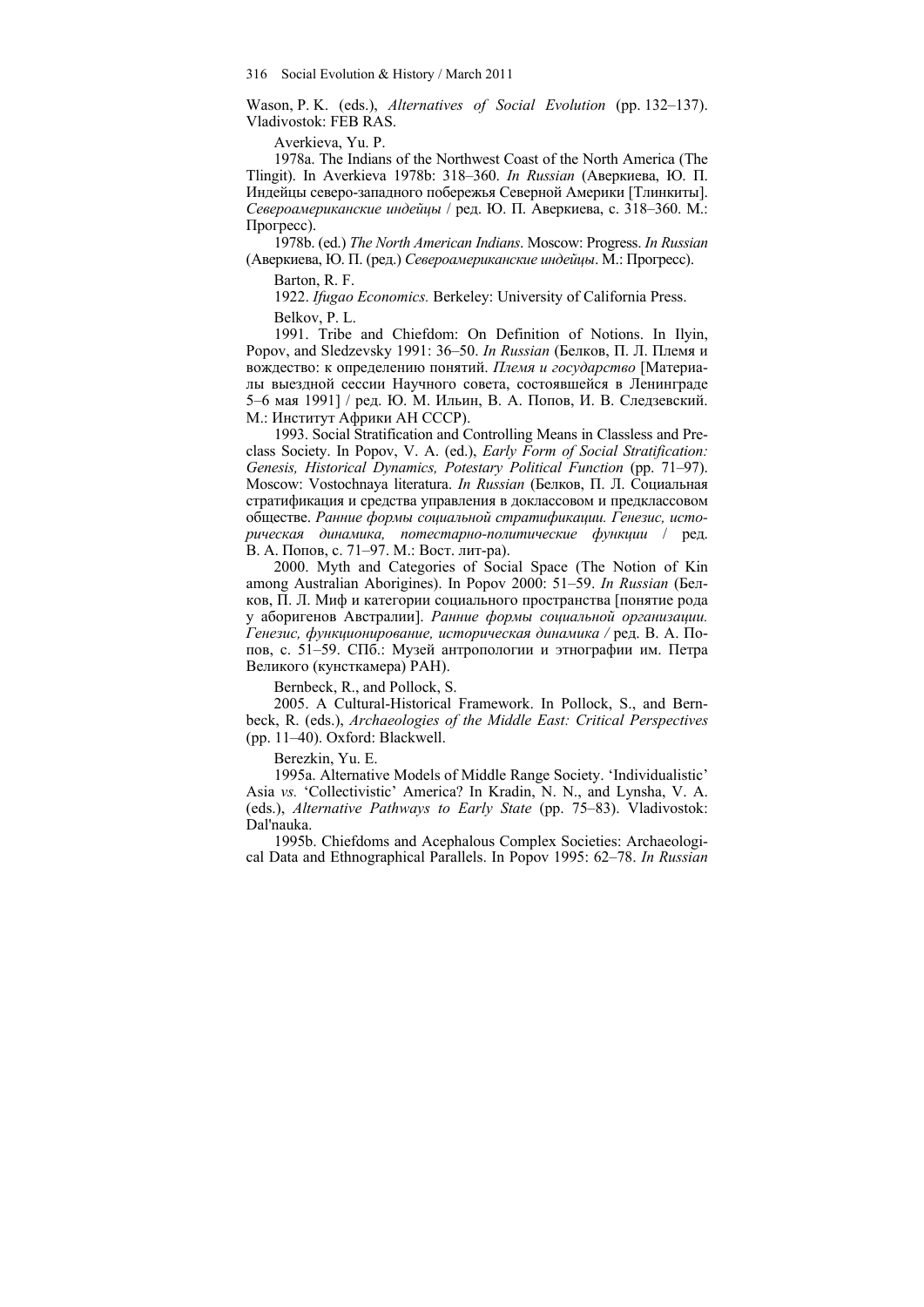(Березкин, Ю. Е. Вождества и акефальные сложные общества: данные археологии и этнографические параллели. *Ранние формы политической организации: от первобытности к государственности* / ред. В. А. Попов, с. 62–78. М.: Наука).

2000. Once Again on Horizontal and Vertical Links in Structure of the Middle Range Societies. In Kradin, N. N., Korotayev, A. V., Bondarenko, D. M., de Munck, V., and Wason, P. K. (eds.), *Alternatives of Social Evolution* (pp. 220–224). Vladivostok: FEB RAS.

Bern, J.

1979. Ideology and Domination: Toward a Reconstruction of Australian Aboriginal Social Formation. *Oceania* 50: 118–132.

Berve, H.

1997. *Greece Tyrants.* Rostov-on-Don: Fenix. *In Russian* (Берве, Г. *Тираны Греции* / пер. с нем. Ростов н/Д.: Феникс).

Bessmertny, Yu. L.

1972. The Beginning of France. In Manfred, A. Z. (ed.), *History of France.* 3 vols. Vol. I (pp. 9–68). Moscow: Nauka. *In Russian* (Бессмертный, Ю. Л. Возникновение Франции. *История Франции* / ред. А. З. Манфред. В 3 т. Т. 1, с. 9–68. М.: Наука).

Blanton, R. E., Feinman, G. M., Kowalewski, S. A., and Peregrine, E. N. 1996. A Dual-Processual Theory for the Evolution of Mesoamerican Civilization. *Current Anthropology* 37(1): 1–14.

Bocharov, V. V.

1995. Early Forms of Political Organization in the Structure of Colonial Society (based on African Material). In Popov 1995: 205–229. *In Russian* (Бочаров, В. В. Ранние формы политической организации в структуре колониального общества [на африканском материале]. *Ранние формы политической организации: от первобытности к государственности* / ред. В. А. Попов, с. 205–229. М.: Наука).

Bolshakov, O. G.

1989. *History of Caliphate.* I. *Islam in Arabia* (pp. 570–633). Moscow: Nauka. *In Russian* (Большаков, О. Г. *История Халифата.* 1: *Ислам в Аравии*, с. 570–633. М.: Наука).

Bondarenko, D. M., Grinin, L. E., and Korotayev, A. V.

2002. Alternative Pathways of Social Evolution. *Social Evolution & History* 1: 54–79.

2011. Social Evolution: Alternatives and Variations (Introduction). In Grinin, L. E., Carneiro, R. L., Korotayev, A. V., and Spier, F. (eds.), *Evolution: Cosmic, Biological, and Social* (pp. 215–244). Volgograd: Uchitel.

Bromley, Yu. V. (ed.)

1982. *Ethnos in Classless and Early Class Society.* Moscow: Nauka. *In Russian* (Бромлей, Ю. В. (ред.) *Этнос в доклассовом и раннеклассовом обществе*. М.: Наука).

Brown, P.

1951. Patterns of Authority in Africa. *Africa* 21: 262–278.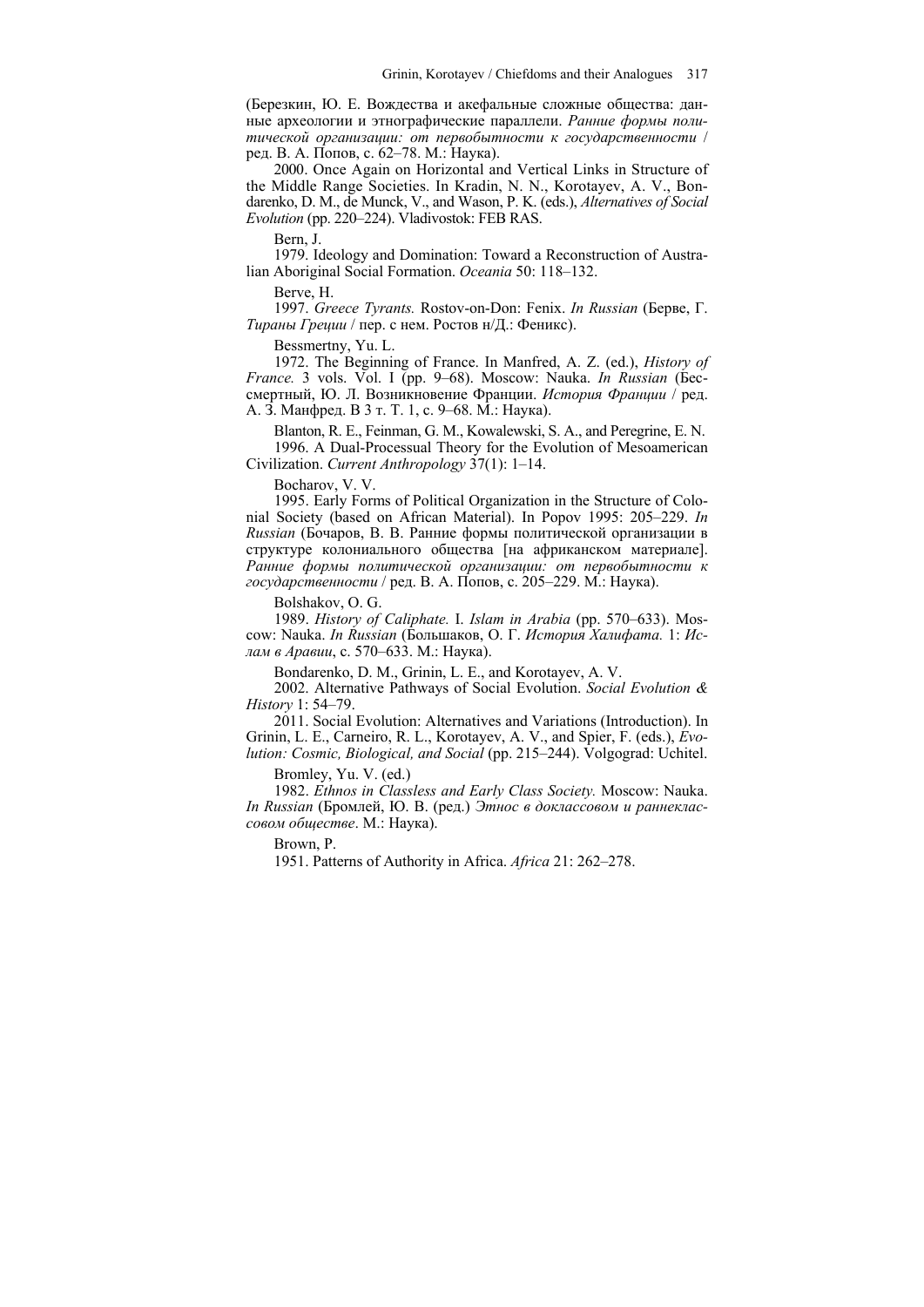Butinov, N. A.

1968. *The Papuans of New Guinea.* Moscow: Nauka. *In Russian* (Бутинов, Н. А. *Папуасы Новой Гвинеи.* М.: Наука).

1982. The Polynesians Peoples of Tuvalu Islands. Moscow: Nauka. *In Russian* (Бутинов, Н. А. *Полинезийцы островов Тувалу*. М.: Наука).

1985. The Polynesians Peoples' Social Structure. Moscow: Nauka. *In Russian* (Бутинов, Н. А. *Социальная организация полинезийцев*. М.: Наука).

Burdeau, G.

1966. *Droit constitutionnel et institutions politiques.* Paris: Editions Montchréstien.

Butt-Thompson, F. W.

1970. *West African Secret Societies: Their Organisations, Officials and Teaching.* Westport, CT: Greenwood Press.

Carneiro, R. L.

1970. A Theory of the Origin of the State. *Science* 169: 733–738.

1981. The Chiefdom: Precursor of the State. In Jones, G. D., and Kautz, R. R. (eds.), *The Transition to Statehood in the New World* (pp. 37–79). Cambridge, UK – New York: Cambridge University Press.

1987. Cross-Currents in the Theory of State Formation. *American Ethnologist* 14: 756–770.

1991. The Nature of the Chiefdom as Revealed by Evidence from the Cauca Valley of Colombia. In Rambo, A. T., and Gillogly, K. (eds.), *Profiles in Cultural Evolution* (pp. 167–190). Ann Arbour, MI: University of Michigan Press (Anthropology Papers, Museum of Anthropology, University of Michigan, No. 85).

1998. What Happened at the Flashpoint? Conjectures on Chiefdom Formation at the Very Moment of Conception. In Redmond, E. M. (ed.), *Chiefdoms and Chieftaincy in the Americas* (pp. 18–42). Gainesville: University Press of Florida.

2000. Process *vs*. Stages: A False Dichotomy in Tracing the Rise of the State. In Kradin, N. N., Korotayev, A. V., Bondarenko, D. M., de Munck, V., and Wason, P. K. (eds.), *Alternatives of Social Evolution* (pp. 52–58). Vladivostok: Far Eastern Branch of the Russian Academy of Sciences.

2010a. Pauketat's Chiefdoms and Other Archaelogical Delusions: A Challenge to Social Evolution. *Social Evolution & History* 9(1): 135–166.

2010b. Critique of Pauketat's Volume. *Social Evolution & History*  9(1): 172–176.

Chudinova, O. Yu.

1981. Men and Women in Australian Aborigines Society. In Malakhovsky, K. V. (ed.), *The Pathways of Australia and Oceania Development. The History, Economy, Ethnography* (pp. 220–237). Moscow: Nauka. *In Russian* (Чудинова, О. Ю. Мужчины и женщины в обществе аборигенов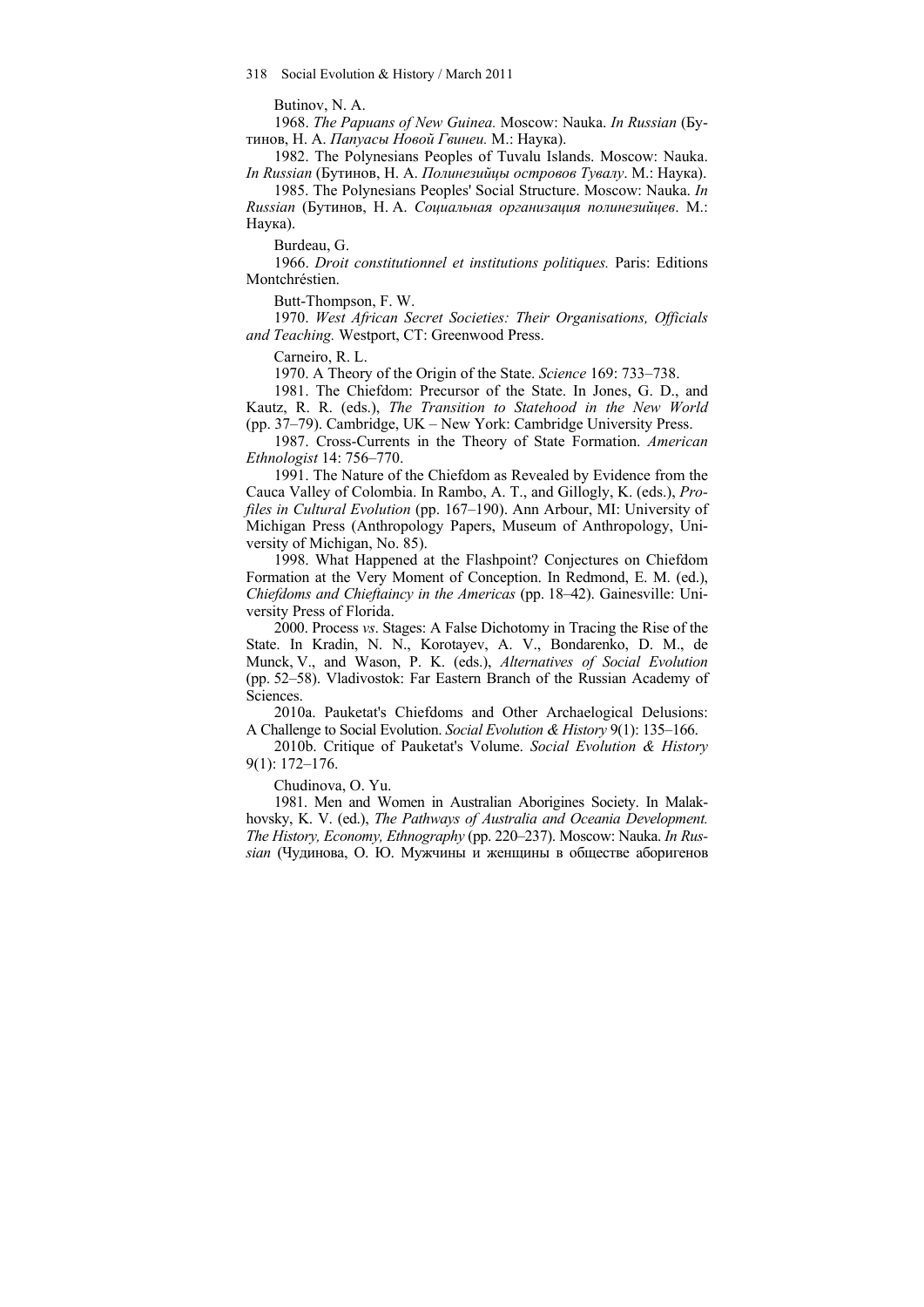Австралии. *Пути развития Австралии и Океании. История, экономика, этнография* / ред. К. В. Малаховский, с. 220–237. М.: Наука).

Claessen, H. J. M.

1989. Evolutionism in Development. *Vienne Contributions to Ethnology and Anthropology* 5: 231–247.

2004. Was the State Inevitable? In Grinin, L. E., Carneiro, R. L., Bondarenko, D. M., Kradin, N. N., and Korotayev, A. V. (eds.), *The Early State, Its Alternatives and Analogues* (pp. 72–87). Volgograd: Uchitel.

2011. On Chiefs and Chiefdoms. *Social Evolution & History* 10(1): 5–26.

Claessen, H. J. M., and Oosten, J. G. (eds.)

1996. *Ideology and the Formation of Early States*. Leiden: Brill.

Claessen, H. J. M., and Skalník, P. (eds.)

1981. *The Study of the State*. The Hague: Mouton.

Cohen, R., and Schlegel, A.

1967. The Tribe as a Socio-Political Unit: A Cross-cultural Examination. In Helm, J. (ed.), *Essays on the Problem of the Tribe* (pp. 120–149). Seattle – London: American Ethnological Society.

Creamer, W.

2001. The Origins of Centralization: Changing Features of Local and Regional Control during the Rio Grande Classic Period, ad 1325–1540. In Haas, J. (ed.), *From Leaders to Rulers* (pp. 37–58). New York: Kluwer Academic / Plenum Publishers.

Crumley, C. L.

2002. Alternative Forms of Societal Order. In Scarborough, V. L., Valdez, F., and Dunning, N. Jr. (eds.), *Heterarchy, Political Economy, and the Ancient Maya: The Three Rivers Region of the East-Central Yucatan Peninsula.* Tempe, AZ: University of Arizona Press.

Downs, D.

1978. California. In Averkieva 1978b: 286–317. *In Russian* (Даунс, Д. Калифорния. *Североамериканские индейцы* / ред. Ю. П. Аверкиева, с. 286–317. М.: Прогресс).

Dillon, R.

1990. *Ranking and Resistance.* Stanford: Stanford University Press. Dostal, W.

1984. Socio-Economic Formations and Multiple Evolution. In Dostal, W. (ed.), *On Social Evolution. Contributions to Anthropological Concepts* (pp. 170–183). Vienna: Horn & Wien.

1991. Mecca before the Time of the Prophet – Attempt of an Anthropological Interpretation. *Der Islam* 68: 193–231.

Dresch, P.

1984. The Position of Shaykhs among the Northern Tribes of Yemen. *Man* 19: 31–49.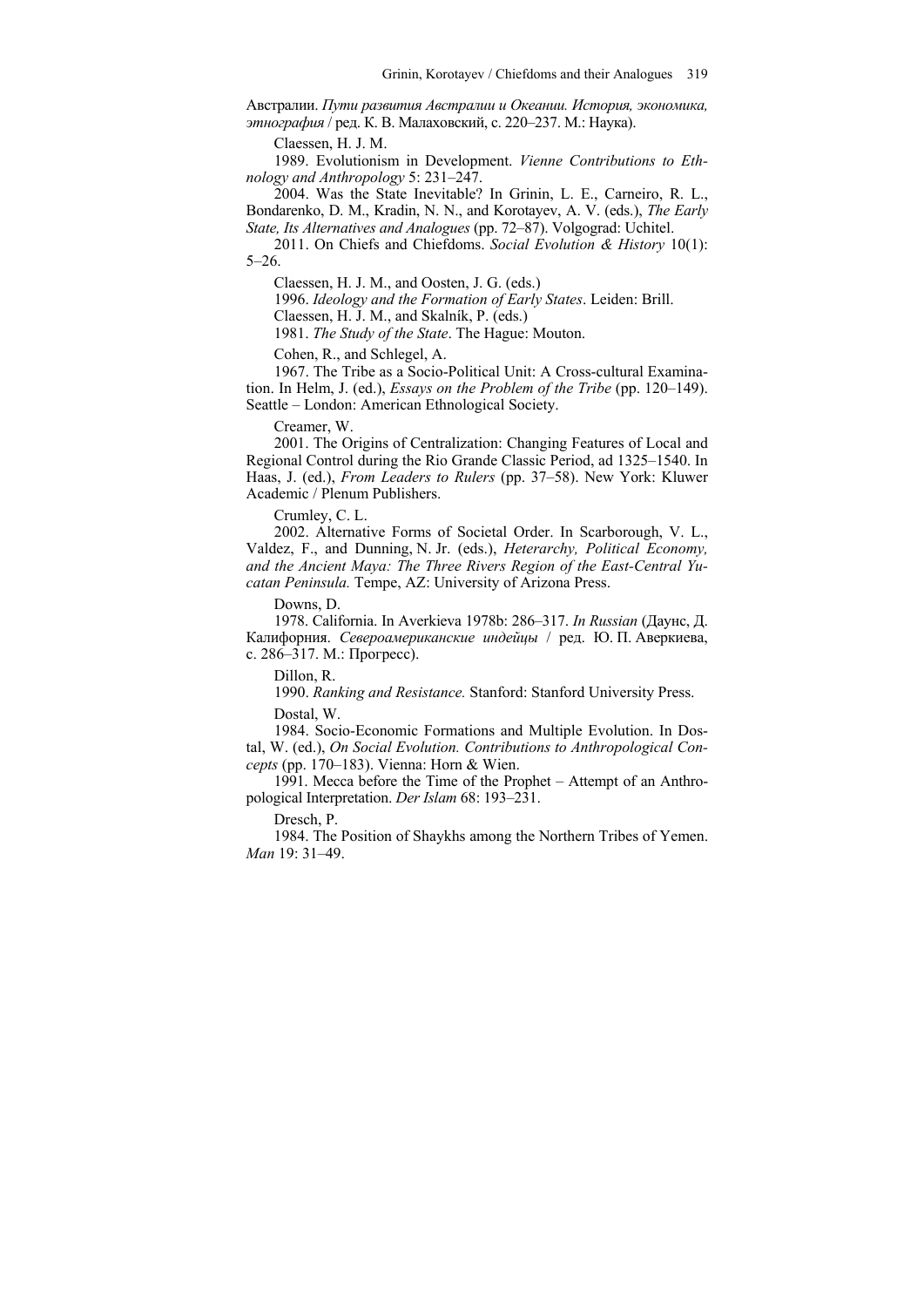Drennan, R. D., Hanks, B. H., and Peterson, C. E.

2011. The Comparative Study of Chiefly Communities in the Eurasian Steppe Region. *Social Evolution & History* 10(1): 151–188.

Earle, T. K.

1978. *Economic and Social Organization of a Complex Chiefdom: The Halelea District, Kiua'i, Hawaii.* Ann Arbor, MI: University of Michigan Press.

1987. Chiefdoms in Archaeological and Ethnohistorical Perspective. *Annual Review of Anthropology* 16: 279–308.

1997. *How Chiefs Come to Power: The Political Economy in Prehistory.* Stanford, CA: Stanford University Press.

2011. Chiefs, Chieftaincies, Chiefdoms, and Chiefly Confederacies: Power in the Evolution of Political Systems. *Social Evolution & History*  $10(1)$ : 27–53.

Evans-Pritchard, E. E.

1949. *The Senusi of Cyrenaica.* Oxford: Clarendon Press.

1987a [1940]. *The Nuer: A Description of the Modes of Livelihood and Political Institutions of a Nilotic People*. Oxford: Clarendon Press.

1987b [1940]. The Nuer of the Southern Sudan. In Fortes and Evans-Pritchard 1987a: 272–296.

Fenton, W, N.

1978. Iroquois in History. In Averkieva 1978b: 109–156. *In Russian* (Фентон У. Н. Ирокезы в истории. *Североамериканские индейцы* / ред. Ю. П. Аверкиева, с. 109–156. М.: Прогресс).

Filip, J.

1961*. Celtic Civilization and its Heritage.* Prague. *In Russian* (Филип, Я. *Кельтская цивилизация и ее наследие* / пер. с чешск. Прага).

Forde, D.

1964. *Yakö Studies.* London: Oxford University Press.

Fortes, M.

1987 [1940]. The Political System of the Tallensi of the Northern Territories of the Gold Coast. In Fortes and Evans-Pritchard 1987a: 239–271.

Fortes, M., and Evans-Pritchard, E. E.

1987a [1940] (eds.). *African Political Systems*. London – New York: International African Institute.

1987b [1940]. Introduction. In Fortes and Evans-Pritchard 1987a: 1–24. Frazer, J. G.

1980 [1923]. Golden Branch: Research of Magic and Religion. Moscow: Politizdat. *In Russian* (Фрэзер, Дж. *Золотая ветвь: исследование магии и религии.* М.: Политиздат).

Frantsouzoff, S. A.

2000. The Society of Raybun. In Kradin, N. N., Korotayev, A. V., Bondarenko, D. M., de Munck, V., and Wason, P. K. (eds.), *Alternatives of Social Evolution* (pp. 258–265). Vladivostok: FEB RAS.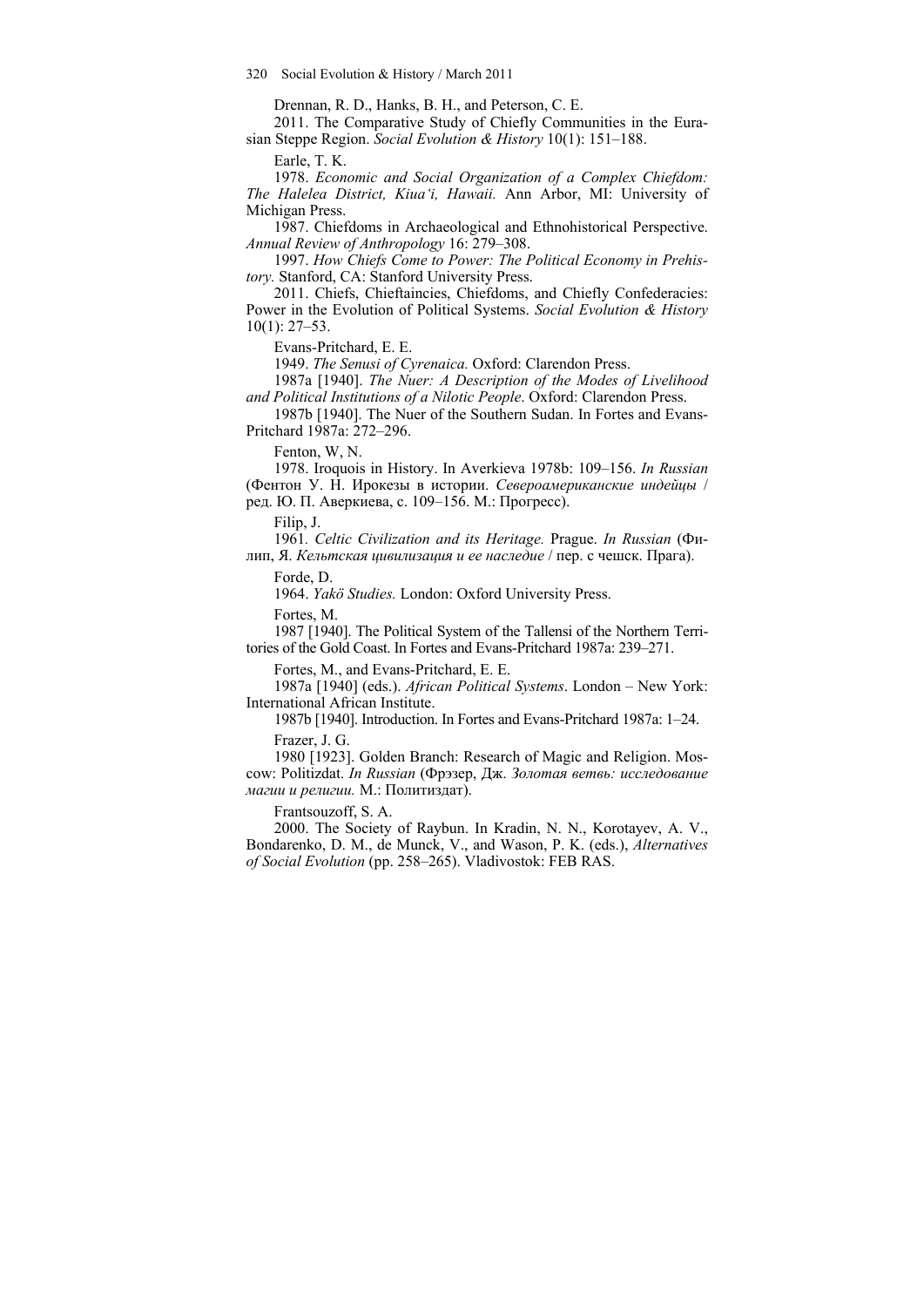Fried, M. H.

1967. *The Evolution of Political Society. An Essay in Political Anthropology.* New York, NY: Random House.

1975. *The Notion of Tribe.* Menlo Park: Cummings Publishing Company.

Friedman, J., and Rowlands, M. J. (eds.)

1977. *The Evolution of Social System.* London: Duckworth.

Frolov, E. D.

1988. *The Origin of Greek Polis.* Leningrad: LGU. *In Russian* (Фролов, Э. Д. *Рождение греческого полиса.* Л.: ЛГУ).

Fürer-Haimendorf, Ch. von.

1962. *The Apa Tanis and Their Neighbours.* London: Routledge & Paul.

1980. Environment and Settlements; The Pattern of Family Life; Rituals and Ceremonies; The World of Gods and Spirits. *A Himalayan Tribe: From Cattle to Cash* (pp. 12–175). Berkley – Los Angeles: University of California Press.

van Gennep, A.

2002 [1909]. *Passage Rites.* Moscow: Vostochnaya literatura. *In Russian* (ван Геннеп, А. *Обряды перехода* / пер. с фр. М.: Вост. лит-ра).

Gibson, D. B.

2011. Chiefdom Confederacies and State Origins. *Social Evolution & History* 10(1): 217–234.

Gluckman, M.

1965. *Politics, Law and Ritual in Tribal Society.* Oxford: Basil Blackwell.

Golubtsova, E. S., Kuzischin, E. I., and Shtaerman, E. M.

1975. *Types of Community in the Ancient World.* San Francisco: International Congress of Historical Sciences.

Girenko, N. M.

1991. *Tribal Sociology.* Leningrad: Nauka. *In Russian* (Гиренко, Н. М. *Социология племени.* Л.: Наука).

Greenhalgh, P. A. L.

1973. *Early Greek Warfare. Horsemen and Chariots in the Homeric and Archaic Ages.* Cambridge: University Press.

Grinin, L. E.

2003. The Early State and Its Analogues. *Social Evolution & History* 2(1): 131–176.

2004a. Democracy and Early State. *Social Evolution & History* 3(2): 93–149.

2004b. The Early State and its Analogues: A Comparative Analysis. In Grinin, L. E., Carneiro, R. L., Bondarenko, D. M., and Korotayev, A. V. (eds.), *The Early State, Its Alternatives and Analogues* (pp. 88–136). Volgograd: Uchitel.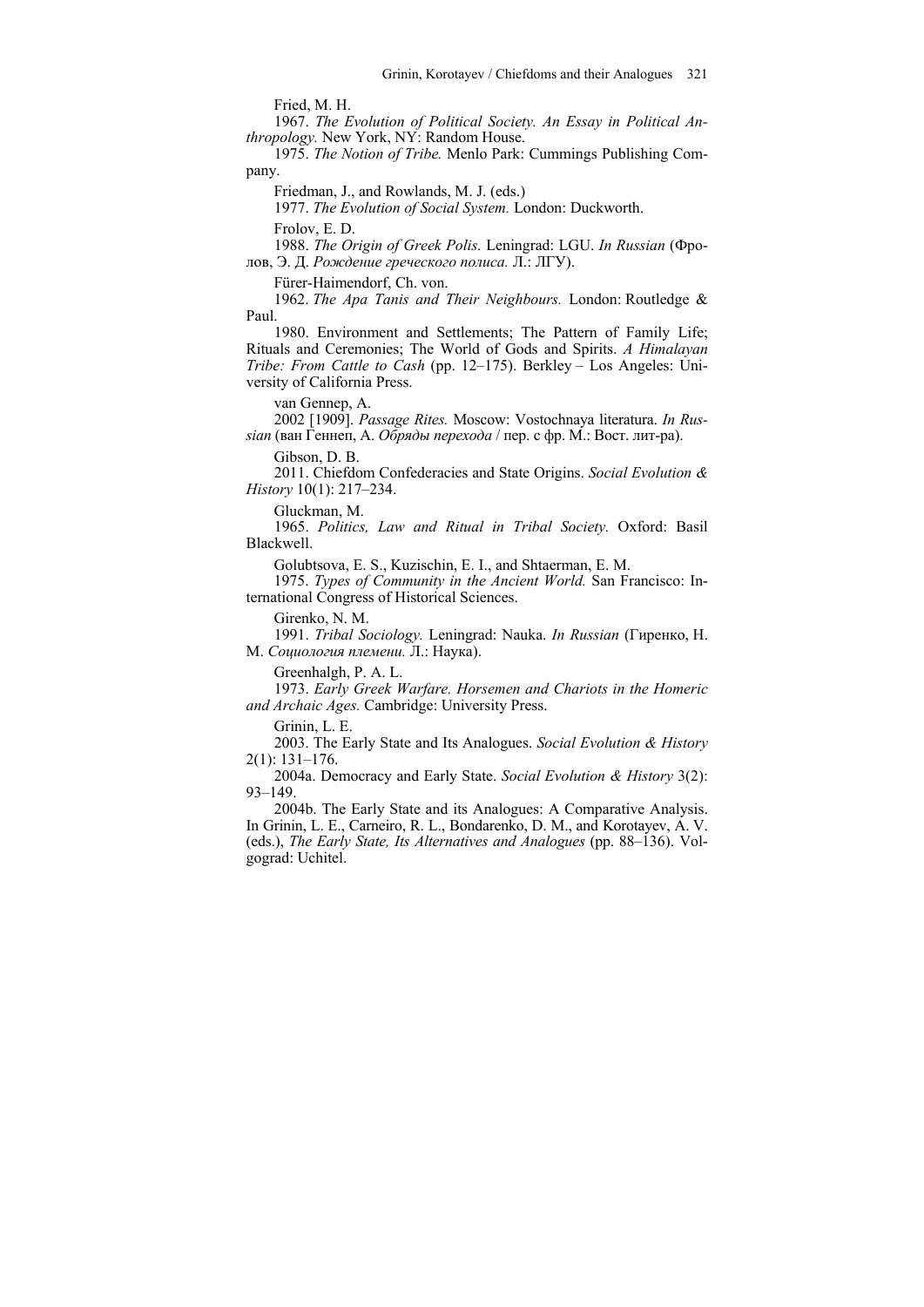2004c. Early State and Democracy. In Grinin, L. E., Carneiro, R. L., Bondarenko, D. M., and Korotayev, A. V. (eds.), *The Early State, Its Alternatives and Analogues* (pp. 419–463). Volgograd: Uchitel.

2007a*.* Alternativity of State Formation Process: The Early State *vs.* State Analogues. In Bondarenko, D. M., and Nemirovskiy, A. A. (eds.), *Third International Conference 'Hierarchy and Power in the History of Civilizations'. June 18–21, 2004, Moscow. Selected Papers I. Alternativity in Cultural History: Heterarchy and Homoarchy as Evolutionary Trajectories* (pp. 167–183). Moscow: Center for Civilizational and Regional Studies of the Russian Academy of Sciences.

2007b. The Early State Analogues. In Kulpin, E. S. (ed.), *Socionatural History: Selected Lectures of I–XVI Schools 'Human Being and Nature: Problems of Socionatural History' (1992–2007)* (pp. 77–105). Moscow: KomKniga/URSS.

2007c. *State and Historical Process. The Epoch of the State Formation: General Context of Social Evolution at the State Formation.*  Мoscow: KomKniga. *In Russian* (Гринин, Л. Е. *Государство и исторический процесс. Эпоха формирования государства: Общий контекст социальной эволюции при формировании государства.* М.: КомКнига).

2007d. The Correlation between the Size of Society and Evolutionary Type of Polity. In Korotayev, A. V., Malkhov, S. Yu., and Grinin, L. E. (eds.), *History and Mathematics: The Analysis and Modeling of Sociohistorical Processes* (pp. 263–303). Moscow: KomKniga/URSS. *In Russian* (Гринин, Л. Е. Зависимость между размерами общества и эволюционным типом политии. *История и математика: Анализ и моделирование социально-исторических процессов /* ред. А. В. Коротаев, С. Ю. Марков, Л. Е. Гринин, с. 263–303. М.: КомКнига).

2007e. Production Revolutions and Periodization of History: A Comparative and Theoretic-mathematical Approach. *Social Evolution & History* 6(2): 11–55.

2007f. Production Revolutions and the Periodization of History. *Herald of the Russian Academy of Sciences* 77(2): 150–156.

2008. Early State, Developed State, Mature State: The Statehood Evolutionary Sequence. *Social Evolution & History* 7(1): 67–81.

2009a. *State and Historical Process: The Political Cut of the Historical Process.* 2nd ed. Мoscow: KomKniga. *In Russian* (Гринин, Л. Е. *Государство и исторический процесс. Политический срез исторического процесса.* 2-е изд. М.: КомКнига).

2009b. The Pathways of Politogenesis and Models of the Early State Formation. *Social Evolution & History* 8(1): 92–132.

2010. *State and Historical Process. The Evolution of the Statehood:*  From an Early to a Mature State. 2<sup>nd</sup> ed. Moscow: LIBROCOM. In Rus*sian* (Гринин, Л. Е. *Государство и исторический процесс: Oт раннего государства к зрелому.* 2-е изд. М.: LIBROCOM).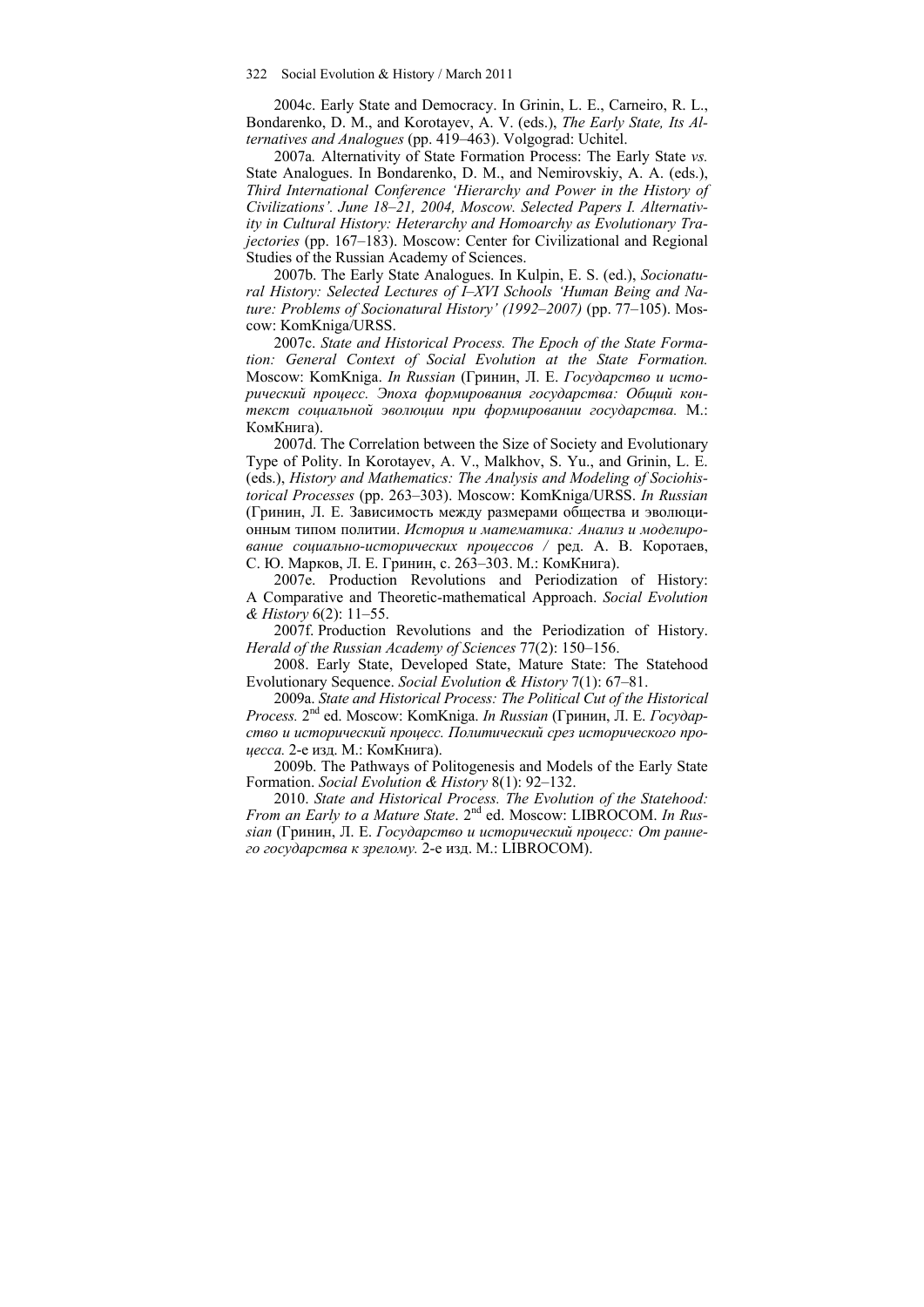2011a. *The Evolution of Statehood. From Early State to Global Society.* Saarbrücken: Lambert Academic Publishing.

2011b. *State and Historical Process. The Epoch of the State Formation: General Context of Social Evolution at the State Formation.* 2<sup>nd</sup> ed. Мoscow: LKI. *In Russian* (Гринин, Л. Е. *Государство и исторический процесс. Эпоха формирования государства. Общий контекст социальной эволюции при образовании государства.* Изд. 2-е. М.: ЛКИ).

Grinin, L. E., and Korotayev, A. V.

2006. Political Development of the World System: A Formal Quantitative Analysis. In Turchin, P., Grinin, L., Korotayev, A., and de Munck, V. (eds.), *History and Mathematics*. *Historical Dynamics and Development of Complex Societies* (pp. 63–114). Moscow: KomKniga/URSS.

2007. Social Macroevolution and Historical Process (To the Problem Setting). *Filosofia i obschestvo* 2: 19–66; 3: 5–48; 4: 17–50. *In Russian* (Гринин, Л. Е. Социальная макроэволюция и исторический процесс [К постановке проблемы]. *Философия и общество* 2: 19–66; 3: 5–48; 4: 17–50).

2009a. *Social Macroevolution. Genesis and Transformations of the World-System*. Moscow: KomKniga. *In Russian* (Гринин, Л. Е. *Социальная макроэволюция. Генезис и трансформация Мир-системы.* М.: КомКнига).

2009b. The Epoch of the Initial Politogenesis. *Social Evolution & History* 8(1): 52–91.

2009с. Social Macroevolution: Growth of the World System Integrity and a System of Phase Transitions. *World Futures* 65(7): 477–506.

Grinin, L. E., Markov, A. V., and Korotayev, A. V.

2008. *Macroevolution in Wild-life and Society.* Moscow: LKI/URSS. *In Russian* (Гринин, Л. Е., Марков, А. В., Коротаев, А. В. *Макроэво-*

*люция в живой природе и обществе.* М.: ЛКИ/URSS).

2009. Aromorphoses in Biological and Social Evolution: Some General Rules for Biological and Social Forms of Macroevolution. *Social Evolution & History* 8(2): 6–50.

2011. Biological and Social Aromorphoses: A Comparison between Two Forms of Macroevolution. In Grinin, L. E., Carneiro, R. L., Korotayev, A. V., and Spier, F. (eds.), *Evolution: Cosmic, Biological, and Social* (pp. 162–211). Volgograd: Uchitel.

Gunawardana, R. A. L. H.

1981. Social Function and Political Power: A Case Study of State Formation in Irrigation Society. In Claessen, H. J. M., and Skalník, P. (eds.), *The Study of the State* (pp. 219–245). The Hague: Mouton.

Helm, J. (ed.)

1967. *Essays on the Problem of Tribe*. Seattle – London: American Ethnological Society.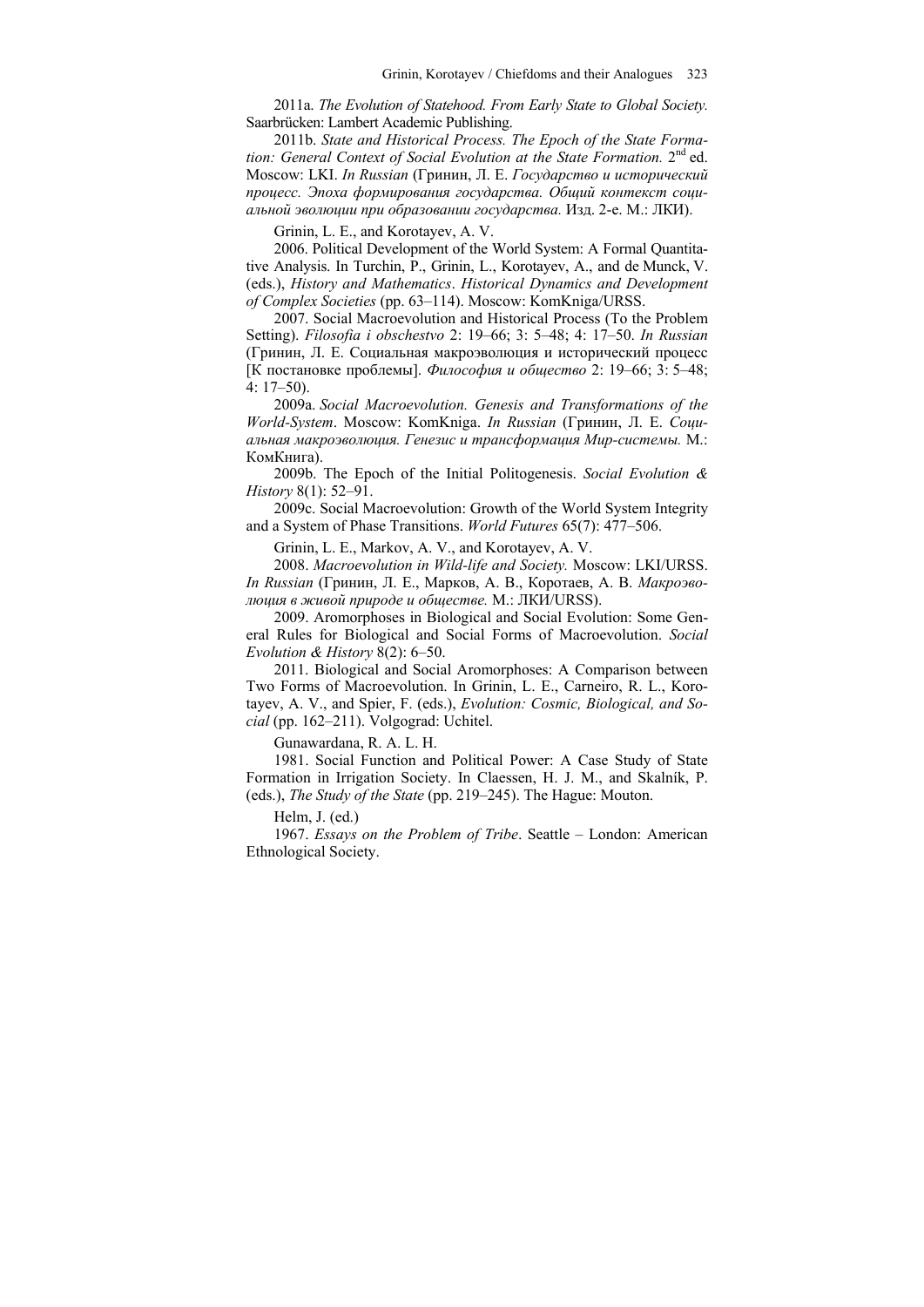Horton, R.

1971. Stateless Societies in the History of Africa. In Ajayi, J. F. A., and Crowder, M. (eds.), *History of West Africa.* Vol. I (pp. 78–119). London: Longman.

Hunt, G. T.

1940. *The Wars of Iroquois.* Madison: University of Wisconsin Press. Ibn Khaldūn, `Abd al-Rahman.

1958. *The Muqaddimah: An Introduction to History*. New York, NY: Pantheon Books (Bollingen Series, 43).

Ilyin, Yu. M., Popov, V. A., and Sledzevsky, I. V. (eds.)

1991. *Tribe and State* (Proceedings of Scientific Council Visiting Session. St. Petersburg, May 5–6, 1991). Moscow: Institute for Africa, Acadimy of Sciences, USSR. *In Russian* (Ильин, Ю. М., Попов, В. А., Следзевский, И. В. (ред)., *Племя и государство* [Материалы выездной сессии Научного совета, состоявшейся в Ленинграде 5–6 мая 1991]. М.: Институт Африки АН СССР).

Irons, W.

2004. Cultural Capital, Livestock Raiding, and the Military Advantage of Traditional Pastoralists. In Grinin, L. E., Carneiro, R. L., Bondarenko, D. M., Kradin, N. N., and Korotayev, A. V. (eds.), *The Early State, Its Alternatives and Analogues* (pp. 466–475). Volgograd: Uchitel.

Its, R. F., and Yakovlev, A. G.

1967. On the Question of Lianshan Ethnic Group' Socio-Economic System. In Its, R. F. (ed.), *Community and Social Organization of East and South-East Asia Peoples* (pp. 64–106). Leningrad: Nauka. *In Russian* (Итс, Р. Ф., Яковлев, А. Г. К вопросу о социально-экономическом строе ляньшанской группы народности. *Община и социальная организация у народов Восточной и Юго-Восточной Азии* / ред. Р. Ф. Итс*,* с. 64–106. Л.: Наука).

Johnson, A. W., and Earle, T. K.

2000. *The Evolution of Human Societies: From Foraging Group to*  Agrarian State. 2<sup>nd</sup> ed. Stanford, CA: Stanford University Press.

Kabbery, P.

1957. Primitive States. *British Journal of Sociology* 8: 224–234.

Kabo, V. R.

1986. *Primitive Pre-agricultural Community.* Moscow: Nauka. *In Russian* (Кабо, В. Р. *Первобытная доземледельческая община*. М.: Наука).

Kalinovskaya, K. P.

1976. *Age Groups of East Africa Peoples. Structure and Functions.* Moscow: Nauka*. In Russian* (Калиновская, К. П. *Возрастные группы народов Восточной Африки. Структура и функции.* М.: Наука).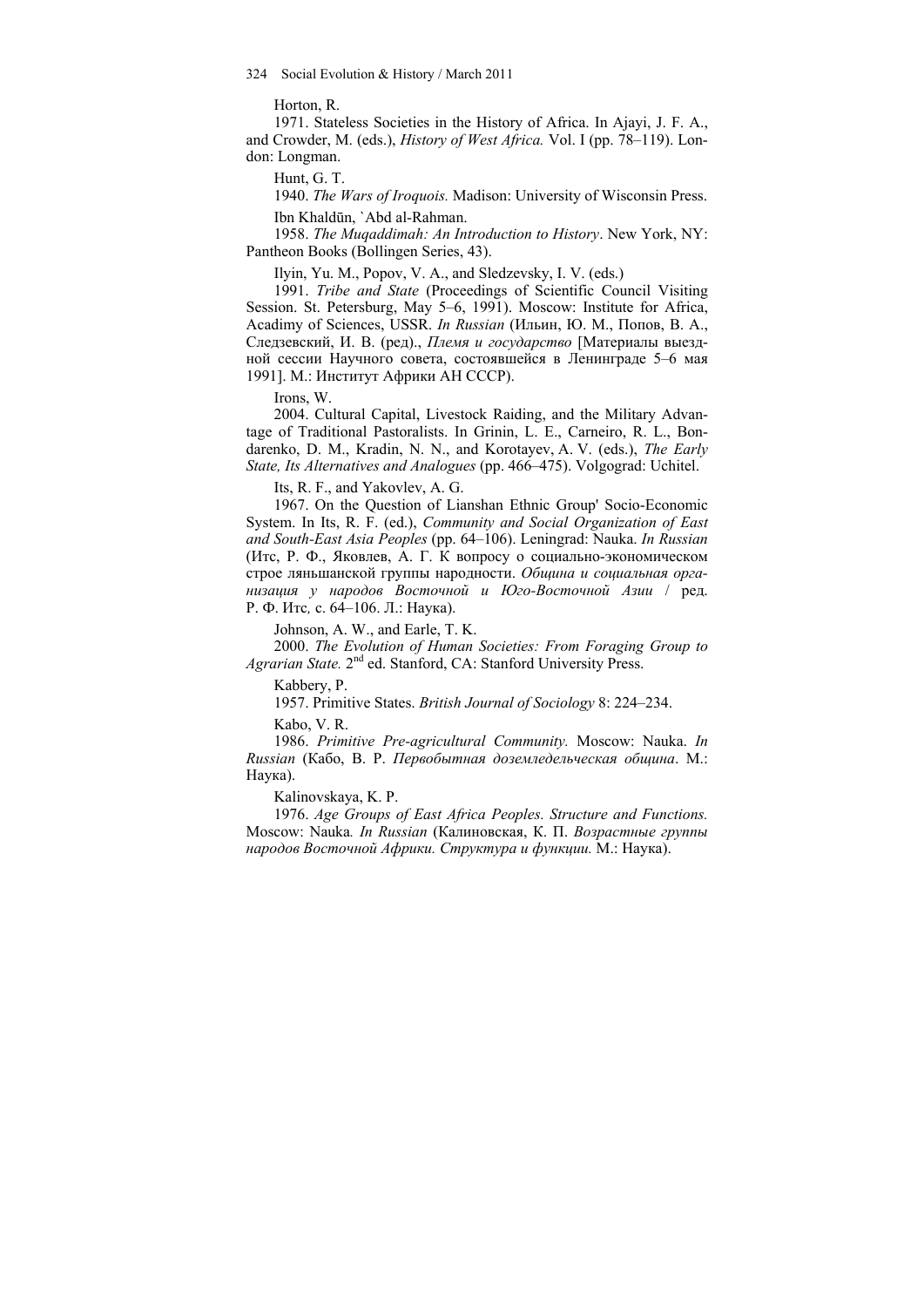Khazanov, A. M.

2008. *Nomads and Outer World*. 4<sup>th</sup> ed. St. Petersburg: Filologichesky facultet SPbGU. *In Russian* (Хазанов, А. М. *Кочевники и внешний мир.* 4-е изд. СПб.: Филологический факультет СПбГУ).

Khoury, P. S., and Kostiner, J. (eds.)

1990a. *Tribes and State Formation in the Middle East*. California, CA: University of California Press.

1990b. Introduction. In Khoury, P. S., and Kostiner, J. (eds.), *Tribes and State Formation in the Middle East* (pp. 1–22). Berkeley, CA: University of California Press.

Kirch, P.

1994. *The Wet and the Dry: Irrigation and Agricultural Intensification in Polynesia*. Chicago: University of Chicago Press.

Kobischanov, Yu. M.

1978. Systems of Communal Type. In Tokarev, S. A., and Kobischanov, Yu. M. (eds.), *Community in Africa: The Problem of Typology*  (pp. 133–260). Moscow: Nauka. *In Russian* (Кобищанов, Ю. М. Системы общинного типа. *Община в Африке: проблемы типологии* / ред. С. А. Токарев, Ю. М. Кобищанов, c. 133–260. М.: Наука).

1982. *Natural Economy of Communal Caste Systems in Africa.* Moscow: Nauka. *In Russian* (Кобищанов, Ю. М. *Мелконатуральное производство в общинно-кастовых системах Африки.* М.: Наука).

Kolesnitsky, N. F.

1963. On Ethnic and National Development of Medieval Germany (6–14th c.). *Srednie Veka* 23: 183–197. *In Russian* (Колесницкий, Н. Ф. Об этническом и государственном развитии средневековой Германии (VI–XIV вв.). *Средние века* 23: 183–197).

Korotayev A. V.

1995a. *Ancient Yemen. Some General Trends of Evolution of the Sabaic Language and the Sabaean Culture.* Oxford; New York: Oxford University Press.

1995b. Mountains and Democracy: An Introduction. In Kradin, N. N., and Lynsha, V. A. (eds.), *Alternative Pathways to Early State* (pp. 60–74). Vladivostok: Dal`nauka.

1995c. Some Problems of Social Evolution of Archaic (and not only Archaic) Societies. *Vostok* 5: 211–220. *In Russian* (Коротаев, А. В. Некоторые проблемы социальной эволюции архаических [и не только архаических] обществ. *Восток* 5: 211–220).

1995d. 'Apologia for Tribalism': Tribe as a Form of Socio-Political Organization of Complex Non-primitive Societies. *Sotsiologicheskiy zhurnal* 4: 68–86. *In Russian* (Коротаев, А. В. 'Апология трайбализма': племя как форма социально-политической организации сложных непервобытных обществ. *Социологический журнал* 4: 68–86).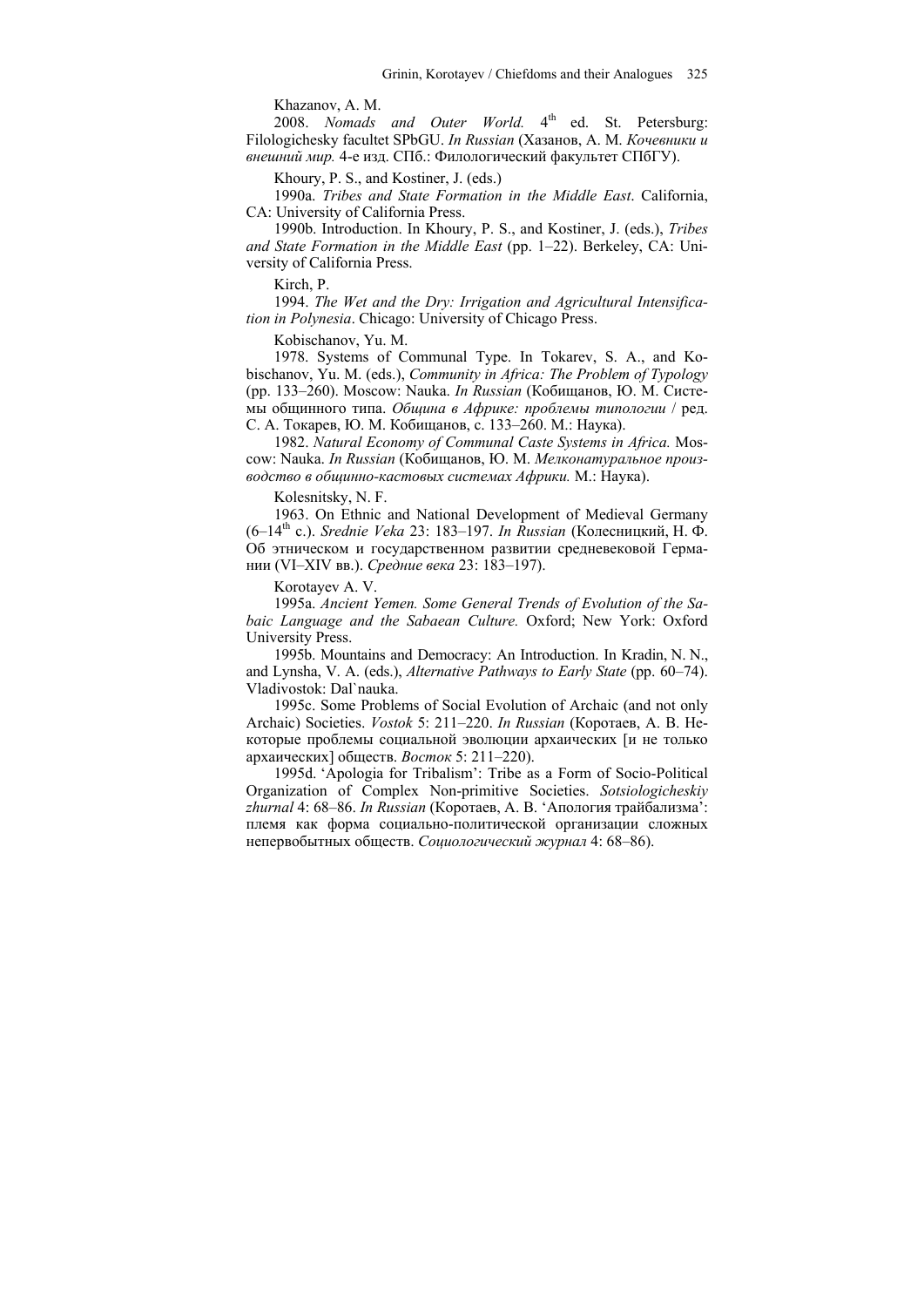1996a. *Pre-Islamic Yemen. Social-Political Organization of the Sabaean Cultural Area in the 2nd and 3rd Centuries A.D.* Wiesbaden: Harrassowitz Verlag.

1996b. Two Social-Ecological Crises and Genesis of Tribal Organization in the Yemen North-East. *Vostok* 6: 18–28. *In Russian* (Коротаев, А. В. Два социально-экологических кризиса и генезис племенной организации на Северо-Востоке Йемена. *Восток* 6: 18–28).

1996c. From Chiefdom to Tribe? Some Trends of Political Evolution of North-East Yemen in the Last Two Millennia. *Etnograficheskoe obozrenie* 2: 81–91. *In Russian* (Коротаев, А. В. От вождества к племени? Некоторые тенденции эволюции политических систем Северо-Восточного Йемена за последние 2 тысячи лет. *Этнографическое обозрение* 2: 81–91).

1997. *Sabaean Studies: Some General Trends and Factors of Evolution of the Sabaean Civilization.* Moscow: Vostochnaya literatura*. In Russian* (Коротаев, А. В. *Сабейские этюды. Некоторые общие тенденции и факторы эволюции сабейской цивилизации.* М.: Вост. лит-ра РАН).

1998. *Chiefdoms and Tribes of the Land of Hashid and Bakil.* Moscow: Institut Vostokovedeniya RAN. *In Russian* (Коротаев, А. В*. Вождества и племена страны Хашид и Бакил.* М.: ИВ РАН).

2000a. The Chiefdom: Precursor of the Tribe? (Some Trends of the Evolution of the Political Systems of the North-East Yemen in the  $1<sup>st</sup>$  and 2<sup>nd</sup> Millennia AD) In Kradin, N. N., Korotayev, A. V., Bondarenko, D. M., de Munck, V., and Wason, P. K. (eds.), *Alternatives of Social Evolution* (pp. 242–257). Vladivostok: FEB RAS.

2000b. North-East Yemen  $(1<sup>st</sup>$  and  $2<sup>nd</sup>$  Millennia AD). In Bondarenko, D. M., and Korotayev, A. V. (eds.), *Civilizational Models of Politogenesis* (pp. 191–227). Moscow: IAf RAN.

2000c. Tribe as a Form of Social-Political Organization of Complex Non-Primitive Societies (Mainly by the North-East Yemen Evidence). In Kradin, N. N., Korotayev, A. V., Bondarenko, D. M., and Lynsha, V. A. (eds.), *Alternative Pathways to Civilization* (pp. 265–291). Moscow: Logos. *In Russian* (Коротаев, А. В. Племя как форма социальнополитической организации сложных непервобытных обществ [в основном по материалам Северо-Восточного Йемена]. *Альтернативные пути к цивилизации* / ред. Н. Н. Крадин, А. В. Коротаев, Д. М. Бондаренко, В. А. Лынша, с. 265–291. М.: Логос).

2006. *Social History of Yemen.* Moscow: KomKniga/URSS. *In Russian* (Коротаев, А. В. *Социальная история Йемена.* М.: КомКнига/ URSS).

Korotayev, A. V., and Grinin, L. E.

2006. Urbanization and Political Development of the World System: A Comparative Quantitative Analysis**.** In Turchin, P., Grinin, L. E., de Munck, V., and Korotayev, A. V. (eds.), *History & Mathematics: Historical Dynamics and Development of Complex Societies* (pp. 115–153). Moscow: KomKniga.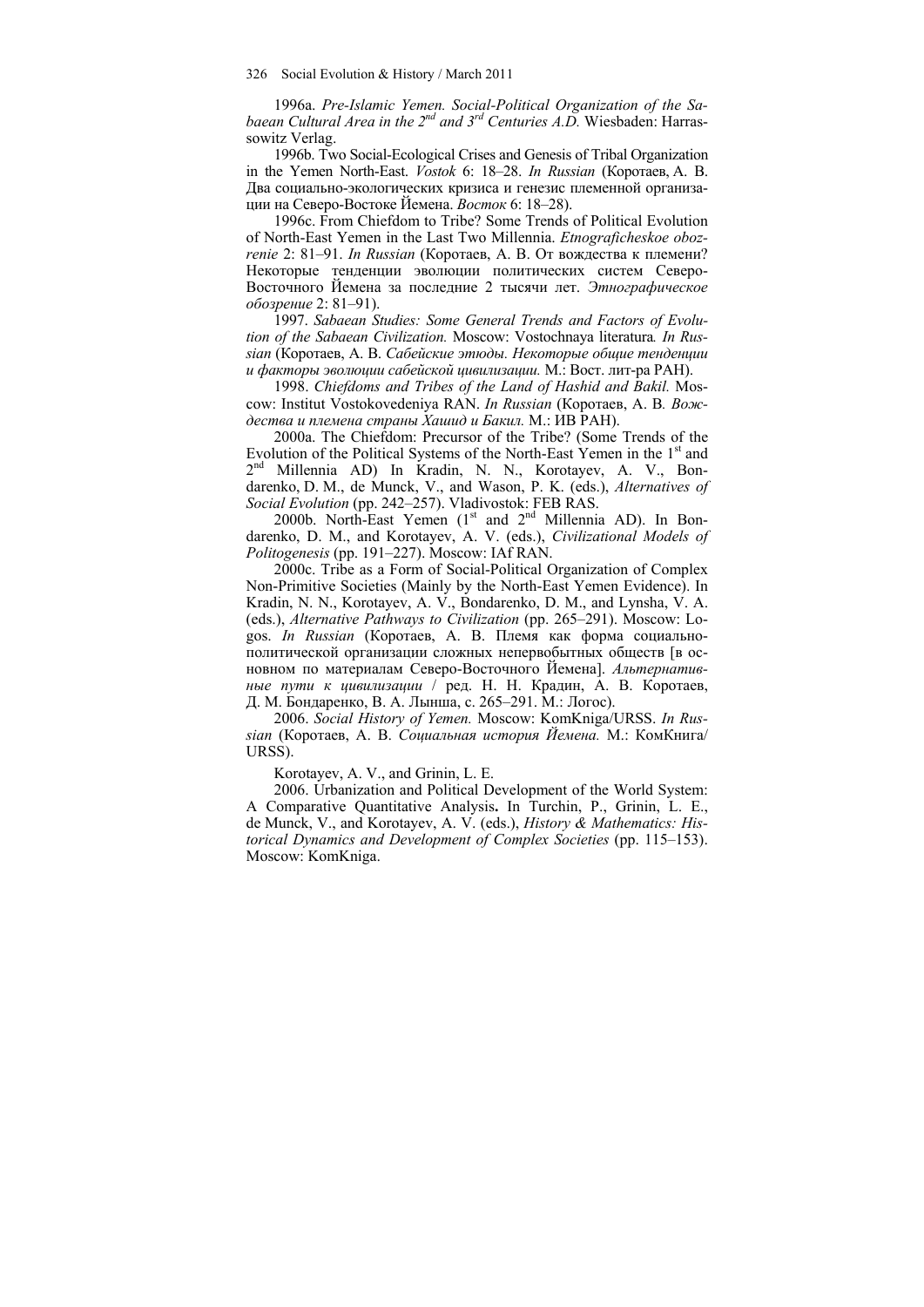Korotayev, A. V., Klimenko, V. V., and Prussakov, D. B.

1999. Origins of Islam: Political-Anthropological and Environmental Context. *Acta Orientalia Hung.* 53(3–4): 243–276.

2007. *The Beginnings of Islam: Socio-political and Political Anthropological Context.* Moscow: OGI. *In Russian* (Коротаев, А. В., Клименко, В. В., Прусаков, Д. Б. *Возникновение ислама: Социальноэкологический и политико-антропологический контекст*. М.: ОГИ).

Korotayev, A. V., Kradin, N. N., de Munck, V., and Lynsha, V. A.

2000. Alternatives of Social Evolution: Introductory Notes. In Kradin, N. N., Korotayev, A. V., Bondarenko, D. M., de Munck, V., and Wason, P. K. (eds.), *Alternatives of Social Evolution* (pp. 12–51). Vladivostok: FEB RAS.

Koshelenko, G. A.

1983. Introduction. Ancient Greek Polis. In Golubtsova, E. S. (ed.), *Ancient Greece. The Problems of Polis Development.* Vol. I. *Formation and Development of Polis* (pp. 9–36). Moscow: Nauka. *In Russian* (Кошеленко, Г. А. Введение. Древнегреческий полис. *Античная Греция. Проблемы развития полиса.* Т. 1. *Становление и развитие полиса* / ред. Е. С. Голубцова*,* с. 9–36. М.: Наука).

1987. On Some Problems of Statehood Formation and Development in Ancient Greece. In Rybakov, B. A. (ed.), *From Classless to Early Class Society* (pp. 38–73). Moscow: Nauka. *In Russian* (Кошеленко, Г. А. О некоторых проблемах становления и развития государственности в Древней Греции. *От доклассовых обществ к раннеклассовым /* ред. Б. А. Рыбаков, c. 38–73. М.: Наука).

Kradin, N. N.

2011. Heterarchy and Hierarchy among Ancient Mongolian Nomads. *Social Evolution & History* 10(1): 189–216.

Kubbel, L. E.

1988a. The Beginnings of Private Property, Classes and State. In Bromley, Yu. V. (ed.), *Peoples of the World* (pp. 140–269). Moscow: Sovetskaya Entsiclopediya. *In Russian* (Куббель, Л. Е. Возникновение частной собственности, классов и государства. *Народы мира* / ред. Ю. В. Бромлей*,* с. 140–269. М.: Советская энциклопедия).

1988b. *Essays of Potestary Political Ethnography.* Moscow: Nauka. *In Russian* (Куббель, Л. Е. *Очерки потестарно-политической этнографии*. М.: Наука).

Leach, E. R.

1970. *Political Systems of Highland Burma*. Boston, MA: Beacon Press.

Leru, F.

2000. *Druids.* St. Petersburg: Evrasia. *In Russian* (Леру, Ф. *Друиды* / пер. с фр. СПб.: Евразия).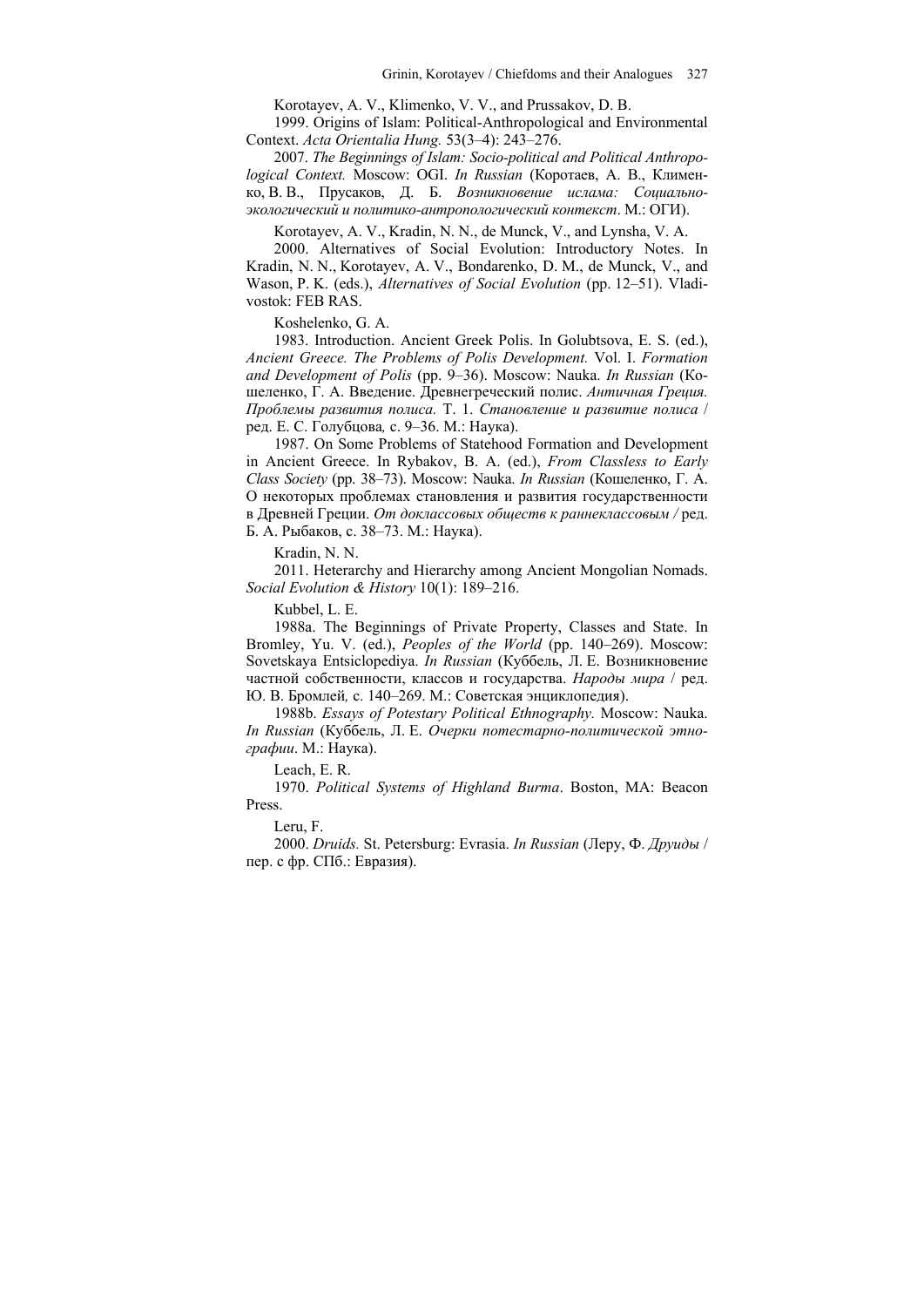Loginov, A. V.

1988. The Creeks. In Bromley, Yu. V. (ed.), *Peoples of the World* (p. 233). Moscow: Sovetskaya Entsiclopediya. *In Russian* (Логинов, А. В. Крики. *Народы мира* / ред. Ю. В. Бромлей*,* с. 233. М.: Советская энциклопедия).

Lozny, L.

2011. The Emergence of Multi-agent Polities of the Northern Central European Plains in the Early Middle Ages, 600–900 CE. *Social Evolution & History* 10(1): 124–150.

Malinowski, B.

1947. *Freedom and Civilization*. London: George Allen.

Mann, M.

1986. *The Sources of Social Power*. Cambridge: Cambridge University Press.

Maretina, S. A.

1995. On the Universality of Chiefdoms Problem: About the Nature of the Naga's Chiefs (India). In Popov 1995: 79–103. *In Russian* (Маретина, С. А. К проблеме универсальности вождеств: о природе вождей у нага [Индия]. *Ранние формы политической организации: от первобытности к государственности* / ред. В. А. Попов, с. 79–103. М.: Вост. лит-ра РАН).

Marx, E.

1977. The Tribe as a Unit of Subsistence: Nomadic Pastoralism in the Near East. *American Anthropologist* 79(2): 343–363.

McIntosh, S. K. (ed.)

1999a. *Beyond Chiefdoms: Pathways to Complexity in Africa*. Cambridge: Cambridge University Press.

1999b. Pathways to Complexity: An African Perspective. In McIntosh 1999a: 1–30.

Meshkov, K. Yu.

1982. The Philippines. In Cheboksarov, N. N., and Kuznetsov, A. I. (eds.), *Minor Nations of Indonesia, Malaysia, and the Philippines* (pp. 175–226). Moscow: Nauka. *In Russian* (Мешков, К. Ю. Филиппины. *Малые народы Индонезии, Малайзии и Филиппин* / ред. Н. Н. Чебоксаров, А. И. Кузнецов, с. 175–226. М.: Наука).

Middleton, J., and Tait, D. (eds.)

1958. Tribes without Rulers. Studies in African Segmentary Systems. London: Routledge and Kegan Paul.

Miller, G.

1976. The Kings and Kinsmen. Early Mbundu States in Angola. Oxford: Clarendon Press.

1984. The Kings and Kinsmen. Early States of the Mbundu in Angola. Moscow: Nauka. In Russian (Миллер, Дж. Короли и сородичи. Ранние государства мбунду в Анголе / пер. с англ. М.: Наука).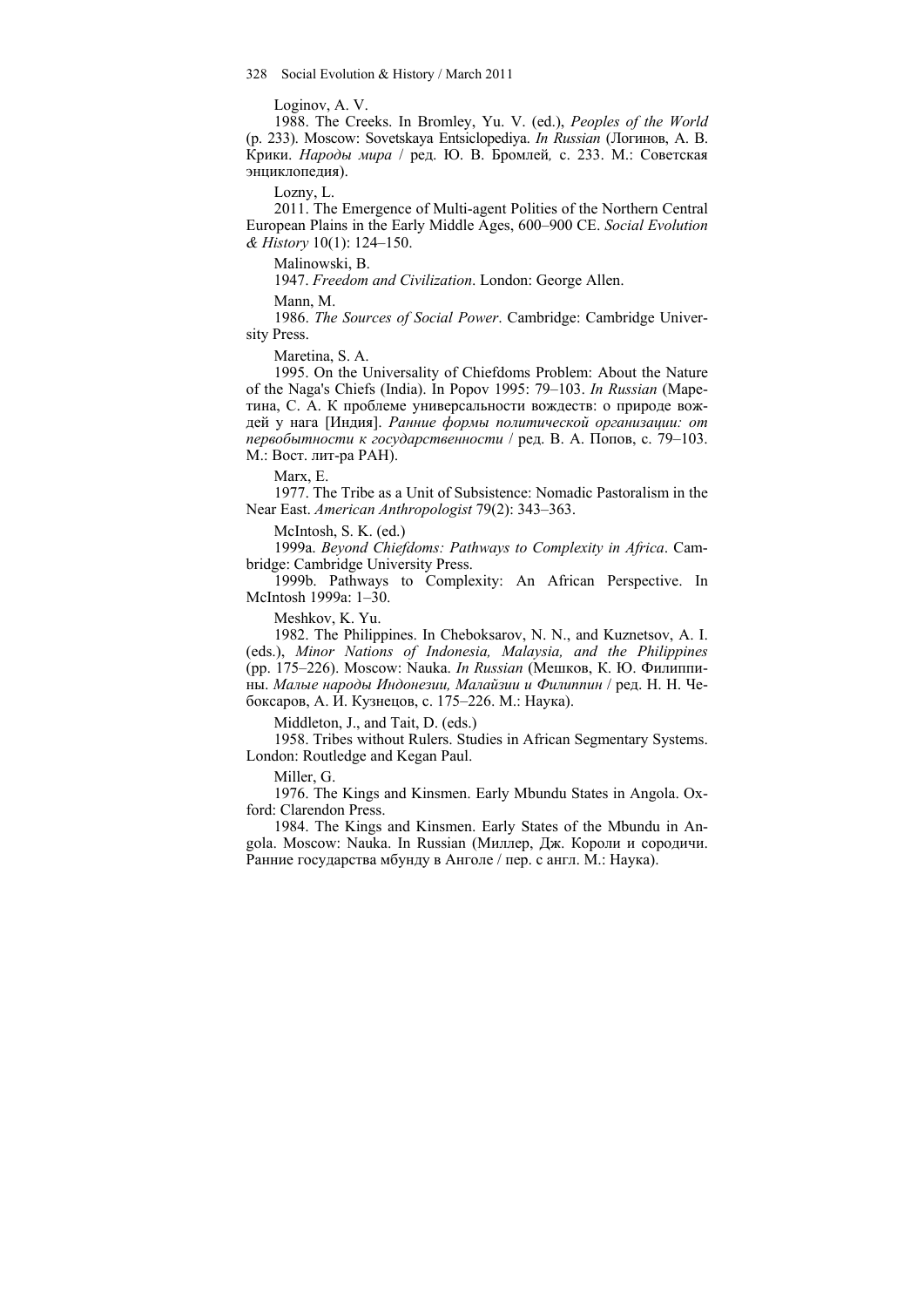Morgan, L. G.

1877. The Ancient Society or Research of Human Progress Ways from Wildness through Barbarism to Civilization. London: MacMillan.

1934. *The Ancient Society or Research of Human Progress Ways from Wildness through Barbarism to Civilization.* Leningrad: Izd-vo in-ta narodov Severa. *In Russian* (Морган, Л. Г. Древнее общество или исследование линий человеческого прогресса от дикости через варварство к цивилизации / пер. с англ. Л.: Изд-во ин-та народов Севера).

Novozhilova, E. M.

1999. Secret Alliances in Old Calabar as an Institute for Urban Community Consolidation. In *Africa: Societies, Cultures, Languages (Traditional and Modern City in Africa).* Proceedings of Scientific Council Visiting Session. St. Petersburg, May 5–7, 1998 (pp. 33–37). Moscow: Institutу for African Studies RAN. *In Russian* (Новожилова, Е. М. Тайные союзы в старом Калабаре как институт консолидации городского сообщества. *Африка: общества, культуры, языки [традиционный и современный город в Африке].* Материалы выездной сессии научного совета, состоявшейся в Санкт-Петербурге 5–7 мая 1998 г., с. 33–37*.* М.: Ин-т Африки).

2000. Traditional Secret Societies of Southeast Nigeria (Potestary Aspects of Functioning). In Popov 2000: 109–122. *In Russian* (Новожилова, Е. М. Традиционные тайные общества Юго-Восточной Нигерии [Потестарные аспекты функционирования]. *Ранние формы социальной организации. Генезис, функционирование, историческая динамика* / ред. В. А. Попов, c. 109–122. СПб.: Музей антропологии и этнографии им. Петра Великого [кунсткамера] РАН).

Olderogge, D. A.

1977*. The Problems of Africa's Ethnical History.* Moscow: Nauka. *In Russian* (Ольдерогге, Д. А. Проблемы этнической истории Африки. *Этническая история Африки* / ред. Д. А. Ольдерогге. М.: Наука).

Pauketat, T. R.

2007. *Chiefdoms and Other Archaeological Delusions*. New York – Walnut Canyon – California: AltaMira Press.

2010. Carneiro's Long Tirade. *Social Evolution & History* 9(1): 165–171.

Peters, E. L.

1967. Some Structural Aspects of the Feud among the Camel-Herding Bedouin of Cyrenaica. *Africa* 37(3): 261–282.

Peters, F. E.

1994. *Muhammad and the Origins of Islam.* Albany, NY: State University of New York Press.

p'Bitek, O.

1979. *African Traditional Religions.* Moscow: Nauka; Glavnaya red. vost. lit-ra. *In Russian* (п'Битек, О. *Африканские традиционные религии* / пер. с англ. М.: Наука; Главная ред. вост. лит-ры).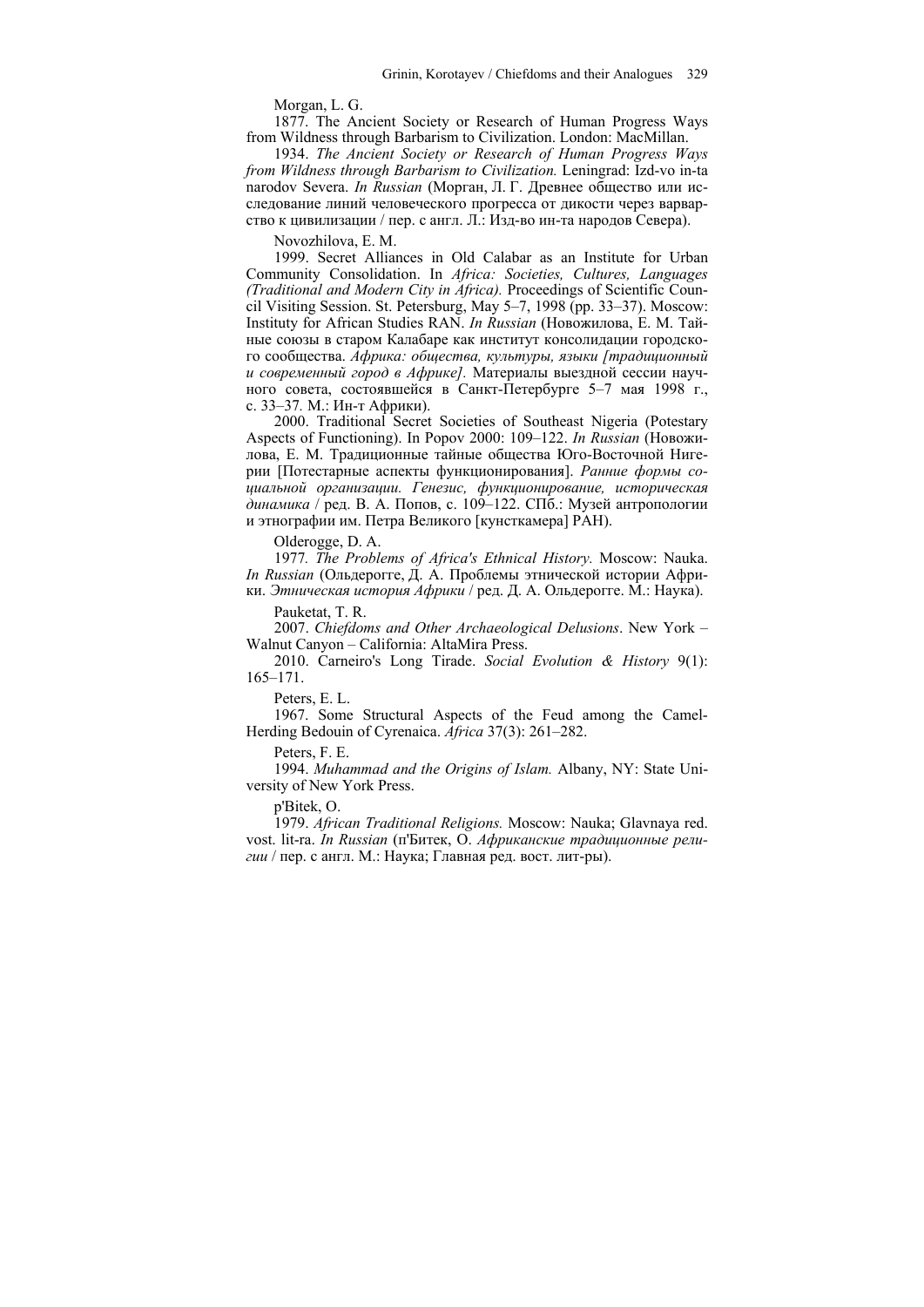Polyakova, G. F.

1983. From Mycenaean Palaces to Polis. In Golubtsova, E. S. (ed.), *Ancient Greece. The Problems of Polis Development.* Vol. I. *Formation and Development of Polis* (pp. 89–127). Moscow: Nauka. *In Russian* (Полякова, Г. Ф. От микенских дворцов к полису. *Античная Греция. Проблемы развития полиса.* Т. 1. *Становление и развитие полиса* / ред. Е. С. Голубцова*,* с. 89–127. М.: Наука).

Popov, V. A. (ed.)

1995. *Early Forms of Political Organization: From Primitive State to Statehood*. Moscow: Nauka. *In Russian* (Попов, В. А. (ред.) *Ранние формы политической организации: от первобытности к государственности*. М.: Наука).

2000. *Early Form of Social Organization: Genesis, Functioning, Historical Dynamics*. St. Petersburg: Museum of Anthropology and Ethnography named after Peter the Great, Russian Academy of Sciences. *In Russian* (Попов, В. А. (ред.) *Ранние формы социальной организации. Генезис, функционирование, историческая динамика*. СПб.: Музей антропологии и этнографии им. Петра Великого [кунсткамера] РАН).

Quigley, D.

1999. *The Interpretation of Caste*. New Delhi: Oxford University Press.

2002. Is a Theory of Caste still Possible? *Social Evolution & History* 1(1): 140–170.

Ratzel', F.

1902. *Ethnology.* 2 vols. St. Petersburg: Prosveschenie. *In Russian* (Ратцель, Ф. *Народоведение*: в 2 т. СПб.: Просвещение).

Redmond, E. M.

1998a (ed.). *Chiefdoms and Chieftaincy in the Americas.* Gainesville: Florida: University Press of Florida.

1998b. Introduction: The Dynamics of Chiefdoms and the Development of Chiefdoms. In Redmond 1998a: 1–17.

Renfrew, C.

1974. Beyond a Subsistence Economy: The Evolution of Social Organization in Prehistoric Europe. In Moore, C. B. (ed.), *Reconstructing Complex Societies.* Supplement of the Bulletin of the American Schools of Oriental Research No. 20 (pp. 69–84).

Rountree, H. C., and Turner, E. R.

1998. The Evolution of the Powhatan Paramount Chiefdom in Virginia. In Redmond 1998a: 265–296.

Roymans, N.

1990. *Tribal Societies in Northern Gaul: An Anthropological Analysis.* Amsterdam: Cingula.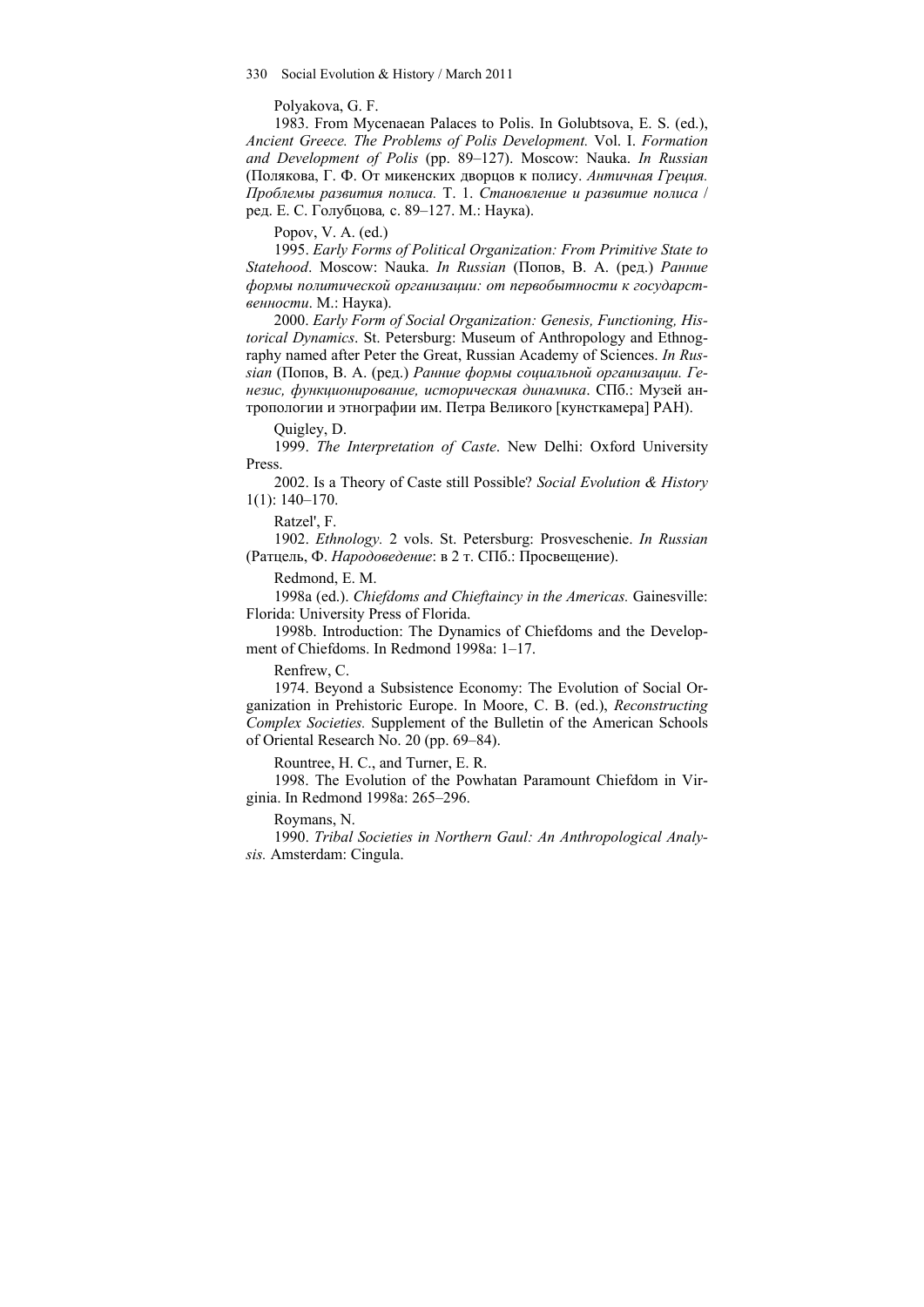Sahlins, M. D.

1960. Evolution: Specific and General. In Sahlins, M. D., and Service, E. R. (eds.), *Evolution and Culture* (pp. 12–44). Ann Arbor: University of Michigan Press.

1968. *Tribesmen*. Englewood Cliffs, NJ: Prentice Hall.

1972a [1958]. *Social Stratification in Polynesia.* Seattle, WA: University of Washington Press.

1972b. *Stone Age Economics*. New York, NY: Aldine de Gruyter.

Sanders, W. T., and Webster, D.

1978. Unilinealism, Multilinealism, and the Evolution of Complex Societies. In Redman, Ch., Berman, M. J., Curtin, E., Langhorn, W. Jr, Versaggi, N., and Wanser, J. (eds.), *Social Archaeology: Beyond Subsistence and Dating* (pp. 249–302). New York: Academic Press.

Sergeev, V. C.

2002. *The History of Ancient Greece.* St. Petersburg: Poligon. *In Russian* (Сергеев, В. С. *История Древней Греции*. СПб.: Полигон).

Service, E. R.

1971 [1962]*. Primitive Social Organization. An Evolutionary Per*spective. 2<sup>nd</sup> ed. New York: Random House.

1975. *Origins of the State and Civilization. The Process of Cultural Evolution*. New York, NY: Norton.

Sellnow, I.

1981. Ways of State Formation in Africa: A Demonstration of Typical Possibilities. In Claessen and Skalník 1981: 303–316.

Shelach, G.

2002. *Leadership Strategies, Economic Activity, and Interregional Interaction. Social Complexity in Northeast China.* New York – Boston – Dordrecht – London – Moscow: Kluwer Academic Publishers.

Shishova, I. A.

1991. *The Early Legislation and the Establishment of Slavery in Ancient Greece*. Leningrad: Nauka. *In Russian* (Шишова, И. А. *Раннее законодательство и становление рабства в античной Греции.* Л.: Наука).

Shkunaev, S. V.

1988. The Celts in Western Europe in the  $5<sup>th</sup> - 1<sup>st</sup>$  Centuries BC. In Golubtsova, E. S. (ed.), *History of Europe in the 5<sup>th</sup>*-1<sup>st</sup> c. Vol. 1. *Ancient Europe* (pp. 492–503). Moscow: Nauka. *In Russian* (Шкунаев, С. В. Кельты в Западной Европе в V– I вв. до н. э. *История Европы.* Т. 1. *Древняя Европа* / ред. Е. С. Голубцова, c. 492–503. М.: Наука).

1989. *The Western Celts Community and Society.* Moscow: Nauka. *In Russian* (Шкунаев, С. В. *Община и общество западных кельтов.* М.: Наука).

Shnirel'man, V. A.

1982. The Problem of Pre-class and Early Class Ethnos in the Foreign Ethnography. In Bromley, Yu. V. (ed.), *Ethnos in Pre-class and*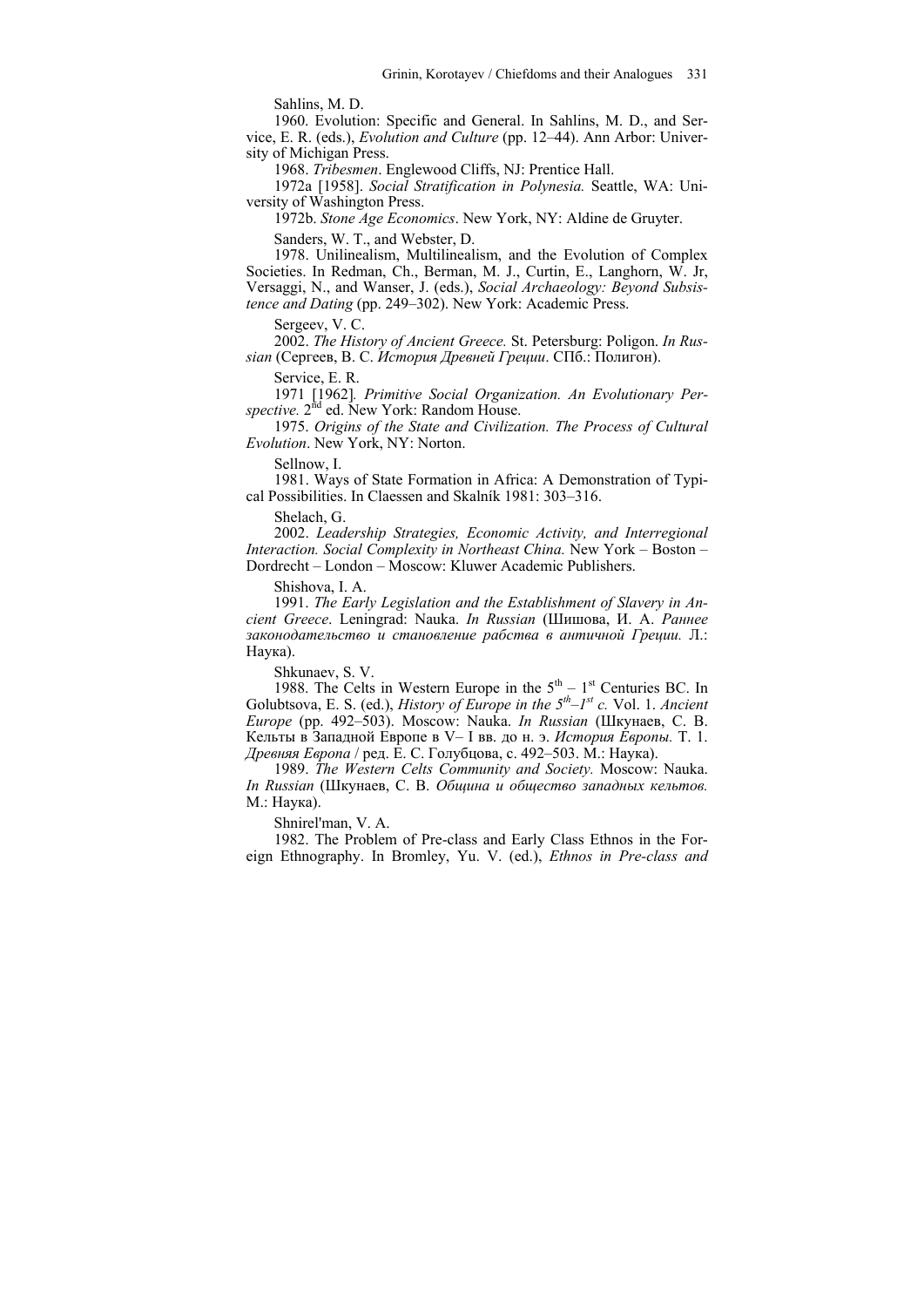*Early Class Society* (pp. 207–252). Moscow: Nauka. *In Russian* (Шнирельман, В. А. Проблема доклассового и раннеклассового этноса в зарубежной этнографии. *Этнос в доклассовом и раннеклассовом обществе* / ред. Ю. В. Бромлей*,* c. 207–252. М.: Наука).

1988. The Kanakas. In Bromley, Yu. V. (ed.), *Peoples of the World* (p. 200). Moscow: Sovetskaya entsiklopediya. *In Russian* (Шнирельман, В. А. Канаки. *Народы мира* / ред. Ю. В. Бромлей, c. 200. М.: Советская энциклопедия).

Simon, R.

1989. *Meccan Trade and Islam. Problems of Origin and Structure*. Budapest: Akademiai Kiado.

Simonsen, J. B.

2000. Mecca and Medina. Arab City-States or Arab Caravan-Cities? In Hansen, M. H. (ed.), *A Comparative Study of Thirty City-State Cultures* (pp. 241–250). Copenhagen: C. A. Reitzels Forlag.

Sinclair Paul, J. J. (ed.)

2002. *The Development of Urbanism from a Global Perspective.* Uppsala: Uppsala Universitet.

Sledzevsky, I. V.

1991. The Problem Tribe Interpretation in African Society and Formation Theory. In Ilyin, Popov, and Sledzevsky 1991: 21–35. *In Russian* (Следзевский, И. В. Проблема интерпретации племени в африканском обществе и формационная теория. *Племя и государство* [Материалы выездной сессии Научного совета, состоявшейся в Ленинграде 5–6 мая 1991] / ред. Ю. М. Ильин, В. А. Попов, И. В. Следзевский, с. 21–35. М.: Институт Африки АН СССР).

Sneath, D.

2007. *The Headless State: Aristocratic Orders, Kinship Society, & Misrepresentations of Nomadic Inner Asia*. New York: Columbia University Press.

Snyderman, G. S.

1948. Behind the Tree of Peace: A Sociological Analysis of Iroqois Warfare. *Pennsylvania Archaeologist* XVIII: 2–93.

Southall, A.

1988. The Segmentary State in Africa and Asia. *Comparative Studies in Society and History* 30(1): 52–82.

1991. The Segmentary State: From the Imaginary to the Material Means of Production. In Claessen, H. J. M., and van de Velde, P. (eds.), *Early State Economics* (pp. 75–96). New Brunswick etc.: Transaction.

Spencer, C. S.

2000. The Political Economy of Pristine State Formation. In Kradin, N. N., Korotayev, A. V., Bondarenko, D. M., de Munck, V., and Wason, P. K. (eds.), *Alternatives of Social Evolution* (pp. 154–165). Vladivostok: Far Eastern Branch of the Russian Academy of Sciences.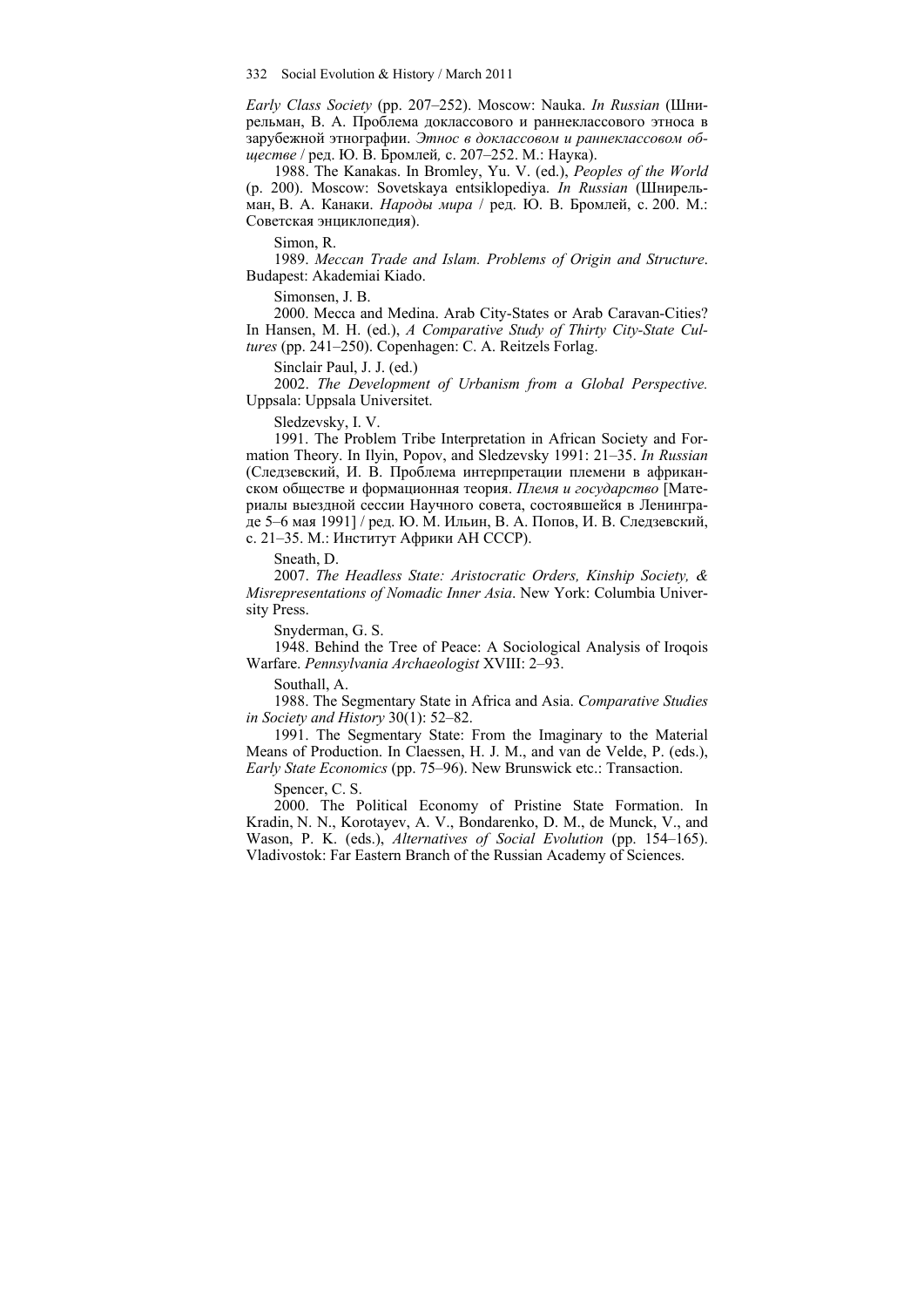Starr, Ch.

1965. *History of Ancient World.* New York.

Sturtevant, W. C.

1978. From Creek to Seminole. In Averkieva 1978b: 66–108. *In Russian* (Стартевант, У. К. Из криков в семинолы. *Североамериканские индейцы* / ред. Ю. П. Аверкиева, с. 66–108. М.: Прогресс).

Sweet, L. E.

1965. Camel Pastoralism in North Arabia and the Minimal Camping Unit. In Leeds, A., and Vayda, A. P. (eds.), *Man, Culture and Animals. The Role of Animals in Human Ecological Adjustments.* American Association for the Advancement of Science. Publication No. 78 (pp. 129– 152). Washington, D.C.

Tapper, R. (ed.)

1983a. *Conflict of Tribe and State in Iran and Afganistan.* London: Croom Helm.

1983b. Introduction. In Tapper 1983a: 1–82.

1990. Anthropologists, Historians, and Tribespeople on Tribe and State Formation in the Middle East. In Khoury, P. S., and Kostiner, J. (eds.), *Tribes and State Formation in the Middle East* (pp. 48–73). Berkeley, CA: University of California Press.

Thevenot, E.

1987. Histoire des Gaulois. 8<sup>e</sup> éd. Paris: Presses universitaires de France.

Tishkov, V. A.

1988. The Hurons. In Bromley, Yu. V. (ed.), *Peoples of the World* (p. 148). Moscow: Sovetskaya Entsiclopediya. *In Russian* (Тишков, В. А. Гуроны. *Народы мира* / ред. Ю. В. Бромлей*,* с. 148. М.: Советская энциклопедия).

1990. The Social and the National in the Historical Anthropological Perspective. *Voprosy Filosofii* 12: 3–15. *In Russian* (Тишков, В. А. Социальное и национальное в историко-антропологической перспективе. *Вопросы философии* 12: 3–15).

Tokarev, S. A.

1990. *Early Forms of Religion.* Moscow: Iz-vo politicheskoy Literatury. *In Russian* (Токарев, С. А*. Ранние формы религии.* М.: Из-во политической литературы).

Townsend, J. B.

1985. The Autonomous Village and the Development of Chiefdoms. In Claessen, H. J. M., van de Velde, P., and Smith, M. E. (ed.), *Development and Decline. The Evolution of Social-Political Organization* (pp. 141– 155). South Hadley, MA: Bergin and Garvey.

Tymowski, M.

1987. The Early State and after in Precolonial West Sudan. Problems of the Stability of Political Organizations and the Obstacles to their De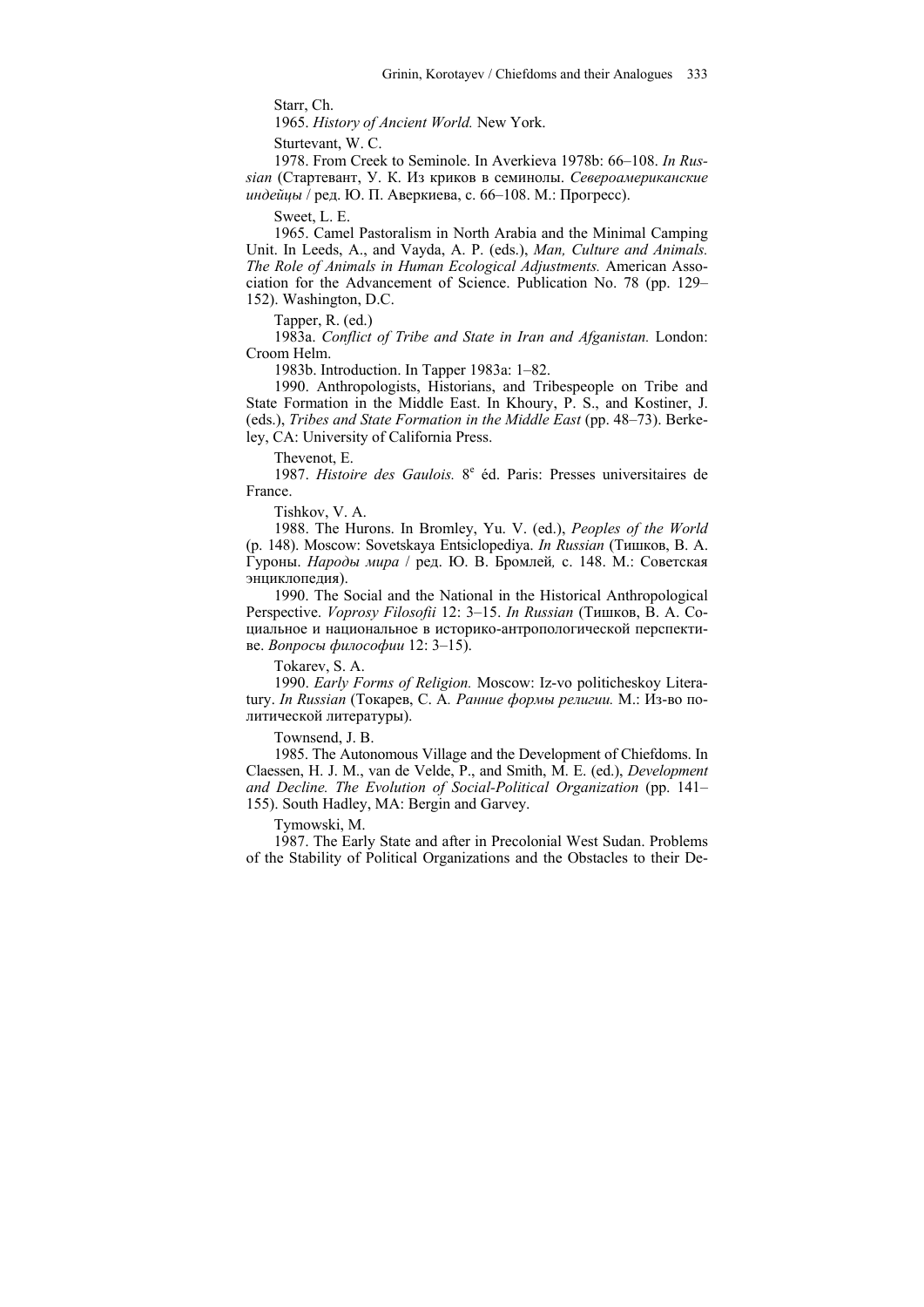velopment. In Claessen, H. J. M., and van de Velde, P. (eds.), *Early State Dynamics* (pp. 54–69). Leiden: Brill.

2008. State and Tribe in the History of Medieval Europe and Black Africa – A Comparative Approach. *Social Evolution & History* 7(1): 171–196.

Vansina, J.

1962. A Comparison of African Kingdoms. *Africa* 32: 324–335.

1999. Pathways of Political Development in Equatorial Africa and Neo-evolutionary Theory. In McIntosh 1999a: 166–172.

Vorobyov, D. V.

2000. The Iroquois  $(15<sup>th</sup> - 18<sup>th</sup>$  centuries AD). In Bondarenko, D. M., and Korotayev, A. V. (eds.), *Civilizational Models of Politogenesis*  (pp. 157–174). Moscow: IAf RAN.

Wagner, G.

1987 [1940]. The Political Organization of the Bantu of Kavirondo. In Fortes and Evans-Pritchard 1987a: 197–238.

Whyte, M. K.

1978. *The Status of Women in Preindustrial Societies.* Princeton, NJ: Princeton University Press.

Woodburn, J. С.

1972. The Local Group among Hunters and Gatherers: An East African Example and its Implications. In Ucko, P. J., Tringham, R., and Dimbleby, G. W. (eds.), *Man, Settlement and Urbanism* (pp. 193–206). London: Duckworth.

1979. Minimal Politics: The Political Organization of the Hadza of North Tanzania. In Shack, W. A., and Cohen, P. S. (eds.), *Politics in Leadership: A Comparative Perspective* (pp. 244–266). Oxford: Clarendon Press.

1980. Hunters and Gatherers Today and Reconstruction of the Past. In Gellner, E. (ed.), *Soviet and Western Anthropology* (pp. 95–117). London: Duckworth.

1982. Egalitarian Societies. *Man* 17: 431–451.

1988a. African Hunter-Gatherer Social Organization. Is it Best Understood as a Product of Encapsulation. In Ingold, Т., Riches, D., and Woodburn, J. (eds.), *Hunters and Gatherers. History, Evolution and Social Change.* Vol. 1 (pp. 31–64). Oxford: Berg Publishers.

1988b. Some Connections between Property, Power and Ideology. In Ingold, Т., Riches, D., and Woodburn, J. (eds.), *Hunters and Gatherers. Property, Power and Ideology.* Vol. 2 (pp. 10–31). Oxford: Berg Publishers.

Yaylenko, V. P.

1983. Arcaic Greece. In Golubtsova, E. S. (ed.), *Ancient Greece. The Problems of Polis Development.* Vol. I. *Formation and Development of Polis* (pp. 128–193). Moscow: Nauka. *In Russian* (Яйленко, В. П. Архаическая Греция. *Античная Греция. Проблемы развития полиса.*